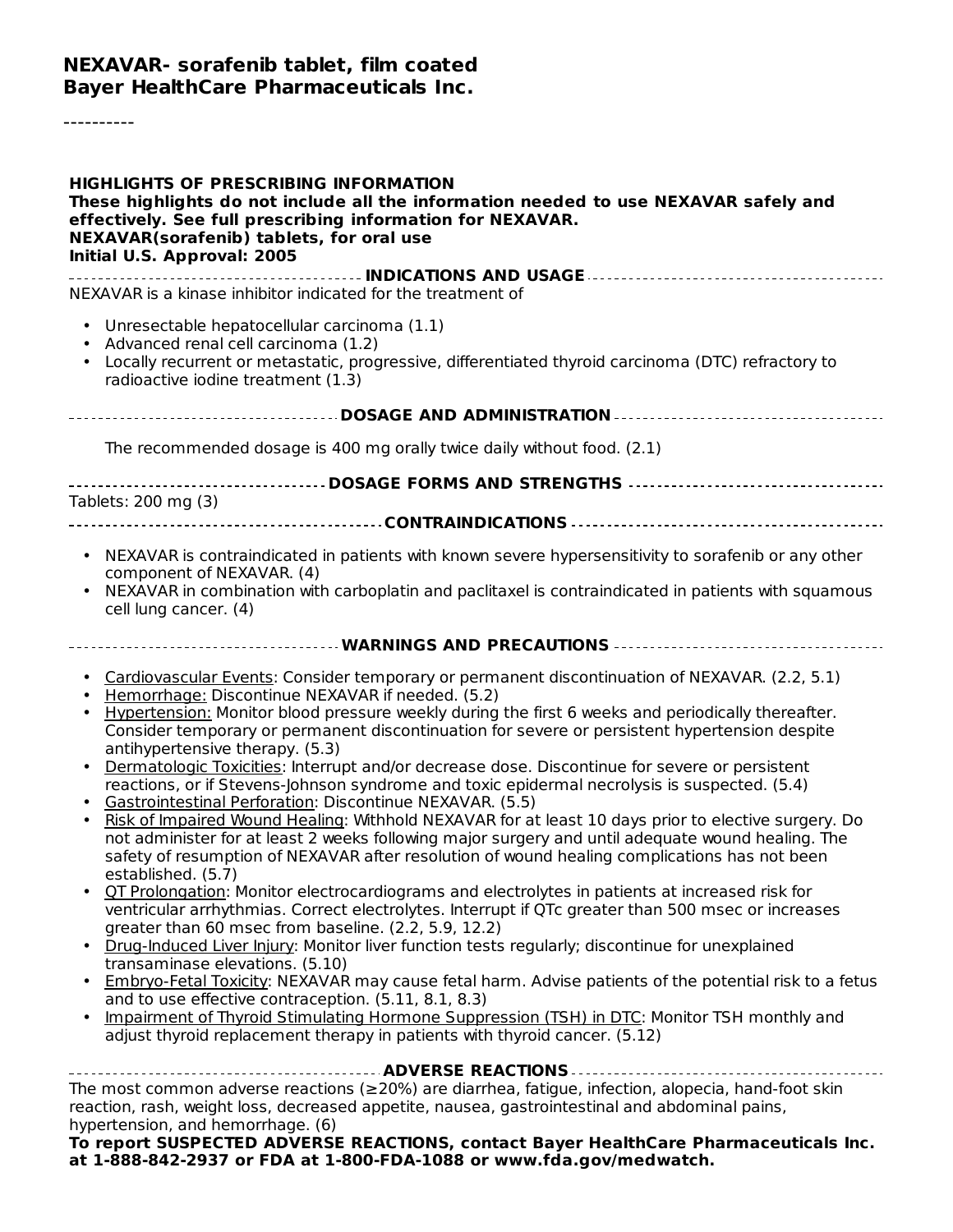**at 1-888-842-2937 or FDA at 1-800-FDA-1088 or www.fda.gov/medwatch. DRUG INTERACTIONS** • Strong CYP3A Inducers: Avoid strong CYP3A4 inducers. (7.1) **USE IN SPECIFIC POPULATIONS** • Lactation: Advise women not to breastfeed. (8.2)

**See 17 for PATIENT COUNSELING INFORMATION and FDA-approved patient labeling.**

**Revised: 7/2020**

#### **FULL PRESCRIBING INFORMATION: CONTENTS\* 1 INDICATIONS AND USAGE**

- 1.1 Hepatocellular Carcinoma
- 1.2 Renal Cell Carcinoma
- 1.3 Differentiated Thyroid Carcinoma

## **2 Dosage and Administration**

- 2.1 Recommended Dosage
- 2.2 Dosage Modifications for Adverse Reactions

# **3 Dosage Forms and Strengths**

## **4 Contraindications**

## **5 Warnings and Precautions**

- 5.1 Cardiovascular Events
- 5.2 Hemorrhage
- 5.3 Hypertension
- 5.4 Dermatologic Toxicities
- 5.5 Gastrointestinal Perforation
- 5.6 Increased Risk of Bleeding with Concomitant Use of Warfarin
- 5.7 Risk of Impaired Wound Healing

5.8 Increased Mortality Observed with NEXAVAR Administered in Combination with Carboplatin/Paclitaxel and Gemcitabine/Cisplatin in Squamous Cell Lung Cancer

- 5.9 QT Interval Prolongation
- 5.10 Drug-Induced Liver Injury
- 5.11 Embryo-Fetal Toxicity

5.12 Impairment of Thyroid Stimulating Hormone Suppression in Differentiated Thyroid Carcinoma

# **6 Adverse Reactions**

- 6.1 Clinical Trials Experience
- 6.2 Postmarketing Experience

# **7 Drug Interactions**

- 7.1 Effect of Other Drugs on NEXAVAR
- 7.2 Concomitant Use of Warfarin
- 7.3 Drugs That Prolong the QT Interval

# **8 Use in Specific Populations**

- 8.1 Pregnancy
- 8.2 Lactation
- 8.3 Females and Males of Reproductive Potential
- 8.4 Pediatric Use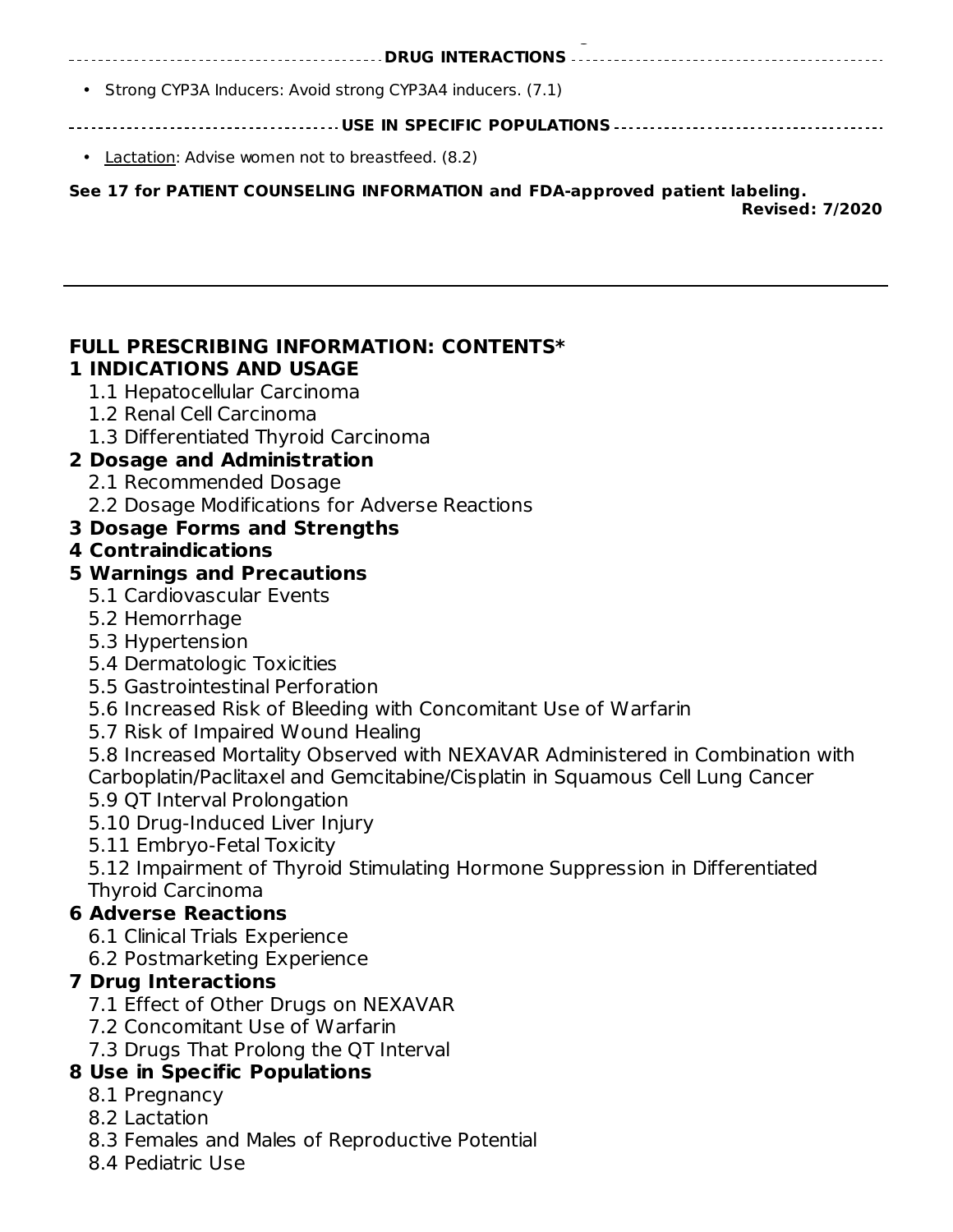- 8.5 Geriatric Use
- 8.6 Renal Impairment
- 8.7 Hepatic Impairment
- **10 Overdosage**
- **11 Description**
- **12 Clinical Pharmacology**
	- 12.1 Mechanism of Action
	- 12.2 Pharmacodynamics
	- 12.3 Pharmacokinetics

# **13 Nonclinical Toxicology**

13.1 Carcinogenesis, Mutagenesis, Impairment of Fertility

# **14 Clinical Studies**

- 14.1 Hepatocellular Carcinoma
- 14.2 Renal Cell Carcinoma
- 14.3 Differentiated Thyroid Carcinoma

# **16 How Supplied/Storage and Handling**

# **17 Patient Counseling Information**

\* Sections or subsections omitted from the full prescribing information are not listed.

# **FULL PRESCRIBING INFORMATION**

# **1 INDICATIONS AND USAGE**

# **1.1 Hepatocellular Carcinoma**

 $NEXAVAR^{\circledR}$  is indicated for the treatment of patients with unresectable hepatocellular carcinoma (HCC).

# **1.2 Renal Cell Carcinoma**

NEXAVAR is indicated for the treatment of patients with advanced renal cell carcinoma (RCC).

# **1.3 Differentiated Thyroid Carcinoma**

NEXAVAR is indicated for the treatment of patients with locally recurrent or metastatic, progressive, differentiated thyroid carcinoma (DTC) that is refractory to radioactive iodine treatment.

# **2 Dosage and Administration**

# **2.1 Recommended Dosage**

The recommended dosage of NEXAVAR is 400 mg orally twice daily without food (at least 1 hour before or 2 hours after a meal) until the patient is no longer clinically benfiting from therapy or until unacceptable toxicity.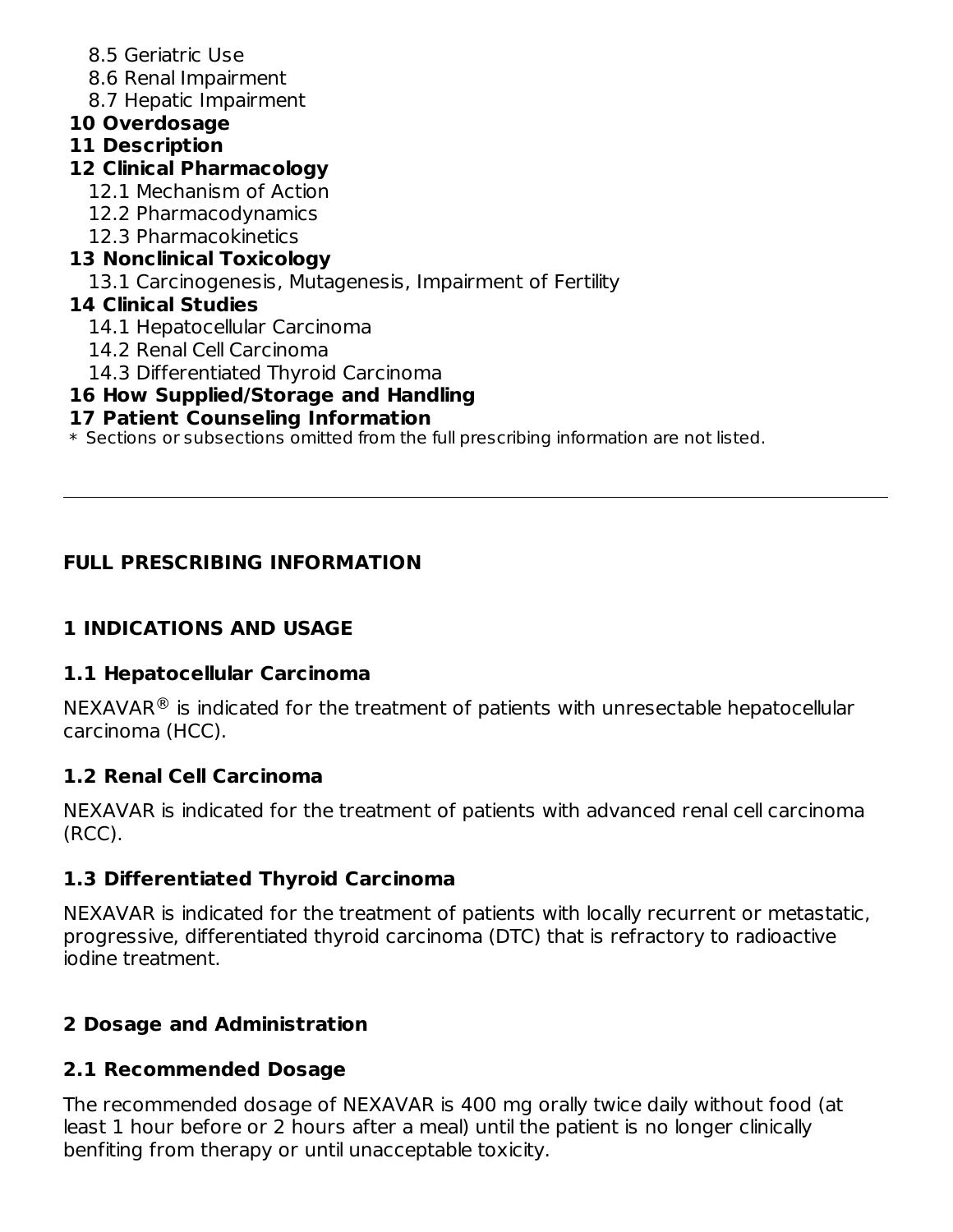## **2.2 Dosage Modifications for Adverse Reactions**

Recommended Dosage Modifications

The recommended dosage modifications for adverse reactions are provided in Tables 1, 2, and 3.

| Dose<br><b>Reduction</b>     | <b>Hepatocellular</b><br><b>Carcinoma and</b><br><b>Renal Cell Carcinoma</b> | <b>Differentiated</b><br><b>Thyroid Carcinoma</b>                                                                                                                                                |
|------------------------------|------------------------------------------------------------------------------|--------------------------------------------------------------------------------------------------------------------------------------------------------------------------------------------------|
| Reduction                    | First Dose 400 mg orally once<br>daily                                       | 400 mg orally in the<br>morning and 200 mg<br>orally in the evening<br>about 12 hours apart<br>OR<br>200 mg orally in the<br>morning and 400 mg<br>orally in the evening<br>about 12 hours apart |
| Second<br>Dose<br>Reduction  | 200 mg orally once<br>daily<br><b>OR</b><br>400 every other day              | 200 mg orally twice<br>daily                                                                                                                                                                     |
| Third Dose None<br>Reduction |                                                                              | 200 mg orally once<br>daily                                                                                                                                                                      |

## **Table 1: Recommended Dose Reductions for Adverse Reactions**

### **Table 2: Recommended Dosage Modifications of NEXAVAR for Adverse Reactions**

| <b>Adverse Reaction</b>                                               | Severity <sup>1</sup>                                                                                                                                             | <b>NEXAVAR Dosage</b><br><b>Modification</b>                                                                                                          |
|-----------------------------------------------------------------------|-------------------------------------------------------------------------------------------------------------------------------------------------------------------|-------------------------------------------------------------------------------------------------------------------------------------------------------|
|                                                                       | <b>Cardiovascular Events</b> [see Warnings and Precautions (5.1)]                                                                                                 |                                                                                                                                                       |
| Cardiac Ischemia and/or<br>Infarction                                 | Grade 2 and above                                                                                                                                                 | Permanently discontinue.                                                                                                                              |
| Congestive Heart Failure Grade 3                                      |                                                                                                                                                                   | Interrupt <sup>2</sup> until Grade 1 or<br>less, resume at reduced dose<br>by 1 dose level. <sup>3</sup>                                              |
|                                                                       | Grade 4                                                                                                                                                           | Permanently discontinue.                                                                                                                              |
| Hemorrhage [see<br><b>Warnings</b> and<br>Precautions (5.2)]          | Grade 2 and above requiring<br>medical intervention                                                                                                               | Permanently discontinue.                                                                                                                              |
| <b>Hypertension</b> [see<br><b>Warnings and</b><br>Precautions (5.3)] | Grade 2<br>(symptomatic/persistent)<br>OR.<br>Grade 2 symptomatic increase then resume at reduced dose<br>by greater than 20 mm Hg<br>(diastolic) or greater than | Interrupt until symptoms<br>resolve and diastolic blood<br>pressure less than 90 mm Hg,<br>by 1 dose level. <sup>3</sup><br>If needed. reduce another |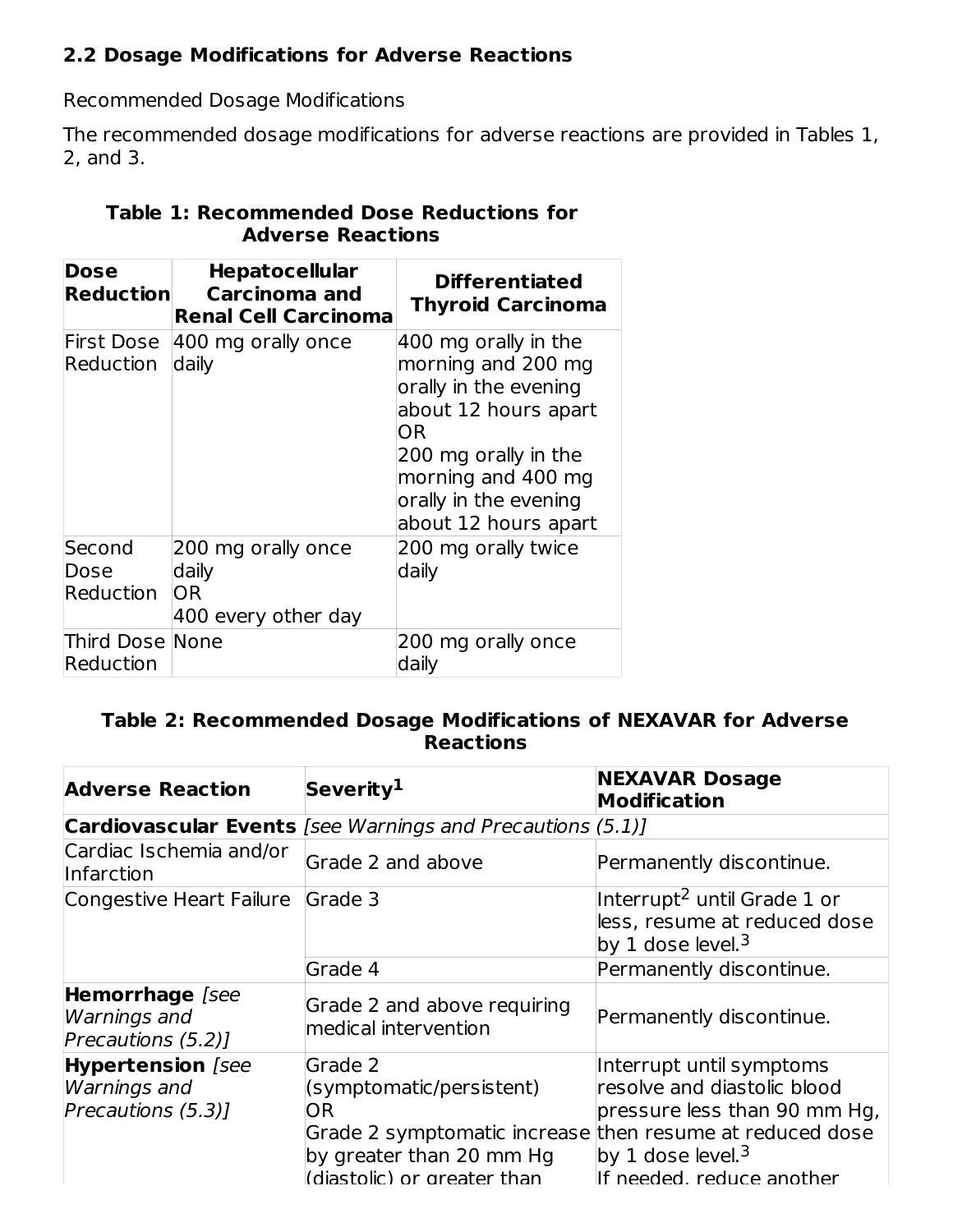|                                                                               | 140/90 mm Hg if previously<br>within normal limits<br><b>OR</b><br>Grade 3                                                                                                                                                                                                     | $dose$ level. <sup>3</sup>                                                                                                              |
|-------------------------------------------------------------------------------|--------------------------------------------------------------------------------------------------------------------------------------------------------------------------------------------------------------------------------------------------------------------------------|-----------------------------------------------------------------------------------------------------------------------------------------|
|                                                                               | Grade 4                                                                                                                                                                                                                                                                        | Permanently discontinue.                                                                                                                |
| Gastrointestinal<br>Perforation<br>[see Warnings and<br>Precautions (5.5)]    | Any grade                                                                                                                                                                                                                                                                      | Permanently discontinue.                                                                                                                |
| <b>QT Interval</b><br>Prolongation<br>[see Warnings and<br>Precautions (5.9)] | Greater than 500 milliseconds<br><b>OR</b><br>Increase from baseline of 60<br>milliseconds or greater                                                                                                                                                                          | Interruptand correct<br>electrolyte abnormalities<br>(magnesium, potassium,<br>calcium).<br>Use medical judgement before<br>restarting. |
| <b>Drug-Induced Liver</b><br>Precautions (5.10)]                              | Grade 3 ALT or higher in the<br><b>Injury</b> [see Warnings and absence of another cause <sup>4</sup><br>OR<br>AST/ALT greater than $3 \times$<br>upper limit normal (ULN) with<br>bilirubin greater than $2 \times$ ULN<br>in the absence of another<br>$\sqrt{2}$ cause $^4$ | Permanently discontinue.                                                                                                                |
| Non-hematological<br>toxicities [see Adverse                                  | Grade 2                                                                                                                                                                                                                                                                        | Continue treatment at reduced<br>dose by 1 dose level.                                                                                  |
| Reactions $(6.1)$ ]                                                           | Grade 3<br>1 <sup>st</sup> occurrence                                                                                                                                                                                                                                          | Interrupt until Grade 2 or less,<br>then resume at reduced dose<br>by 1 dose level.                                                     |
|                                                                               | <b>OR</b><br>2 <sup>nd</sup> or 3 <sup>rd</sup> occurrence                                                                                                                                                                                                                     | No improvement within 7 days Interrupt until Grade 2 or less,<br>then resume at reduced dose<br>by 2 dose levels.                       |
|                                                                               | 4 <sup>th</sup> occurrence                                                                                                                                                                                                                                                     | Interrupt until Grade 2 or less,<br>then resume at reduced dose<br>by 2 dose levels for HCC and<br>RCC or 3 dose levels for DTC.        |
|                                                                               | Grade 4                                                                                                                                                                                                                                                                        | Permanently discontinue.                                                                                                                |

- 1 Adverse reactions graded according to National Cancer Institute Common Terminology Criteria for Adverse Events version 3.0 (NCI CTCAE v3.0).
- 2 If no recovery after 30 day interruption, discontinue treatment unless the patient is deriving clinical benefit.
- 3 If more than 2 dose reductions are required, permanently discontinue treatment.
- 4 In addition, any grade increased alkaline phosphatase in the absence of known bone pathology and Grade 2 or worse increased bilirubin; any 1 of the following: INR of 1.5 or greater, ascites and/or encephalopathy in the absence of underlying cirrhosis or other organ failure considered to be due to drug-induced liver injury.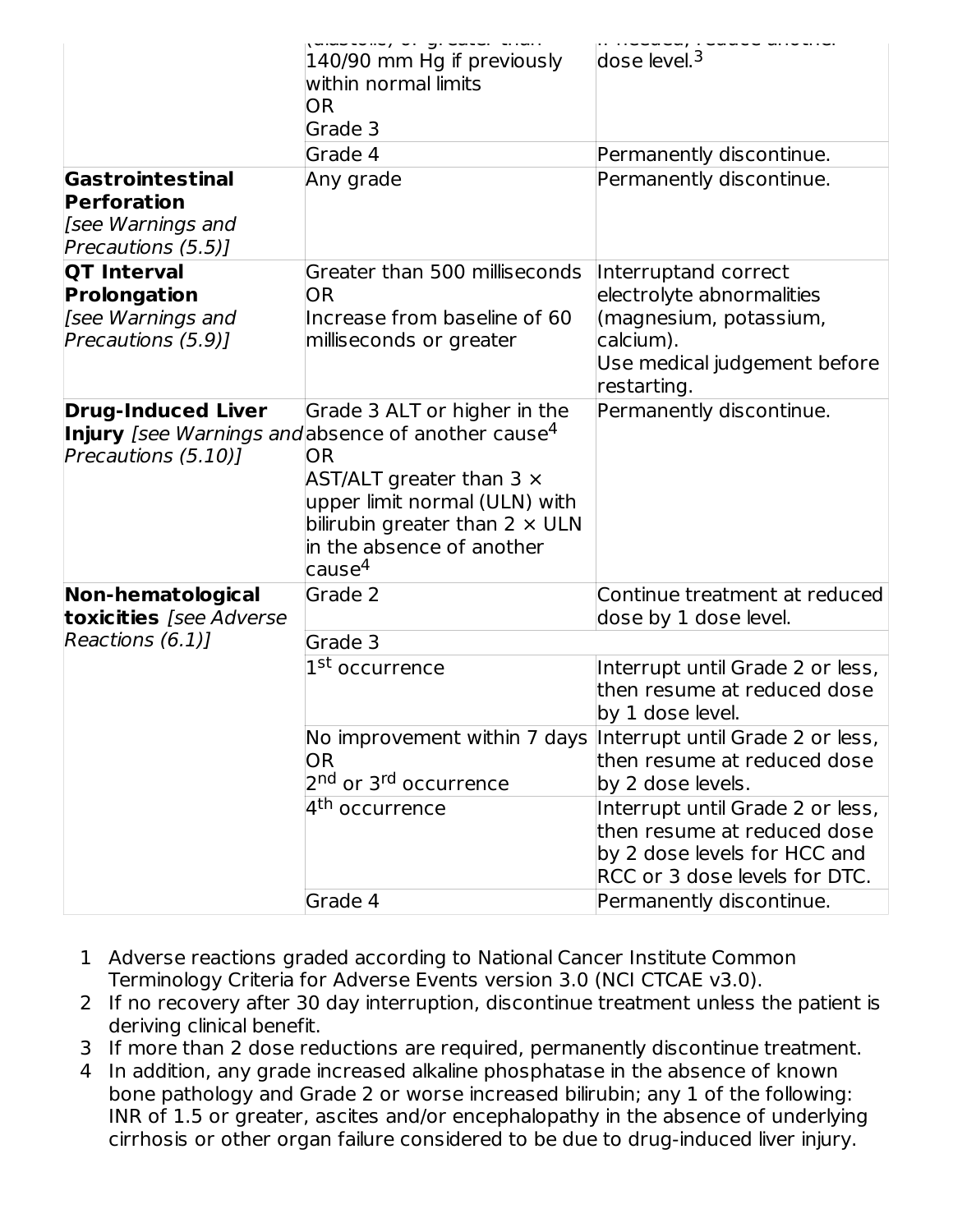| <b>Dermatologic</b>                                                                                                            | <b>Occurrence</b>                                                                    | <b>NEXAVAR Dosage</b><br><b>Modification</b>                                                                                                                  |                                                                                                                                          |  |
|--------------------------------------------------------------------------------------------------------------------------------|--------------------------------------------------------------------------------------|---------------------------------------------------------------------------------------------------------------------------------------------------------------|------------------------------------------------------------------------------------------------------------------------------------------|--|
| Toxicity<br><b>Grade</b>                                                                                                       |                                                                                      | <b>Hepatocellular</b><br>and<br><b>Renal Cell</b><br><b>Carcinoma</b>                                                                                         | <b>Differentiated</b><br><b>Thyroid</b><br><b>Carcinoma</b>                                                                              |  |
| Grade 2:<br>Painful                                                                                                            | 1st<br>occurrence                                                                    | Continue<br>NEXAVAR and<br>consider topical 600 mg daily. If<br>therapy for<br>symptomatic<br>relief.<br>If no<br>improvement<br>within 7 days,<br>see below. | Decrease<br><b>NEXAVAR to</b><br>no<br>improvement<br>within 7 days,<br>see below.                                                       |  |
| erythema and<br>swelling of the<br>hands or feet<br>and/or<br>discomfort<br>affecting the<br>patient's<br>normal<br>activities | <b>No</b><br>improvement<br>within 7 days                                            | Interrupt<br><b>NEXAVAR until</b><br>resolved or<br>improved to<br>Grade 0 to 1.                                                                              | Interrupt<br><b>NEXAVAR until</b><br>completely<br>resolved or<br>improved to<br>Grade1.                                                 |  |
|                                                                                                                                | at reduced<br>dose<br><b>OR</b><br>2 <sup>nd</sup> and 3 <sup>rd</sup><br>occurrence | treatment,<br>decrease dose<br>by 1 dose level.                                                                                                               | When resuming When resuming<br>treatment,<br>decrease dose<br>by 1 dose level<br>for 2 <sup>nd</sup><br>occurrence and<br>2 doses levels |  |
|                                                                                                                                | 4th                                                                                  |                                                                                                                                                               | for 3 <sup>rd</sup><br>occurrence.<br><b>Discontinue NEXAVAR</b>                                                                         |  |
|                                                                                                                                | occurrence                                                                           | treatment.                                                                                                                                                    |                                                                                                                                          |  |
| Grade 3: Moist 1st<br>desquamation, occurrence<br>ulceration,<br>blistering, or<br>severe pain of<br>the hands or              |                                                                                      | Interrupt<br><b>NEXAVAR until</b><br>resolved or<br>improved to<br>Grade 0 to 1                                                                               | Interrupt<br><b>NEXAVAR until</b><br>completely<br>resolved or<br>improved to<br>Grade 1.                                                |  |
| feet, resulting<br>in inability to<br>work or<br>perform                                                                       |                                                                                      | treatment,<br>decrease dose<br>by 1 dose level.                                                                                                               | When resuming When resuming<br>treatment,<br>decrease dose<br>by 1 dose level.                                                           |  |
| activities of<br>daily living                                                                                                  | $2n$ d<br>occurrence                                                                 | Interrupt<br><b>NEXAVAR until</b><br>resolved or<br>improved to                                                                                               | Interrupt<br><b>NEXAVAR until</b><br>completely<br>resolved or                                                                           |  |

#### **Table 3: Recommended Dosage Modifications for Dermatologic Toxicities**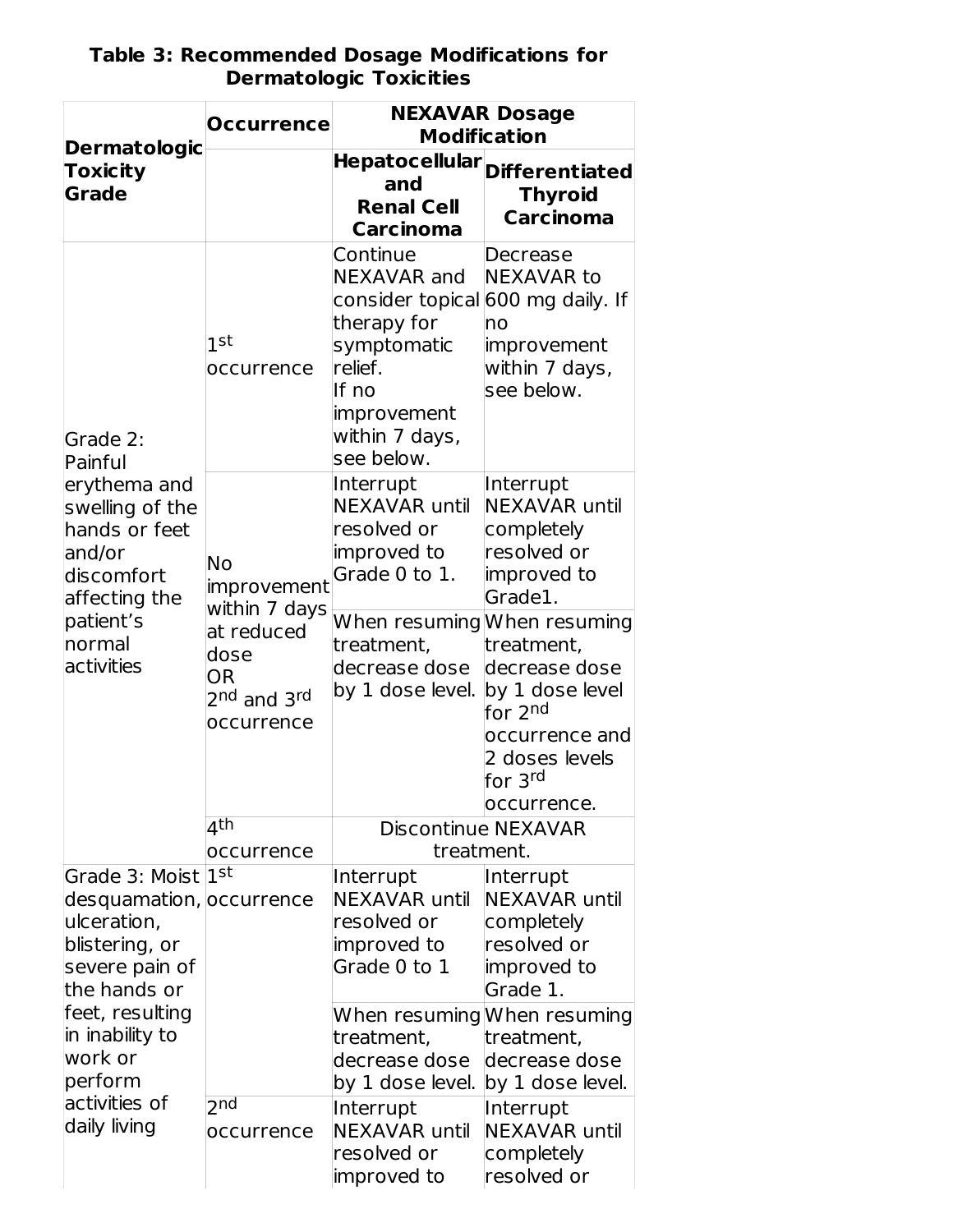|           | Grade 0 to 1<br>improved to |
|-----------|-----------------------------|
|           | Grade 1.                    |
|           | When resuming When resuming |
|           | treatment, treatment,       |
|           | decrease dose decrease dose |
|           | by 1 dose level. by 2 dose  |
|           | levels.                     |
| ا ج       | <b>Discontinue NEXAVAR</b>  |
| ccurrence | treatment.                  |

Following improvement of Grade 2 or 3 dermatologic toxicity to Grade 0 or 1 for at least 28 days on a reduced dose of NEXAVAR, the dose of NEXAVAR may be increased 1 dose level from the reduced dose. Approximately 50% of patients requiring a dose reduction for dermatologic toxicity are expected to meet these criteria for resumption of the higher dose and roughly 50% of patients resuming the previous dose are expected to tolerate the higher dose (that is, maintain the higher dose level without recurrent Grade 2 or higher dermatologic toxicity).

## **3 Dosage Forms and Strengths**

Tablets: 200 mg sorafenib, round, biconvex, red film-coated tablets, debossed with the "Bayer cross" on one side and "200" on the other side.

## **4 Contraindications**

- NEXAVAR is contraindicated in patients with known severe hypersensitivity to sorafenib or any other component of NEXAVAR.
- NEXAVAR in combination with carboplatin and paclitaxel is contraindicated in patients with squamous cell lung cancer [see Warnings and Precautions (5.8)].

# **5 Warnings and Precautions**

## **5.1 Cardiovascular Events**

In the SHARP (HCC) study, the incidence of cardiac ischemia/infarction was 2.7% in NEXAVAR-treated patients compared with 1.3% in those receiving placebo; in the TARGET (RCC) study, the incidence of cardiac ischemia/infarction was higher in the NEXAVAR-treated group (2.9%) compared with patients receiving placebo (0.4%), and in the DECISION (DTC) study, the incidence of cardiac ischemia/infarction was 1.9% in the NEXAVAR-treated group compared with 0% in patients receiving placebo. Patients with unstable coronary artery disease or recent myocardial infarction were excluded from this study. In multiple clinical trials, congestive heart failure has been reported in 1.9% of NEXAVAR-treated patients (N=2276) [see Adverse Reactions (6.2)].

Consider temporary or permanent discontinuation of NEXAVAR in patients who develop cardiovascular events [see Dosage and Administration (2.2)].

## **5.2 Hemorrhage**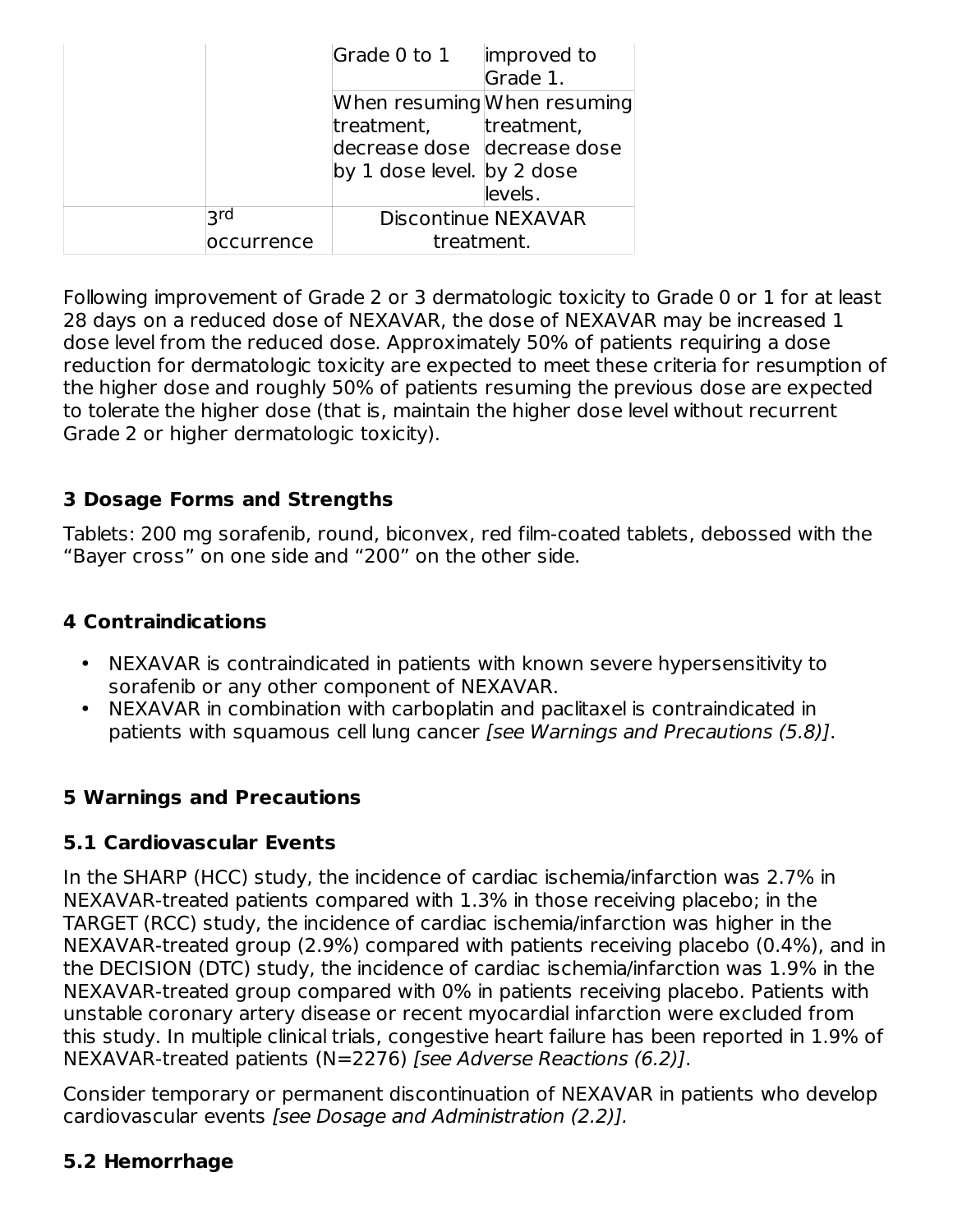An increased risk of bleeding may occur following NEXAVAR administration. In the SHARP (HCC) study, the rates of bleeding from esophageal varices (2.4% and 4%) and of bleeding with a fatal outcome from any site (2.4% and 4%) were similar in NEXAVARtreated patients and those receiving placebo, respectively . In the TARGET (RCC) study, bleeding was reported in 15.3% of patients in the NEXAVAR-treated group and 8.2% of patients receiving placebo. The incidence of Grade 3 and 4 bleeding was 2% and 0%, respectively, in NEXAVAR-treated patients, and 1.3% and 0.2%, respectively, in those receiving placebo. There was one fatal hemorrhage in each treatment group in the TARGET (RCC) study. In the DECISION (DTC) study, bleeding was reported in 17.4% of NEXAVAR-treated patients and 9.6% of those receiving placebo; however, the incidence of Grade 3 bleeding was similar (1% and 1.4%) in NEXAVAR-treated patients and in those receiving placebo.

If any bleeding necessitates medical intervention, consider permanent discontinuation of NEXAVAR [see Dosage and Administration (2.2)]. Due to the potential risk of bleeding, treat tracheal, bronchial, and esophageal infiltration with local therapy prior to administering NEXAVAR in patients with DTC.

# **5.3 Hypertension**

In the SHARP (HCC) study, hypertension was reported in 9.4% of NEXAVAR-treated patients and 4.3% of patients receiving placebo. In the TARGET (RCC) study, hypertension was reported in 16.9% of NEXAVAR-treated patients and 1.8% of patients receiving placebo. In the DECISION (DTC) study, hypertension was reported in 40.6% of NEXAVAR-treated patients and 12.4% of patients receiving placebo. Hypertension was usually mild to moderate, occurred early in the course of treatment, and was managed with standard antihypertensive therapy. Permanent discontinuation due to hypertension occurred in 1 of 297 NEXAVAR-treated patients in the SHARP (HCC) study, 1 of 451 NEXAVAR-treated patients in the TARGET (RCC) study, and 1 of 207 NEXAVAR-treated patients in the DECISION (DTC) study.

Monitor blood pressure weekly during the first 6 weeks of NEXAVAR. Thereafter, monitor blood pressure and treat hypertension, if required, in accordance with standard medical practice. In cases of severe or persistent hypertension despite institution of antihypertensive therapy, consider temporary or permanent discontinuation of NEXAVAR [see Dosage and Administration (2.2)].

# **5.4 Dermatologic Toxicities**

Hand-foot skin reaction and rash represent the most common adverse reactions attributed to NEXAVAR. Rash and hand-foot skin reaction are usually Grade 1 and 2 and generally appear during the first six weeks of treatment with NEXAVAR. Permanent discontinuation of therapy due to hand-foot skin reaction occurred in 4 (1.3%) of 297 NEXAVAR-treated patients with HCC, 3 (0.7%) of 451 NEXAVAR-treated patients with RCC, and 11 (5.3%) of 207 NEXAVAR-treated patients with DTC.

Management of dermatologic toxicities may include topical therapies for symptomatic relief, temporary treatment interruption and/or dose reduction of NEXAVAR, or in severe or persistent cases, permanent discontinuation of NEXAVAR [see Dosage and Administration (2.2)].

There have been reports of severe dermatologic toxicities, including Stevens-Johnson syndrome (SJS) and toxic epidermal necrolysis (TEN). These cases may be life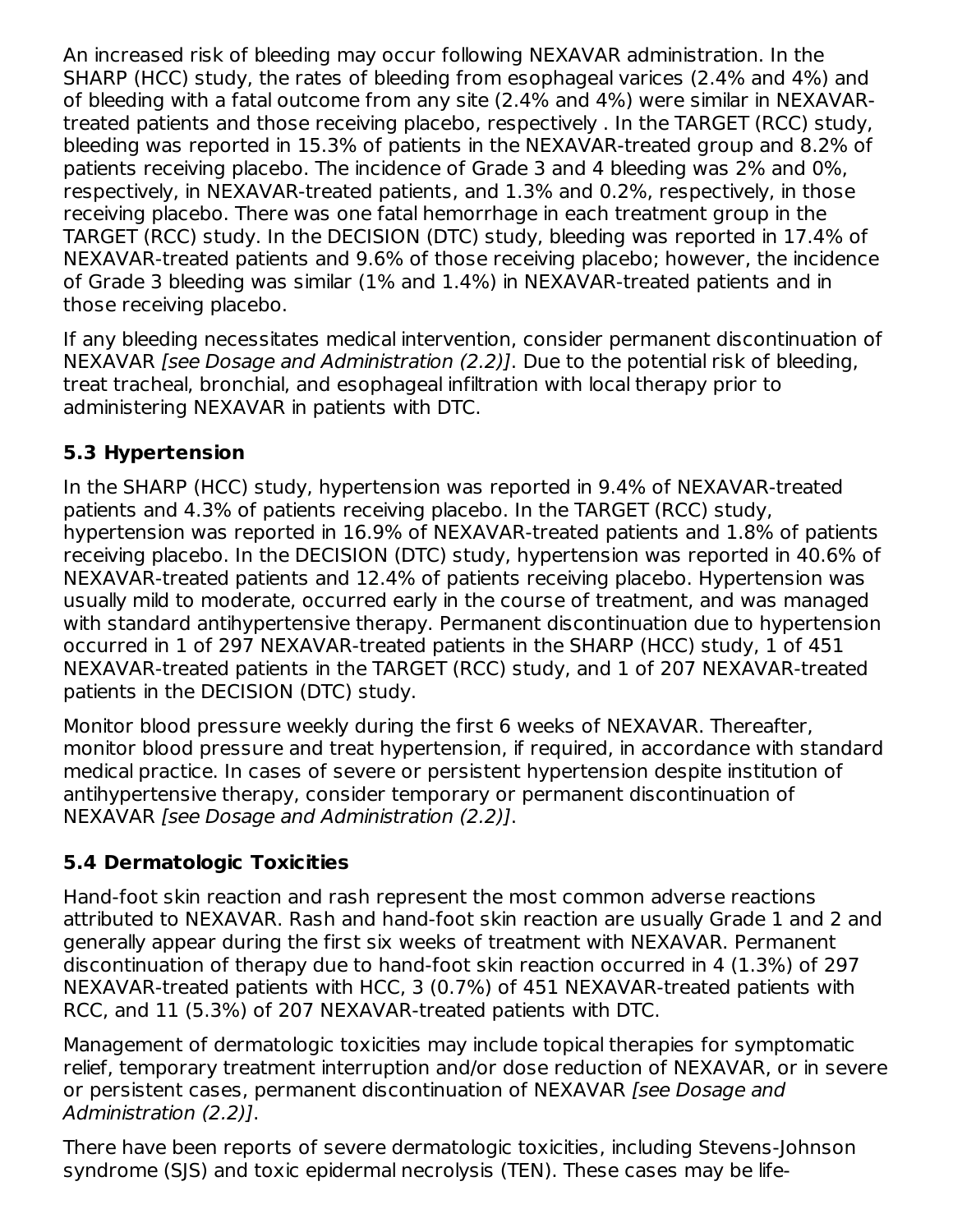threatening. Discontinue NEXAVAR if SJS or TEN are suspected.

# **5.5 Gastrointestinal Perforation**

Gastrointestinal perforation has been reported in less than 1% of patients taking NEXAVAR. In some cases this was not associated with apparent intra-abdominal tumor. In the event of a gastrointestinal perforation, permanently discontinue NEXAVAR.

# **5.6 Increased Risk of Bleeding with Concomitant Use of Warfarin**

Infrequent bleeding or elevations in the International Normalized Ratio (INR) have been reported in some patients taking warfarin while on NEXAVAR. Monitor patients taking concomitant warfarin regularly for changes in prothrombin time (PT), INR or clinical bleeding episodes.

## **5.7 Risk of Impaired Wound Healing**

Impaired wound healing can occur in patients who receive drugs that inhibit the VEGF signaling pathway. Therefore, NEXAVAR has the potential to adversely affect wound healing.

Withhold NEXAVAR for at least 10 days prior to elective surgery. Do not administer for at least 2 weeks following major surgery and until adequate wound healing. The safety of resumption of NEXAVAR after resolution of wound healing complications has not been established.

#### **5.8 Increased Mortality Observed with NEXAVAR Administered in Combination with Carboplatin/Paclitaxel and Gemcitabine/Cisplatin in Squamous Cell Lung Cancer**

In a subset analysis of two randomized controlled trials in chemo-naive patients with Stage IIIB-IV non-small cell lung cancer, patients with squamous cell carcinoma experienced higher mortality with the addition of NEXAVAR compared to those treated with carboplatin/paclitaxel alone (HR 1.81; 95% CI 1.19, 2.74) and gemcitabine/cisplatin alone (HR 1.22; 95% CI 0.82, 1.80). The use of NEXAVAR in combination with carboplatin/paclitaxel is contraindicated in patients with squamous cell lung cancer. NEXAVAR in combination with gemcitabine/cisplatin is not recommended in patients with squamous cell lung cancer. The safety and effectiveness of NEXAVAR has not been established in patients with non-small cell lung cancer.

# **5.9 QT Interval Prolongation**

NEXAVAR can prolong the QT/QTc interval. QT/QTc interval prolongation increases the risk for ventricular arrhythmias.

Avoid NEXAVAR in patients with congenital long QT syndrome. Monitor electrolytes and electrocardiograms in patients with congestive heart failure, bradyarrhythmias, drugs known to prolong the QT interval, including Class Ia and III antiarrhythmics. Correct electrolyte abnormalities (magnesium, potassium, calcium). Interrupt NEXAVAR if QTc interval is greater than 500 milliseconds or for an increase from baseline of 60 milliseconds or greater [see Clinical Pharmacology (12.2)].

# **5.10 Drug-Induced Liver Injury**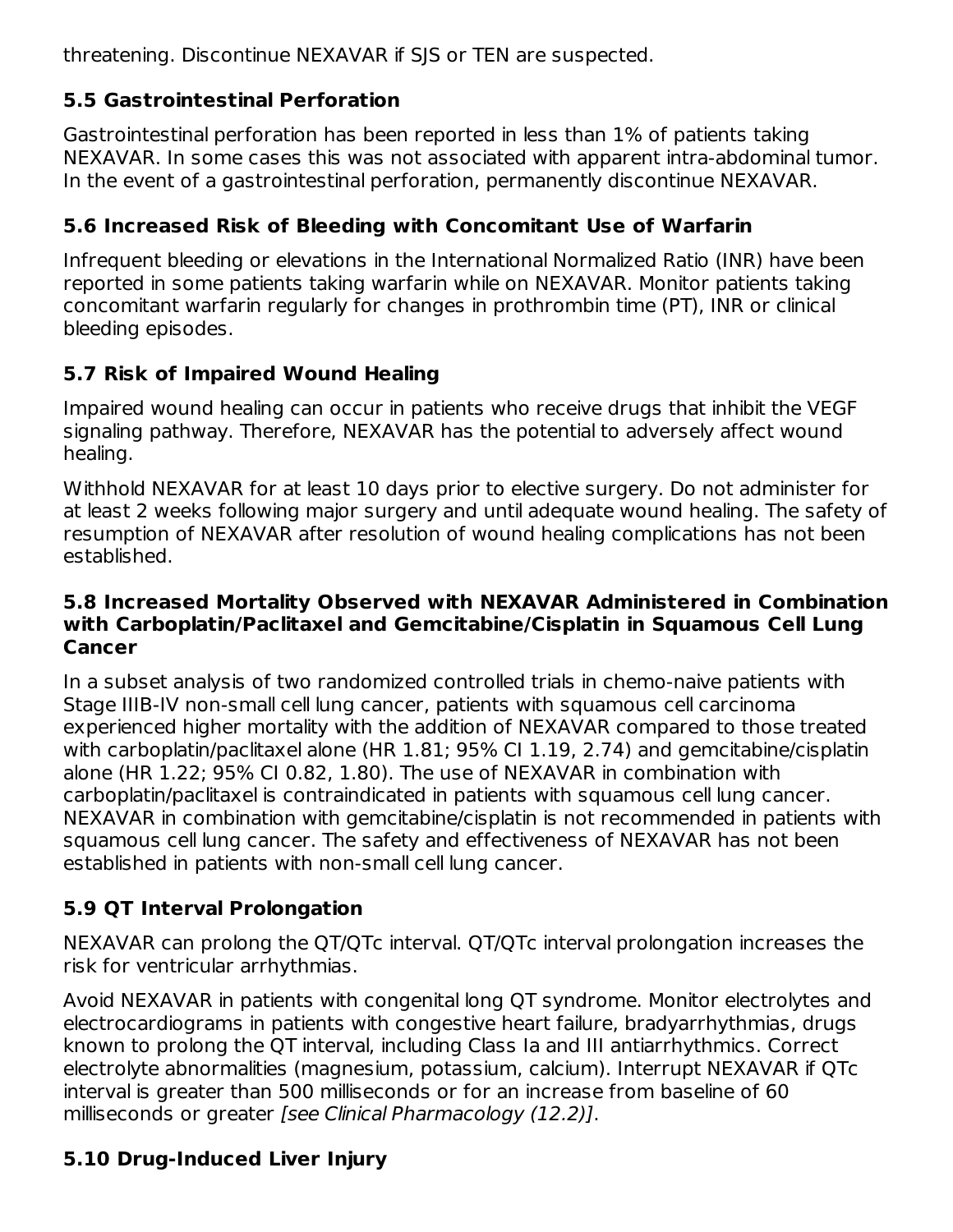Sorafenib-induced hepatitis is characterized by a hepatocellular pattern of liver damage with significant increases of transaminases which may result in hepatic failure and death. Increases in bilirubin and INR may also occur. The incidence of severe drug-induced liver injury, defined as elevated transaminase levels above 20 times the upper limit of normal or transaminase elevations with significant clinical sequelae (for example, elevated INR, ascites, fatal, or transplantation), was two of 3,357 patients (0.06%) in a global monotherapy database.

Monitor liver function tests regularly. In case of significantly increased transaminases without alternative explanation, such as viral hepatitis or progressing underlying malignancy, discontinue NEXAVAR [see Dosage and Administration (2.2)].

# **5.11 Embryo-Fetal Toxicity**

Based on its mechanism of action and findings in animals, NEXAVAR may cause fetal harm when administered to a pregnant woman.Sorafenib caused embryo-fetal toxicities in animals at maternal exposures that were significantly lower than the human exposures at the recommended dose of 400 mg twice daily. Advise pregnant women and females of reproductive potential of the potential risk to a fetus. Advise females of reproductive potential to use effective contraception during treatment and for 6 months following the last dose of NEXAVAR. Advise male patients with female partners of reproductive potential and pregnant partners to use effective contraception during treatment and for 3 months following the last dose of NEXAVAR *[see Use in Specific* Populations (8.1, 8.3)].

#### **5.12 Impairment of Thyroid Stimulating Hormone Suppression in Differentiated Thyroid Carcinoma**

NEXAVAR impairs exogenous thyroid suppression. In the DECISION (DTC) study, 99% of patients had a baseline thyroid stimulating hormone (TSH) level less than 0.5 mU/L. Elevation of TSH level above 0.5 mU/L was observed in 41% of NEXAVAR-treated patients as compared with 16% of those receiving placebo patients. For patients with impaired TSH suppression while receiving NEXAVAR, the median maximal TSH was 1.6 mU/L and 25% had TSH levels greater than 4.4 mU/L.

Monitor TSH levels monthly and adjust thyroid replacement medication as needed in patients with DTC.

# **6 Adverse Reactions**

The following clinically significant adverse reactions are discussed elsewhere in the labeling:

- Cardiovascular events [see Warnings and Precautions (5.1)]
- Hemorrhage [see Warnings and Precautions (5.2)]
- Hypertension [see Warnings and Precautions (5.3)]
- Dermatologic toxicities [see Warnings and Precautions (5.4)]
- Gastrointestinal perforation [see Warnings and Precautions (5.5)]
- QT interval prolongation [see Warnings and Precautions (5.9) and Clinical Pharmacology (12.2)]
- Drug-induced liver injury [see Warnings and Precautions (5.10)]
- Impairment of TSH suppression in DTC [see Warnings and Precautions (5.12)]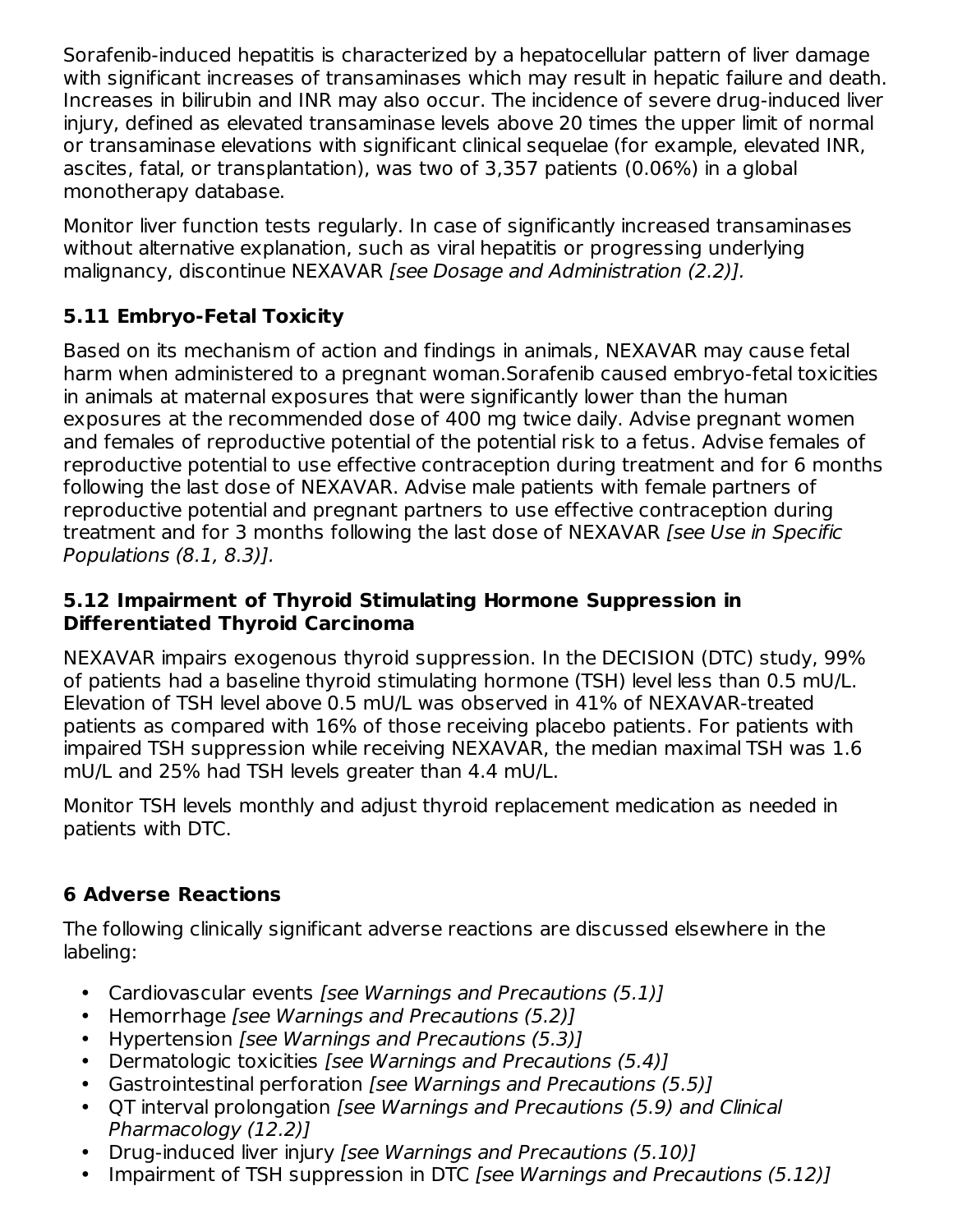## **6.1 Clinical Trials Experience**

Because clinical trials are conducted under widely varying conditions, adverse reaction rates observed in the clinical trials of a drug cannot be directly compared to rates in the clinical trials of another drug and may not reflect the rates observed in practice.

The data described reflect exposure to NEXAVAR in 955 patients who participated in placebo-controlled studies in hepatocellular carcinoma (N=297), advanced renal cell carcinoma (N=451), or differentiated thyroid carcinoma (N = 207). The most common adverse reactions (≥20%), which were considered to be related to NEXAVAR, in patients with HCC, RCC or DTC are diarrhea, fatigue, infection, alopecia, hand-foot skin reaction, rash, weight loss, decreased appetite, nausea, gastrointestinal and abdominal pains, hypertension, and hemorrhage.

#### Hepatocellular Carcinoma

Table 4 shows the percentage of patients in the SHARP (HCC) study experiencing adverse reactionsthat were reported in at least 10% of patients and at a higher rate in the NEXAVAR-treated group than in those receiving placebo.

|                               | <b>NEXAVAR</b><br>$N = 297$ |                   |                   | <b>Placebo</b><br>$N = 302$ |                |                   |  |
|-------------------------------|-----------------------------|-------------------|-------------------|-----------------------------|----------------|-------------------|--|
| Adverse Reaction <sup>1</sup> | All<br><b>Grades</b>        | <b>Grade</b><br>3 | <b>Grade</b><br>4 | All<br><b>Grades</b>        | Grade<br>3     | <b>Grade</b><br>4 |  |
| <b>Any Adverse Reaction</b>   | ℅<br>98                     | %<br>39           | %<br>6            | %<br>96                     | %<br>24        | %<br>8            |  |
| <b>Gastrointestinal</b>       |                             |                   |                   |                             |                |                   |  |
| Diarrhea                      | 55                          | 10                | <1                | 25                          | 2              | $\overline{0}$    |  |
| Anorexia                      | 29                          | 3                 | $\mathbf 0$       | 18                          | 3              | $<$ 1             |  |
| Nausea                        | 24                          | $\mathbf{1}$      | $\overline{0}$    | 20                          | $\overline{3}$ | $\mathbf 0$       |  |
| Vomiting                      | 15                          | $\overline{2}$    | $\overline{0}$    | 11                          | $\overline{2}$ | $\mathbf 0$       |  |
| Constipation                  | 14                          | $\overline{0}$    | $\overline{0}$    | 10                          | $\overline{0}$ | $\overline{0}$    |  |
| <b>Constitutional</b>         |                             |                   |                   |                             |                |                   |  |
| symptoms                      |                             |                   |                   |                             |                |                   |  |
| Fatigue                       | 46                          | 9                 | $\mathbf{1}$      | 45                          | 12             | $\overline{2}$    |  |
| Weight loss                   | 30                          | $\overline{2}$    | $\mathbf 0$       | 10                          | $\mathbf 1$    | $\overline{0}$    |  |
| Pain                          |                             |                   |                   |                             |                |                   |  |
| Pain, abdomen                 | 31                          | 9                 | $\mathbf 0$       | 26                          | 5              | $\mathbf{1}$      |  |
| <b>Dermatology/skin</b>       |                             |                   |                   |                             |                |                   |  |
| Hand-foot skin reaction       | 21                          | 8                 | $\mathbf 0$       | 3                           | <1             | $\mathbf 0$       |  |
| Rash/desquamation             | 19                          | $\mathbf{1}$      | $\overline{0}$    | 14                          | $\overline{0}$ | $\mathbf 0$       |  |
| Alopecia                      | 14                          | $\overline{0}$    | $\overline{0}$    | $\overline{2}$              | $\overline{0}$ | $\mathbf 0$       |  |
| Pruritus                      | 14                          | $<$ 1             | $\mathbf 0$       | 11                          | <1             | $\mathbf 0$       |  |
| Dry skin                      | 10                          | $\overline{0}$    | $\overline{0}$    | 6                           | $\overline{0}$ | $\overline{0}$    |  |

#### **Table 4: Adverse Reactions Reported in at Least 10% of Patients and at a Higher Rate in NEXAVAR Arm than the Placebo Arm – SHARP (HCC)**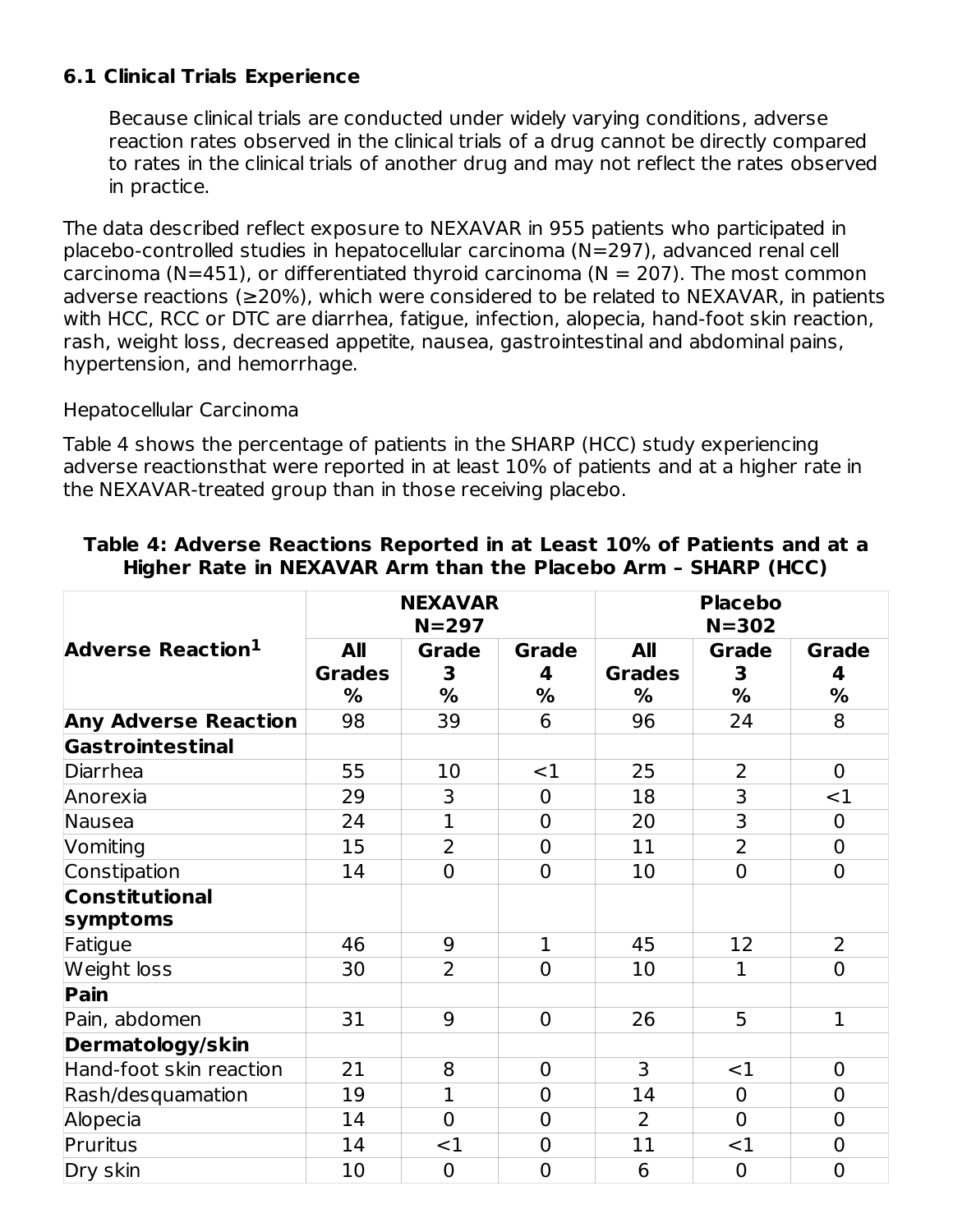| Hepatobiliary/pancreas |  |  |  |
|------------------------|--|--|--|
| Liver dysfunction      |  |  |  |

1 Adverse reactions graded according to National Cancer Institute Common Terminology Criteria for Adverse Events version 3.0 (NCI CTCAE v3.0).

Hypertension was reported in 9% of patients treated with NEXAVAR and 4% of those receiving placebo. Grade 3 hypertension was reported in 4% of NEXAVAR-treated patients and 1% of those receiving placebo.

Hemorrhage/bleeding was reported in 18% of those receiving NEXAVAR and 20% of patients receiving placebo. The rates of Grade 3 and 4 bleeding were also higher in patients receiving placebo (Grade 3 – 3% NEXAVAR and 5% placebo and Grade 4 – 2% NEXAVAR and 4% placebo). Bleeding from esophageal varices was reported in 2.4% in NEXAVAR-treated patients and 4% of patients receiving placebo.

Renal failure was reported in <1% of patients treated with NEXAVAR and 3% of patients receiving placebo. Clinical pancreatitis was reported in 1 of 297 NEXAVAR-treated patients (Grade 2).

The rate of adverse reactions (including those associated with progressive disease) resulting in permanent discontinuation was similar in both the NEXAVAR-treated patients and those receiving placebo (32% of NEXAVAR-treated patients and 35% of patients receiving placebo).

Laboratory test abnormalities reported in SHARP are presented in Table 5.

|                                   |                          | <b>NEXAVAR</b><br>$N = 297$ | <b>Placebo</b><br>$N = 302$ |                     |  |
|-----------------------------------|--------------------------|-----------------------------|-----------------------------|---------------------|--|
| Laboratory Parameter <sup>1</sup> | <b>All Grades</b><br>(%) | Grade 3 or<br>4 $(% )$      | <b>All Grades</b><br>(% )   | Grade 3 or 4<br>(%) |  |
| Hypoalbuminemia                   | 59                       |                             | 47                          |                     |  |
| <b>Elevated Lipase</b>            | 40                       | 9                           | 37                          | 9                   |  |
| Lymphopenia                       | 47                       | <b>NR</b>                   | 42                          | <b>NR</b>           |  |
| Thrombocytopenia                  | 46                       | 4                           | 41                          | $<$ 1               |  |
| <b>Elevated INR</b>               | 42                       | 4                           | 34                          | 2                   |  |
| Hypophosphatemia                  | 35                       | 11                          | 11                          | $\overline{2}$      |  |
| <b>Elevated Amylase</b>           | 34                       | 2                           | 29                          | $\overline{2}$      |  |
| Hypocalcemia                      | 27                       | 2.4                         | 15                          | 1                   |  |
| Hypokalemia                       | 10                       | $<$ 1                       | 6                           | ${<}1$              |  |

**Table 5: Laboratory Test Abnormalities Reported in SHARP (HCC)**

1- Laboratory parameters graded according to National Cancer Institute Common Terminology Criteria for Adverse Events version 3.0 (NCI CTCAE v3.0).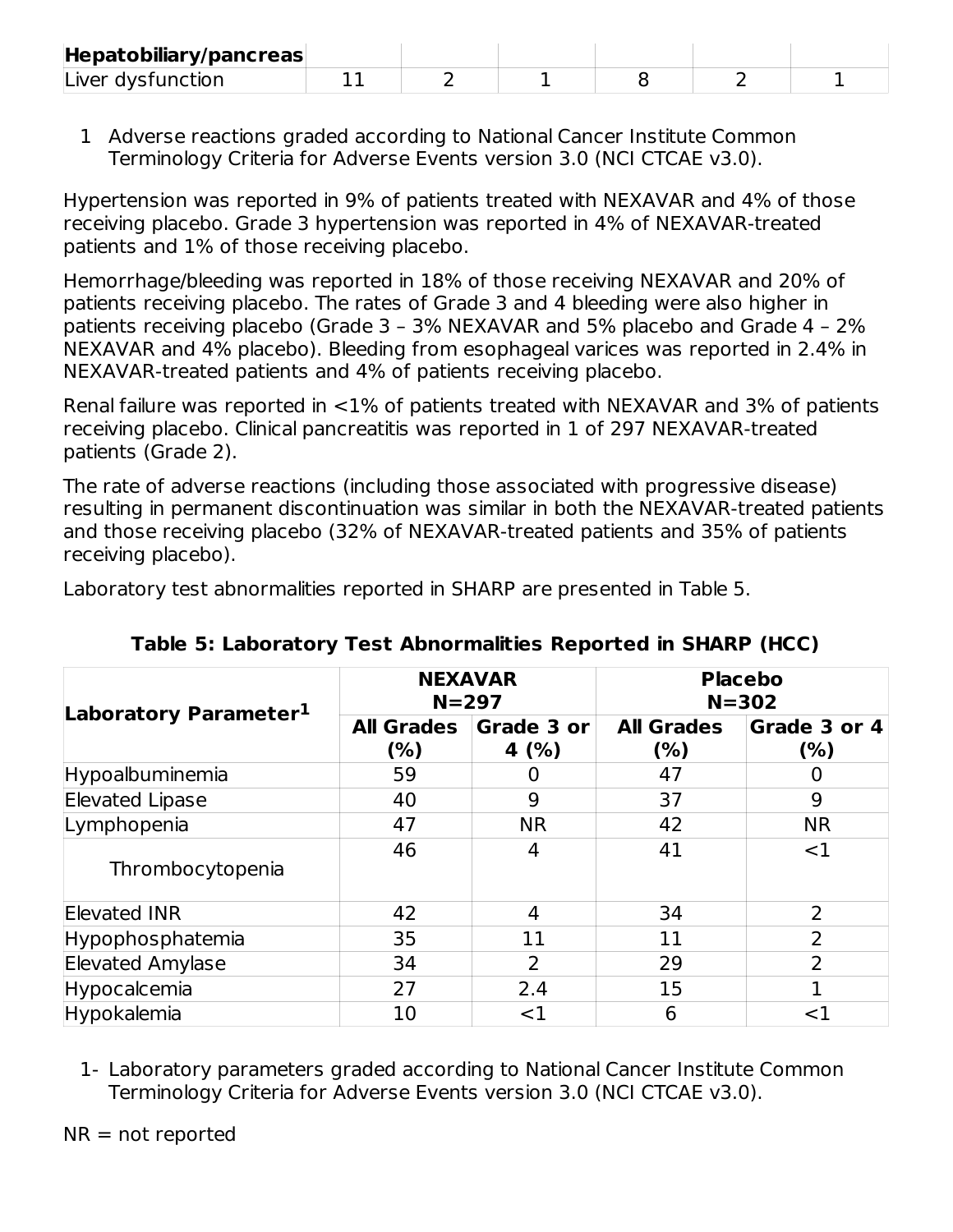#### Renal Cell Carcinoma

Table 6 shows the percentage of patients in the TARGET (RCC) study experiencing adverse reactions that were reported in at least 10% of patients and at a higher rate in NEXAVAR-treated patients arm than in those receiving placebo.

The rate of adverse reactions (including those associated with progressive disease) resulting in permanent discontinuation was similar in both the NEXAVAR-treated patients and patients receiving placebo (10% and 8%, respectively).

Clinical pancreatitis was reported in 3 of 451 NEXAVAR-treated patients (one Grade 2 and two Grade 4).

#### **Table 6: Adverse Reactions Reported in at Least 10% of Patients and at a Higher Rate in NEXAVAR Arm than the Placebo Arm – TARGET (RCC)**

|                                        | <b>NEXAVAR</b><br>$N = 451$ |                    |                | <b>Placebo</b><br>$N = 451$ |                |                |  |
|----------------------------------------|-----------------------------|--------------------|----------------|-----------------------------|----------------|----------------|--|
| Adverse Reaction <sup>1</sup>          | <b>All</b>                  | <b>Grade</b> Grade |                | <b>All</b>                  | <b>Grade</b>   | <b>Grade</b>   |  |
|                                        | <b>Grades</b>               | 3                  | 4              | <b>Grades</b>               | 3              | 4              |  |
|                                        | %                           | %                  | %              | $\frac{0}{0}$               | %              | %              |  |
| <b>Any Adverse</b><br><b>Reactions</b> | 95                          | 31                 | $\overline{7}$ | 86                          | 22             | 6              |  |
| Gastrointestinal<br>symptoms           |                             |                    |                |                             |                |                |  |
| Diarrhea                               | 43                          | $\overline{2}$     | $\overline{0}$ | 13                          | $\leq$ 1       | $\mathbf 0$    |  |
| Nausea                                 | 23                          | $<$ 1              | $\overline{0}$ | 19                          | $<$ 1          | $\mathbf 0$    |  |
| Anorexia                               | 16                          | <1                 | $\mathbf 0$    | 13                          | $\mathbf{1}$   | $\mathbf 0$    |  |
| Vomiting                               | 16                          | <1                 | $\overline{0}$ | 12                          | $\mathbf{1}$   | $\mathbf 0$    |  |
| Constipation                           | 15                          | $<$ 1              | $\overline{0}$ | 11                          | <1             | $\mathbf 0$    |  |
| Dermatology/skin                       |                             |                    |                |                             |                |                |  |
| Rash/desquamation                      | 40                          | <1                 | $\overline{0}$ | 16                          | $<$ 1          | $\mathbf 0$    |  |
| Hand-foot skin reaction                | 30                          | 6                  | $\overline{0}$ | $\overline{7}$              | $\overline{0}$ | $\mathbf 0$    |  |
| Alopecia                               | 27                          | <1                 | $\overline{0}$ | $\overline{3}$              | $\overline{0}$ | $\overline{0}$ |  |
| Pruritus                               | 19                          | $<$ 1              | $\overline{0}$ | 6                           | $\overline{0}$ | $\mathbf 0$    |  |
| Dry skin                               | 11                          | $\overline{0}$     | $\overline{0}$ | $\overline{4}$              | $\overline{0}$ | $\overline{0}$ |  |
| <b>Constitutional</b><br>symptoms      |                             |                    |                |                             |                |                |  |
| Fatigue                                | 37                          | 5                  | <1             | 28                          | 3              | <1             |  |
| Weight loss                            | 10                          | <1                 | $\overline{0}$ | 6                           | $\overline{0}$ | $\overline{0}$ |  |
| Cardiovascular,<br>General             |                             |                    |                |                             |                |                |  |
| Hypertension                           | 17                          | $\overline{3}$     | <1             | $\overline{2}$              | $\leq$ 1       | $\mathbf 0$    |  |
| <b>Hemorrhage/bleeding</b>             |                             |                    |                |                             |                |                |  |
| Hemorrhage - all sites                 | 15                          | $\overline{2}$     | 0              | 8                           | $\mathbf 1$    | <1             |  |
| <b>Pulmonary</b>                       |                             |                    |                |                             |                |                |  |
| Dyspnea                                | 14                          | 3                  | $<$ 1          | 12                          | 2              | <1             |  |
| <b>Neurology</b>                       |                             |                    |                |                             |                |                |  |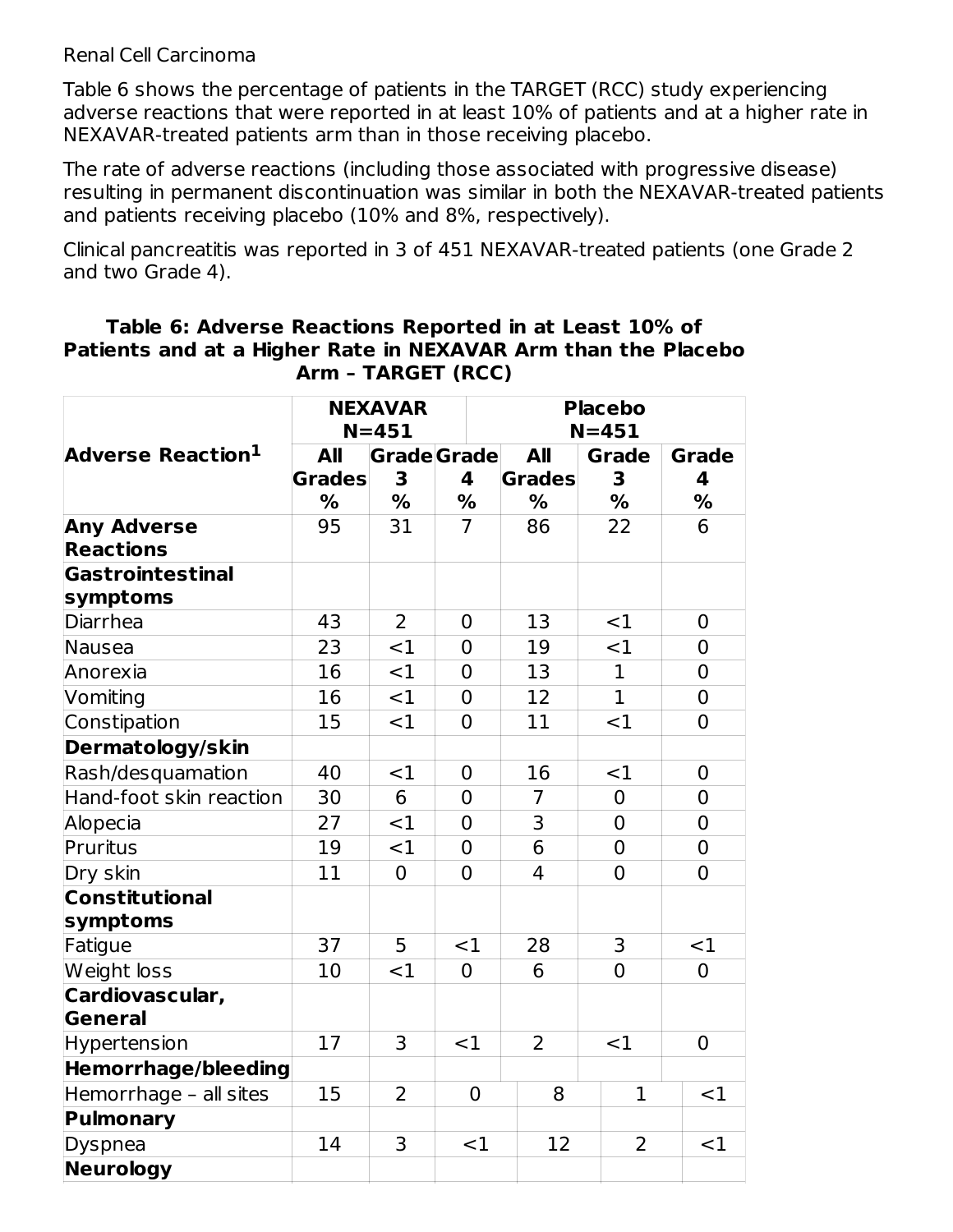| Neuropathy-sensory |  |  |  |
|--------------------|--|--|--|
| Pain               |  |  |  |
| Pain, abdomen      |  |  |  |
| Pain, headache     |  |  |  |
| Pain, joint        |  |  |  |

1 Adverse reactions graded according to National Cancer Institute Common Terminology Criteria for Adverse Events version 3.0 (NCI CTCAE v3.0).

Laboratory test abnormalities reported in TARGET are presented in Table 7.

|                                   |                           | <b>NEXAVAR</b><br>$N = 451$ | <b>Placebo</b><br>$N = 451$ |                     |  |
|-----------------------------------|---------------------------|-----------------------------|-----------------------------|---------------------|--|
| Laboratory Parameter <sup>1</sup> | <b>All Grades</b><br>(% ) | Grade 3 or<br>4 $(%)$       | <b>All Grades</b><br>(% )   | Grade 3 or 4<br>(%) |  |
| Hypophosphatemia                  | 45                        | 13                          | 11                          | 3                   |  |
| Anemia                            | 44                        | 2                           | 49                          | 4                   |  |
| <b>Elevated Lipase</b>            | 41                        | 12                          | 30                          |                     |  |
| <b>Elevated Amylase</b>           | 30                        | 1                           | 23                          | 3                   |  |
| Lymphopenia                       | 23                        | 13                          | 13                          |                     |  |
| Neutropenia                       | 18                        | 5                           | 10                          | フ                   |  |
| Thrombocytopenia                  | 12                        | 1                           | 5                           | 0                   |  |
| Hypocalcemia                      | 12                        | $\overline{2}$              | 8                           | $<$ 1               |  |
| Hypokalemia                       | 5                         |                             | ${<}1$                      | ${<}1$              |  |

**Table 7: Laboratory Test Abnormalities Reported in TARGET (RCC)**

1 Laboratory parameters graded according to National Cancer Institute Common Terminology Criteria for Adverse Events version 3.0 (NCI CTCAE v3.0).

## Differentiated Thyroid Carcinoma

The safety of NEXAVAR was evaluated in DECISION in 416 patients with locally recurrent or metastatic, progressive differentiated thyroid carcinoma (DTC) refractory to radioactive iodine (RAI) treatment randomized to receive 400 mg twice daily NEXAVAR (n=207) or matching placebo (n=209) until disease progression or intolerable toxicity in a double-blind trial *[see Clinical Studies (14.3)]*. The data described below reflect a median exposure to NEXAVAR for 46 weeks (range 0.3 to 135). The population exposed to NEXAVAR was 50% male, and had a median age of 63 years.

Dose interruptions for adverse reactions were required in 66% of patients receiving NEXAVAR and dose reductions were required in 64% of patients. Adverse reactions that resulted in treatment discontinuation were reported in 14% of NEXAVAR-treated patients compared to 1.4% of patients receiving placebo.

Table 8 shows the percentage of DTC patients experiencing adverse reactions at a higher rate in NEXAVAR-treated patients than in patients receiving placebo in the doubleblind phase of the DECISION study. Grade 3 adverse reactions occurred in 53% of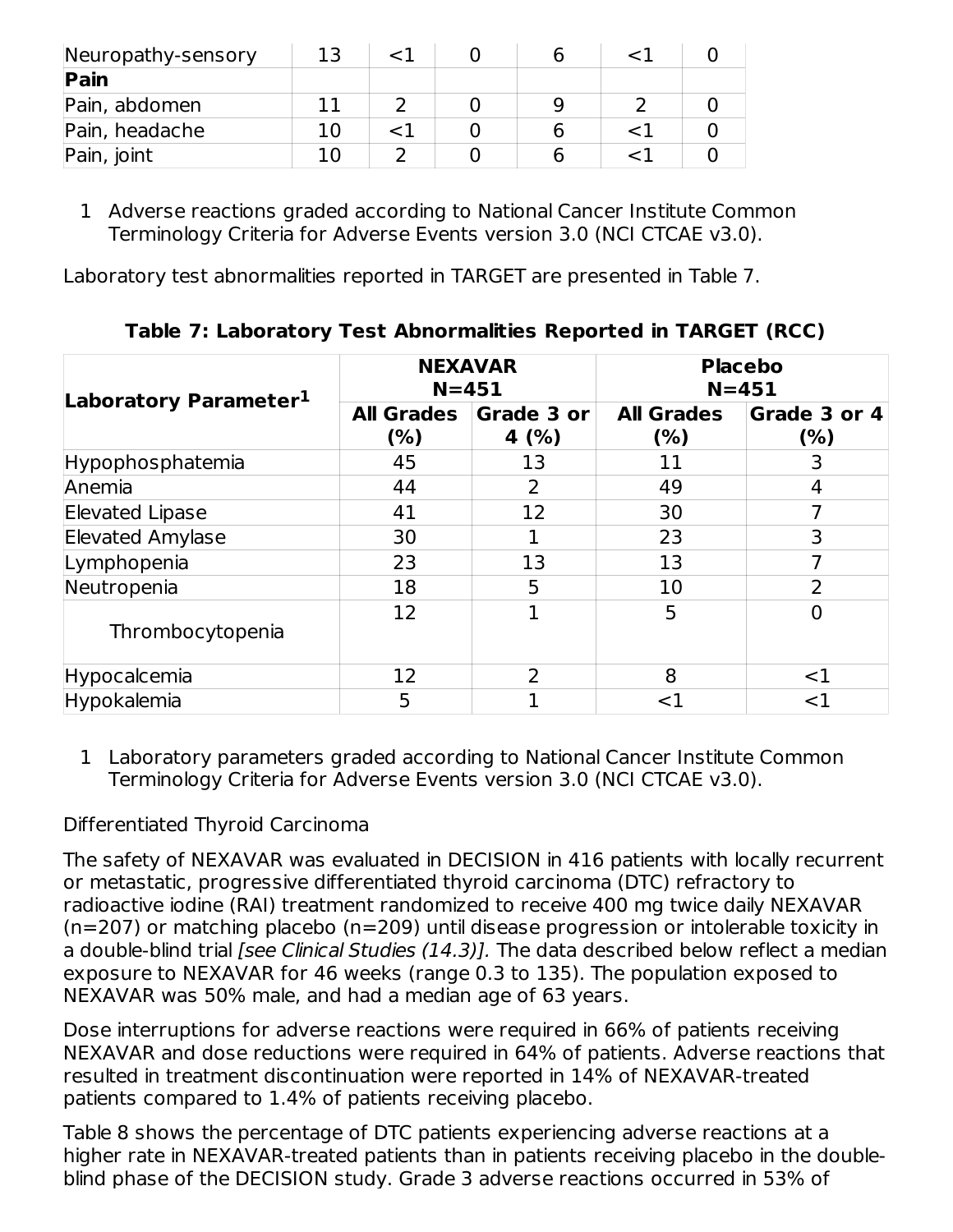blind phase of the DECISION study. Grade 3 adverse reactions occurred in 53% of NEXAVAR-treated patients compared to 23% of patients receiving placebo. Grade 4 adverse reactions occurred in 12% of NEXAVAR-treated patients compared to 7% of patients receiving placebo.

#### **Table 8: Selected Adverse Reactions Occurring at a Higher Incidence in NEXAVAR-Treated Patients [Between Arm Difference of ≥ 5% (All Grades)1 or ≥ 2% (Grades 3 and 4)]**

| <b>Adverse</b>                                              | <b>NEXAVAR</b><br>$N = 207$            |    |                                 | <b>Placebo</b><br>$N = 209$  |                       |  |
|-------------------------------------------------------------|----------------------------------------|----|---------------------------------|------------------------------|-----------------------|--|
| <b>Reaction</b>                                             | <b>All Grades</b><br>(% )              |    | <b>Grades 3</b><br>and 4<br>(%) | All<br><b>Grades</b><br>(% ) | Grades 3 and 4<br>(%) |  |
|                                                             | Skin and subcutaneous tissue disorders |    |                                 |                              |                       |  |
| PPES <sup>5</sup>                                           |                                        | 69 | 19                              | 8                            | $\overline{0}$        |  |
| Alopecia                                                    |                                        | 67 | $\mathbf 0$                     | 8                            | $\overline{0}$        |  |
| Rash                                                        |                                        | 35 | 5                               | $\overline{7}$               | $\mathbf 0$           |  |
| Pruritus                                                    |                                        | 20 | 0.5                             | 11                           | $\mathbf 0$           |  |
| Dry skin                                                    |                                        | 13 | 0.5                             | 5                            | $\mathbf 0$           |  |
|                                                             | Erythema                               | 10 | $\overline{0}$                  | 0.5                          | $\overline{0}$        |  |
|                                                             | Hyperkeratosis                         | 7  | $\mathbf 0$                     | $\overline{0}$               | $\mathbf 0$           |  |
|                                                             | <b>Gastrointestinal disorders</b>      |    |                                 |                              |                       |  |
| Diarrhea                                                    |                                        | 68 | 6                               | 15                           | $\mathbf{1}$          |  |
|                                                             | Stomatitis $3$                         | 24 | $\overline{2}$                  | 3                            | $\overline{0}$        |  |
| Nausea                                                      |                                        | 21 | $\mathbf 0$                     | 12                           | $\mathbf 0$           |  |
|                                                             | Abdominal pain <sup>2</sup>            | 20 | $\mathbf{1}$                    | $\overline{7}$               | $\mathbf{1}$          |  |
|                                                             | Constipation                           | 16 | $\mathbf 0$                     | 8                            | 0.5                   |  |
|                                                             | Oral pain <sup>4</sup>                 | 14 | 0.5                             | 6                            | $\overline{0}$        |  |
| Vomiting                                                    |                                        | 11 | $\mathbf 0$                     | 3                            | $\overline{0}$        |  |
| <b>Investigations</b>                                       |                                        |    |                                 |                              |                       |  |
|                                                             | Weight loss                            | 49 | 6                               | 14                           | $\mathbf 1$           |  |
| <b>General disorders and administration site conditions</b> |                                        |    |                                 |                              |                       |  |
| Fatigue                                                     |                                        | 41 | 5                               | 20                           | $\mathbf{1}$          |  |
| Asthenia                                                    |                                        | 12 | $\mathbf 0$                     | $\overline{7}$               | $\mathbf 0$           |  |
| Pyrexia                                                     |                                        | 11 | 1                               | 5                            | $\mathbf 0$           |  |
| <b>Vascular disorders</b>                                   |                                        |    |                                 |                              |                       |  |
|                                                             | Hypertension <sup>6</sup>              | 41 | 10                              | 12                           | $\overline{2}$        |  |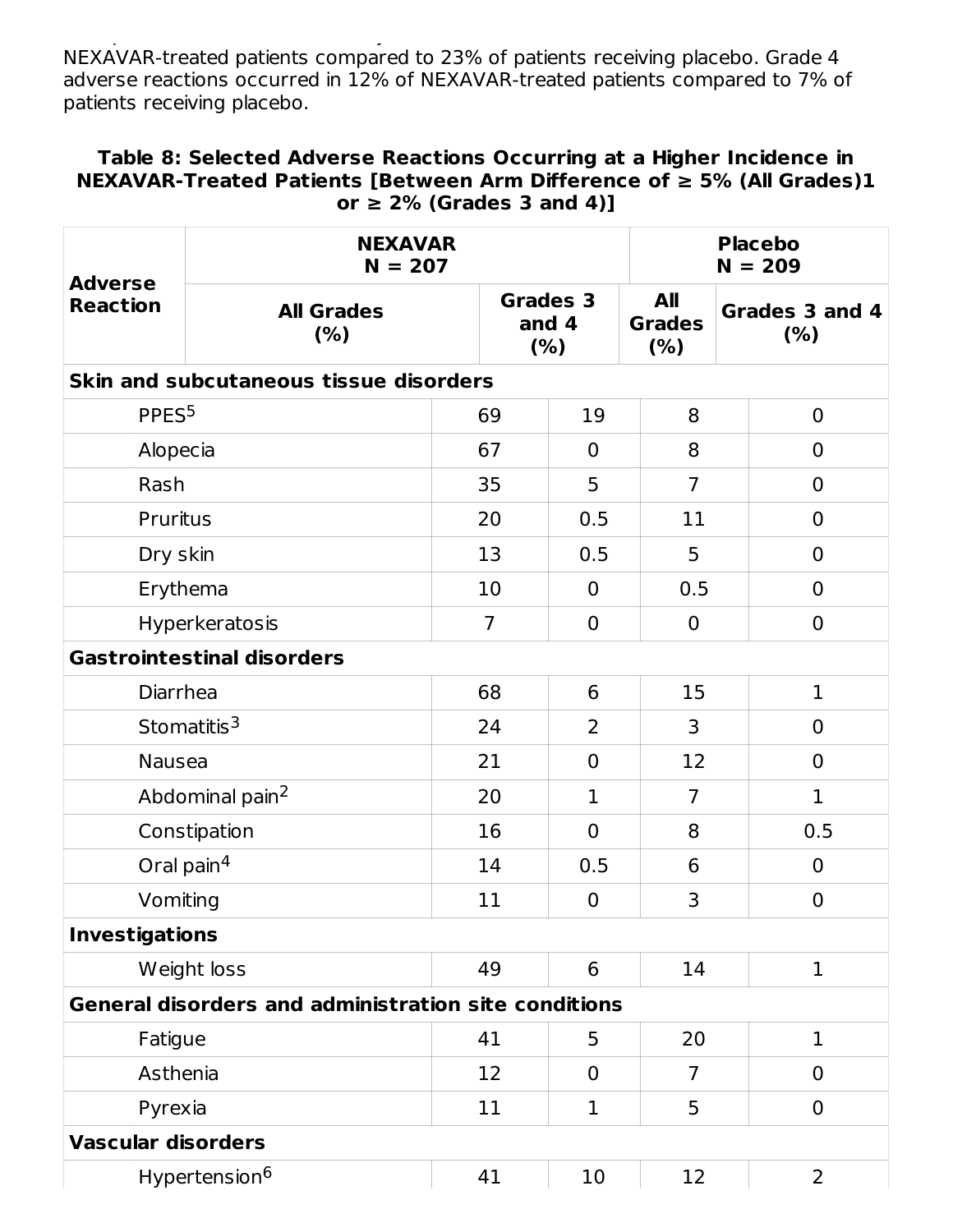| <b>Metabolism and nutrition disorders</b>              |    |                |   |   |  |  |
|--------------------------------------------------------|----|----------------|---|---|--|--|
| Decreased appetite                                     | 30 | $\overline{2}$ | 5 | O |  |  |
| <b>Nervous system disorders</b>                        |    |                |   |   |  |  |
| Headache                                               | 17 | 0              | 6 | O |  |  |
| <b>Dysgeusia</b>                                       | 6  |                | O |   |  |  |
| <b>Musculoskeletal and connective tissue disorders</b> |    |                |   |   |  |  |
| Pain in extremity                                      | 15 | 1              | 7 | O |  |  |
| Muscle spasms                                          | 10 |                | 3 |   |  |  |
| <b>Respiratory, thoracic and mediastinal disorders</b> |    |                |   |   |  |  |
| Dysphonia                                              | 13 | 0.5            | 3 | O |  |  |
| Epistaxis                                              |    |                |   |   |  |  |
| Neoplasms benign, malignant and unspecified            |    |                |   |   |  |  |
| Squamous cell carcinoma of<br>skin                     | 3  | 3              |   |   |  |  |

- 1 National Cancer Institute Common Terminology Criteria for Adverse Events Version 3.0
- 2 Includes the following terms: abdominal pain, abdominal discomfort, hepatic pain, esophageal pain, esophageal discomfort, abdominal pain lower, abdominal pain upper, abdominal tenderness, abdominal rigidity
- 3 Includes the following terms: stomatitis, aphthous stomatitis, mouth ulceration, mucosal inflammation
- 4 Includes the following terms: oral pain, oropharyngeal discomfort, glossitis, burning mouth syndrome, glossodynia
- 5 Palmar-plantar erythrodysesthesia syndrome (Hand-foot skin reaction)
- 6 Includes the following terms: hypertension, blood pressure increased, blood pressure systolic increased

The relative increase for the following laboratory abnormalities observed in NEXAVARtreated patients as compared to patients receiving placebo in the DECISION study is similar to that observed in the RCC and HCC studies: lipase, amylase, hypokalemia, hypophosphatemia, neutropenia, lymphopenia, anemia, and thrombocytopenia. Hypocalcemia was more frequent and more severe in patients with DTC, especially those with a history of hypoparathyroidism, compared to patients with RCC or HCC. Other laboratory test abnormalities reported in DECISION are presented in Table 9

| Laboratory Parameter <sup>1</sup> | <b>NEXAVAR</b><br>$N = 207$ |                                   | <b>Placebo</b><br>$N = 209$ |                     |
|-----------------------------------|-----------------------------|-----------------------------------|-----------------------------|---------------------|
|                                   | (%)                         | All Grades Grade 3 or<br>4 $(% )$ | <b>All Grades</b><br>(%)    | Grade 3 or 4<br>(%) |

### **Table 9: Laboratory Test Abnormalities Reported in DECISION (DTC**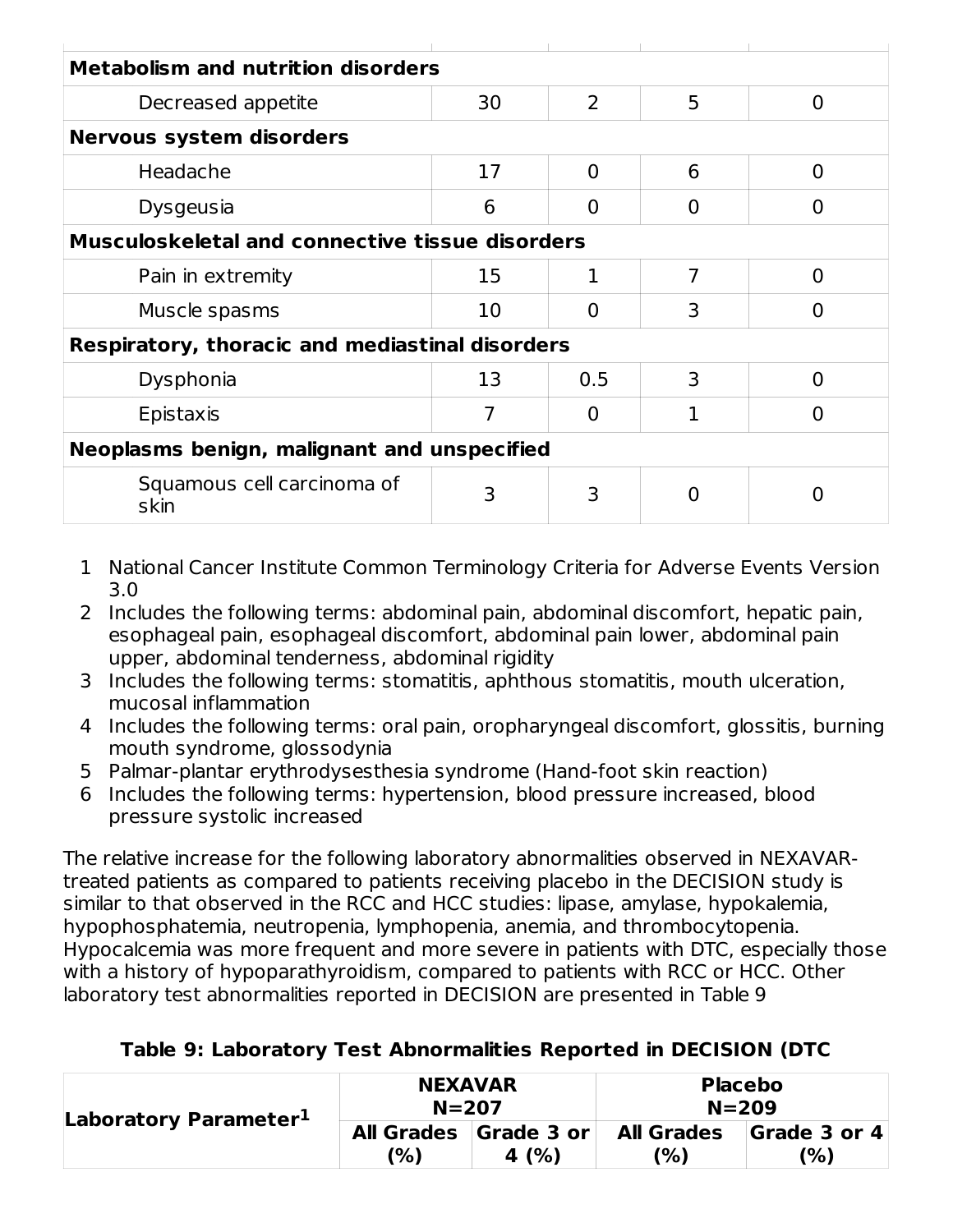| <b>Elevated ALT</b> | 50 |  |  |
|---------------------|----|--|--|
| <b>Elevated AST</b> |    |  |  |
| Hypocalcemia        | эc |  |  |

1 Laboratory parameters graded according to National Cancer Institute Common Terminology Criteria for Adverse Events version 3.0 (NCI CTCAE v3.0).

Additional Data from Multiple Clinical Trials

The following additional drug-related adverse reactions and laboratory abnormalities were reported from clinical trials of NEXAVAR (very common 10% or greater, common 1 to less than 10%, uncommon 0.1% to less than 1%, rare less than 0.1 %):

Cardiovascular: *Common*: congestive heart failure\*<sup>†</sup>, myocardial ischemia and/or infarction Uncommon: hypertensive crisis\* Rare: QT prolongation\*

Dermatologic: Very common: erythema Common: exfoliative dermatitis, acne, flushing, folliculitis, hyperkeratosis Uncommon: eczema, erythema multiforme

Digestive: Very common: increased lipase, increased amylase Common: mucositis, stomatitis (including dry mouth and glossodynia), dyspepsia, dysphagia, gastrointestinal reflux Uncommon: pancreatitis, gastritis, gastrointestinal perforations\*, cholecystitis, cholangitis

Note that elevations in lipase are very common (41%, see below); a diagnosis of pancreatitis should not be made solely on the basis of abnormal laboratory values

General Disorders: Very common: infection, hemorrhage (including gastrointestinal\* and respiratory tract\* and uncommon cases of cerebral hemorrhage\*), asthenia, pain (including mouth, bone, and tumor pain), pyrexia, decreased appetite Common: influenza-like illness

Hematologic: Very common: leukopenia, lymphopenia Common: anemia, neutropenia, thrombocytopenia Uncommon: INR abnormal

Hepatobiliary disorders: Rare: drug-induced liver injury (including hepatic failure and death)

Hypersensitivity: Uncommon: hypersensitivity reactions (including skin reactions and urticaria), anaphylactic reaction

Metabolic and Nutritional: Very common: hypophosphatemia Common: transient increases in transaminases, hypocalcemia, hypokalemia, hyponatremia, hypothyroidism Uncommon: dehydration, transient increases in alkaline phosphatase, increased bilirubin (including jaundice), hyperthyroidism

Musculoskeletal: Very common: arthralgia Common: myalgia, muscle spasms

Nervous System and Psychiatric: Common: depression, dysgeusia Uncommon: tinnitus, reversible posterior leukoencephalopathy\*

Renal and Genitourinary: Common: renal failure, proteinuria Rare: nephrotic syndrome

Reproductive: Common: erectile dysfunction Uncommon: gynecomastia

Respiratory: Common: rhinorrhea Uncommon: interstitial lung disease-like events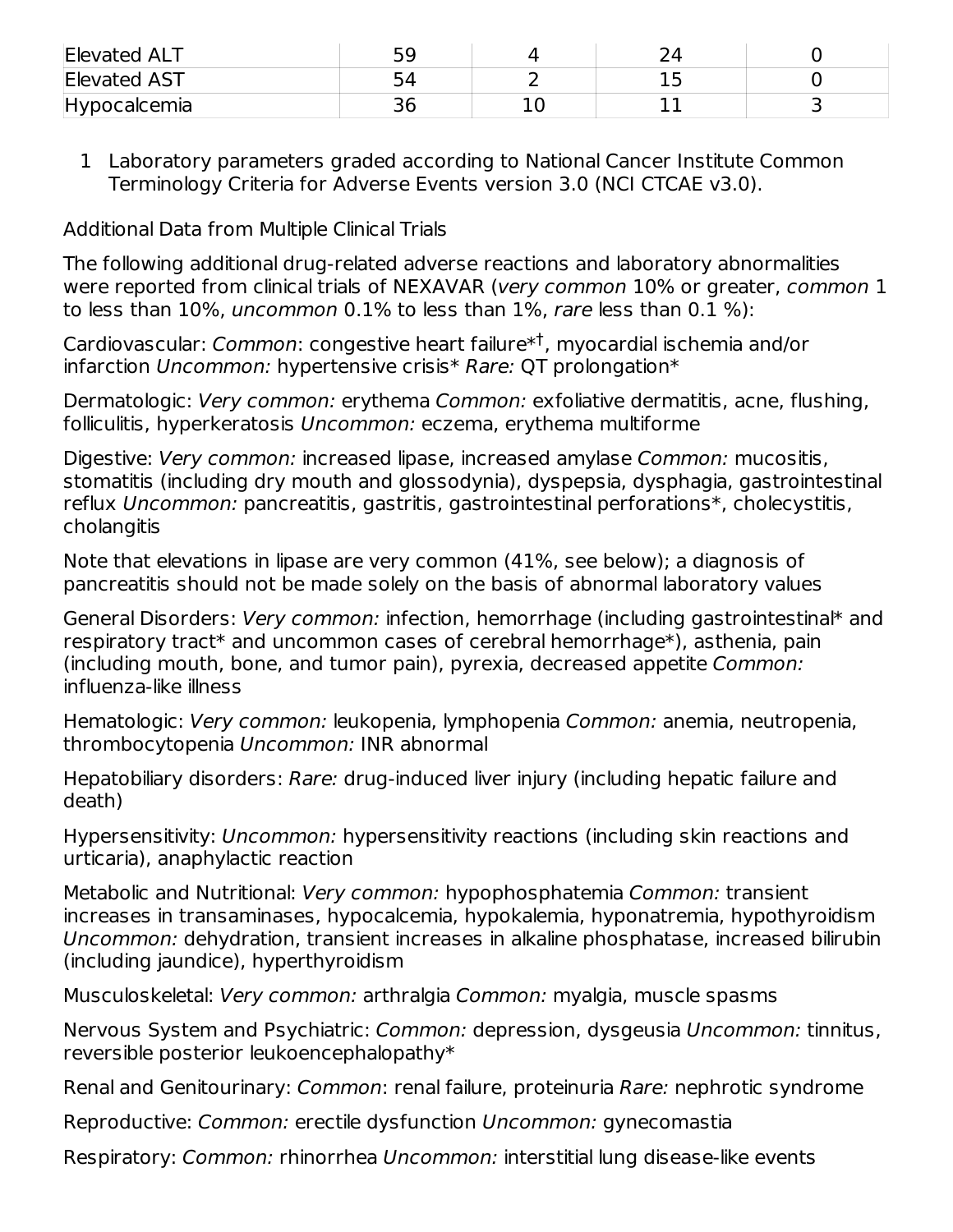(includes reports of pneumonitis, radiation pneumonitis, acute respiratory distress, interstitial pneumonia, pulmonitis and lung inflammation)

In addition, the following medically significant adverse reactions were uncommon during clinical trials of NEXAVAR: transient ischemic attack, arrhythmia, and thromboembolism. For these adverse reactions, the causal relationship to NEXAVAR has not been established.

\*adverse reactions may have a life-threatening or fatal outcome.

<sup>†</sup>reported in 1.9% of patients treated with NEXAVAR (N= 2276).

# **6.2 Postmarketing Experience**

The following adverse reactions have been identified during postapproval use of NEXAVAR. Because these reactions are reported voluntarily from a population of uncertain size, it is not always possible to reliably estimate their frequency or establish a causal relationship to drug exposure.

Blood and lymphatic disorders: Thrombotic microangiopathy (TMA)

Dermatologic: Stevens-Johnson syndrome and toxic epidermal necrolysis (TEN)

Hypersensitivity: Angioedema

Musculoskeletal: Rhabdomyolysis, osteonecrosis of the jaw

Respiratory: Interstitial lung disease-like events (which may have a life-threatening or fatal outcome)

Vascular: Arterial (including aortic) aneurysms, dissections, and rupture

# **7 Drug Interactions**

# **7.1 Effect of Other Drugs on NEXAVAR**

Strong CYP3A4 Inducers

The concomitant use of NEXAVAR with rifampin, a strong CYP3A4 inducer decreased the mean AUC of sorafenib, which may decrease the antitumor activity [seeClinical Pharmacology (12.3)]. Avoid concomitant use of NEXAVAR with strong CYP3A4 inducers, when possible, because these drugs can decrease the systemic exposure to sorafenib.

# Neomycin

The concomitant use of NEXAVAR with neomycin decreased the mean AUC of sorafenib, which may decrease the antitumor activity. Avoid concomitant use of NEXAVAR with neomycin. The effects of other antibiotics on the pharmacokinetics of sorafenib have not been studied [see Clinical Pharmacology (12.3)].

# **7.2 Concomitant Use of Warfarin**

The concomitant use of NEXAVAR and warfarin may increase the risk of bleeding or increased the INR. Monitor INR and for clinical bleeding episodes in patients taking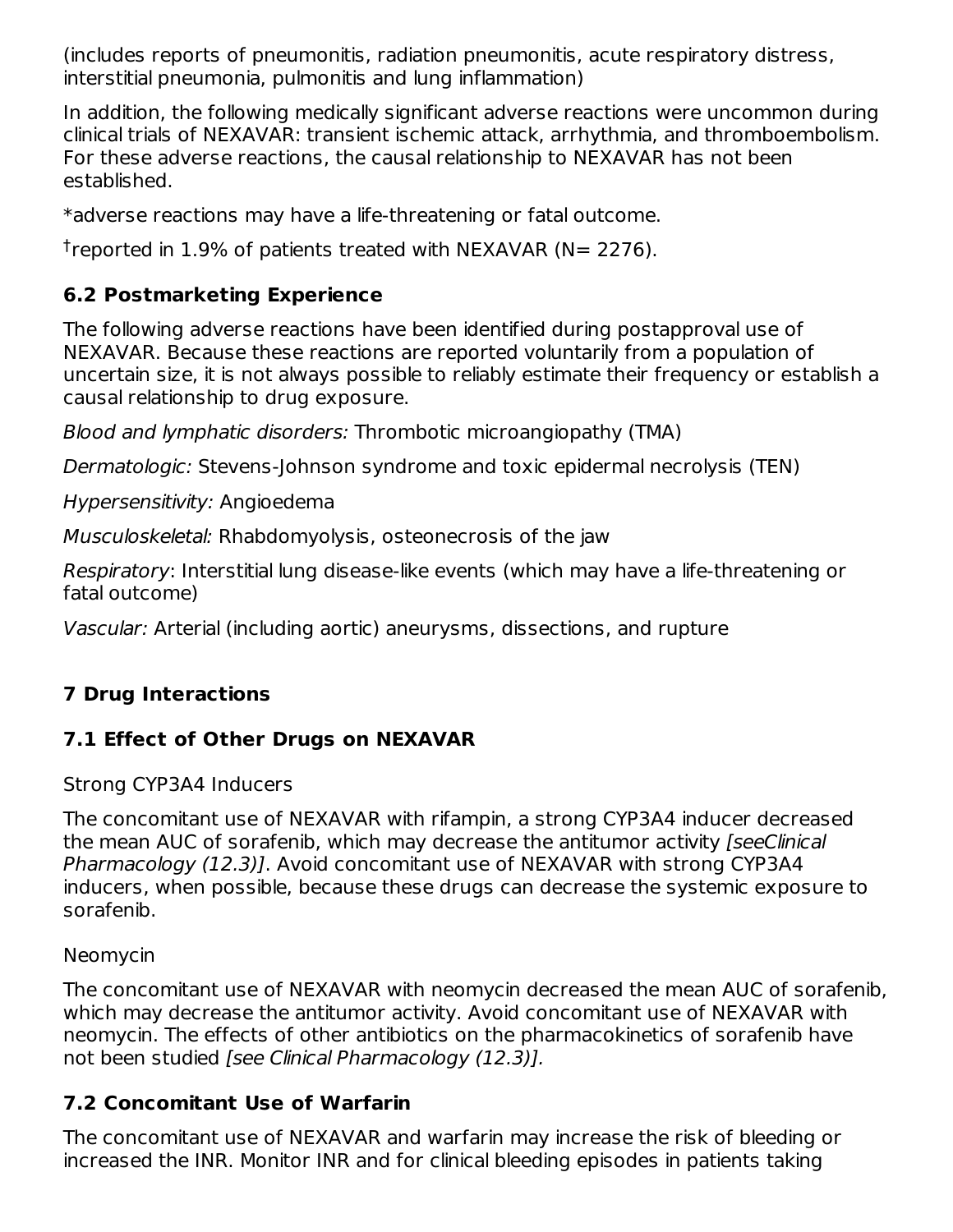warfarin while receiving NEXAVAR [see Warnings and Precautions (5.6)].

# **7.3 Drugs That Prolong the QT Interval**

NEXAVAR is associated with QTc interval prolongation. Avoid coadministration of NEXAVAR with medicinal products with a known potential to prolong QT/QTc interval [see Warnings and Precautions (5.9), Clinical Pharmacology (12.2)].

## **8 Use in Specific Populations**

## **8.1 Pregnancy**

## Risk Summary

Based on findings from animal studies and its mechanism of action/see Clinical Pharmacology (12.1)], NEXAVAR may cause fetal harm when administered to a pregnant woman. There are no available data in pregnant women to inform a drugassociated risk. In animal reproduction studies, oral administration of sorafenib to pregnant rats and rabbits during the period of organogenesis resulted in embryo-fetal toxicities at maternal exposures that were significantly lower than human exposures at the recommended dose of 400 mg twice daily (see Data). Advise pregnant women and females of reproductive potential of the potential risk to a fetus.

The background risk of major birth defects and miscarriage for the indicated population is unknown. In the U.S. general population, the estimated background risk of major birth defects and miscarriage in clinically recognized pregnancies is 2% to 4% and 15% to 20%, respectively.

Data

## Animal Data

In animal reproduction studies, sorafenib was teratogenic and induced embryo-fetal toxicity (including increased post-implantation loss, resorptions, skeletal retardations, and retarded fetal weight) when administered orally to pregnant rats and rabbits during the period of organogenesis. The effects occurred at doses considerably below the recommended human dose of 400 mg twice daily (approximately 500 mg/m $^2$ /day on a body surface area basis). Adverse intrauterine development effects were seen at doses >0.2 .mg/kg/day (1.2 mg/m<sup>2</sup>/day) in rats and ≥0.3 mg/kg/day (≥3.6 mg/m<sup>2</sup>/day) in rabbits. These doses result in exposures (AUC) that are approximately 0.008 times the AUC in patients at the recommended dose.

# **8.2 Lactation**

## Risk Summary

There are no data on the presence of sorafenib or its metabolites in human milk, or its effects on the breast-fed child or on milk production. Sorafenib was present in milk of lactating rats (see Data). Because of the potential for serious adverse reactions in a breastfed child from NEXAVAR, advise women not to breastfeed during treatment with NEXAVAR and for 2 weeks after the last dose.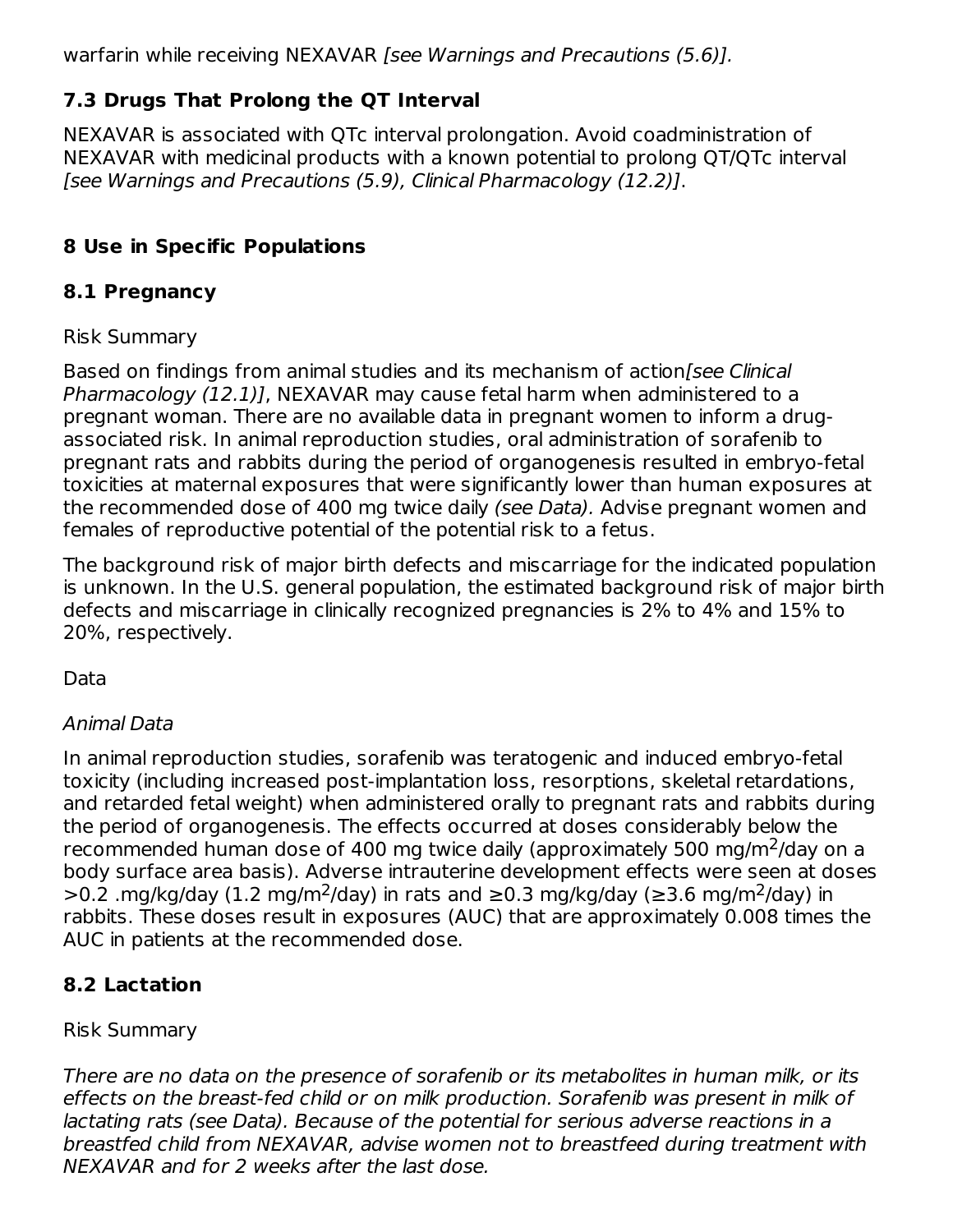## Data

## Animal Data

Following administration of radiolabeled sorafenib to lactating Wistar rats, approximately 27% of the radioactivity was secreted into milk. The milk to plasma AUC ratio was approximately 5:1.

## **8.3 Females and Males of Reproductive Potential**

NEXAVAR may cause fetal harm when administered to a pregnant woman [see Use in Specific Populations (8.1)].

## Pregnancy Testing

Verify the pregnancy status of females of reproductive potential prior to the initiation of NEXAVAR.

## Contraception

### **Females**

Advise females of reproductive potential to use effective contraception during treatment and for 6 months following the last dose of NEXAVAR.

#### Males

Based on genotoxicity and findings in animal reproduction studies, advise males with female partners of reproductive potential and pregnant partners to use effective contraception during treatment with NEXAVAR and for 3 months following the last dose of NEXAVAR [see Use in Specific Populations (8.1), Nonclinical Toxicology (13.1)].

### Infertility

### Males

Based on findings in animal studies, NEXAVAR may impair fertility in males of reproductive potential [see Nonclinical Toxicology (13.1)].

## **8.4 Pediatric Use**

The safety and effectiveness of NEXAVAR have not been established in pediatric patients.

Juvenile Animal Toxicity Data

Repeat dosing of sorafenib to young and growing dogs resulted in irregular thickening of the femoral growth plate at daily sorafenib doses  $\geq$ 600 mg/m<sup>2</sup> (approximately 0.3 times the AUC at the recommended human dose), hypocellularity of the bone marrow adjoining the growth plate at 200 mg/m<sup>2</sup>/day (approximately 0.1 times the AUC at the recommended human dose), and alterations of the dentin composition at 600  $mg/m<sup>2</sup>/day$ . Similar effects were not observed in adult dogs when dosed for 4 weeks or less.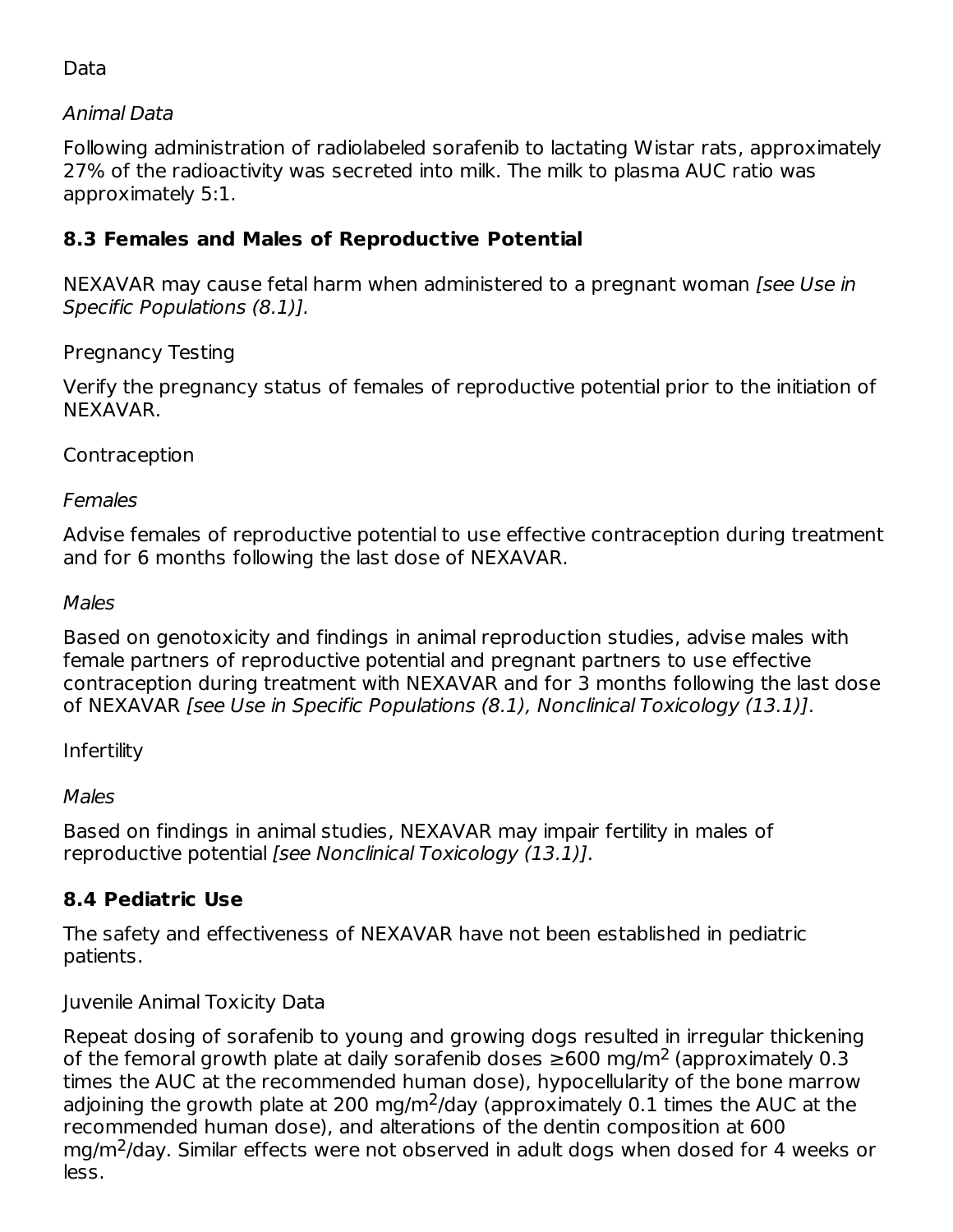## **8.5 Geriatric Use**

In total, 59% of HCC patients treated with NEXAVAR were age 65 years or older and 19% were 75 and older. In total, 32% of RCC patients treated with NEXAVAR were age 65 years or older and 4% were 75 and older. No differences in safety or efficacy were observed between older and younger patients, and other reported clinical experience has not identified differences in responses between the elderly and younger patients, but greater sensitivity of some older individuals cannot be ruled out.

## **8.6 Renal Impairment**

No dose adjustment is necessary for patients with mild, moderate or severe renal impairment who are not on dialysis.The pharmacokinetics of sorafenib have not been studied in patients who are on dialysis [see Clinical Pharmacology (**12.3**)].

## **8.7 Hepatic Impairment**

No dose adjustment is necessary for patients with mild or moderate hepatic impairment. The pharmacokinetics of sorafenib have not been studied in patients with severe (Child-Pugh C) hepatic impairment [see Clinical Pharmacology (12.3)].

# **10 Overdosage**

The adverse reactions observed at a dose of 800 mg twice daily (2 times the recommended dose) were primarily diarrhea and dermatologic. No information is available on symptoms of acute overdose in animals because of the saturation of absorption in oral acute toxicity studies conducted in animals.

In cases of suspected overdose, withhold NEXAVAR and institute supportive care.

# **11 Description**

Sorafenib, a kinase inhibitor, is the tosylate salt of sorafenib. Sorafenib tosylate has the chemical name 4-(4-{3-[4-Chloro-3-(trifluoromethyl)phenyl]ureido}phenoxy)N2 methylpyridine-2-carboxamide 4-methylbenzenesulfonate. The molecular formula of sorafenib tosylate is  $\mathsf{C}_{21}\mathsf{H}_{16}\mathsf{CIF}_{3}\mathsf{N}_{4}\mathsf{O}_{3}$  x  $\mathsf{C}_{7}\mathsf{H}_{8}\mathsf{O}_{3}\mathsf{S}$  and the molecular weight of sorafenib tosylate is 637.0 g/mole. Its structural formula is: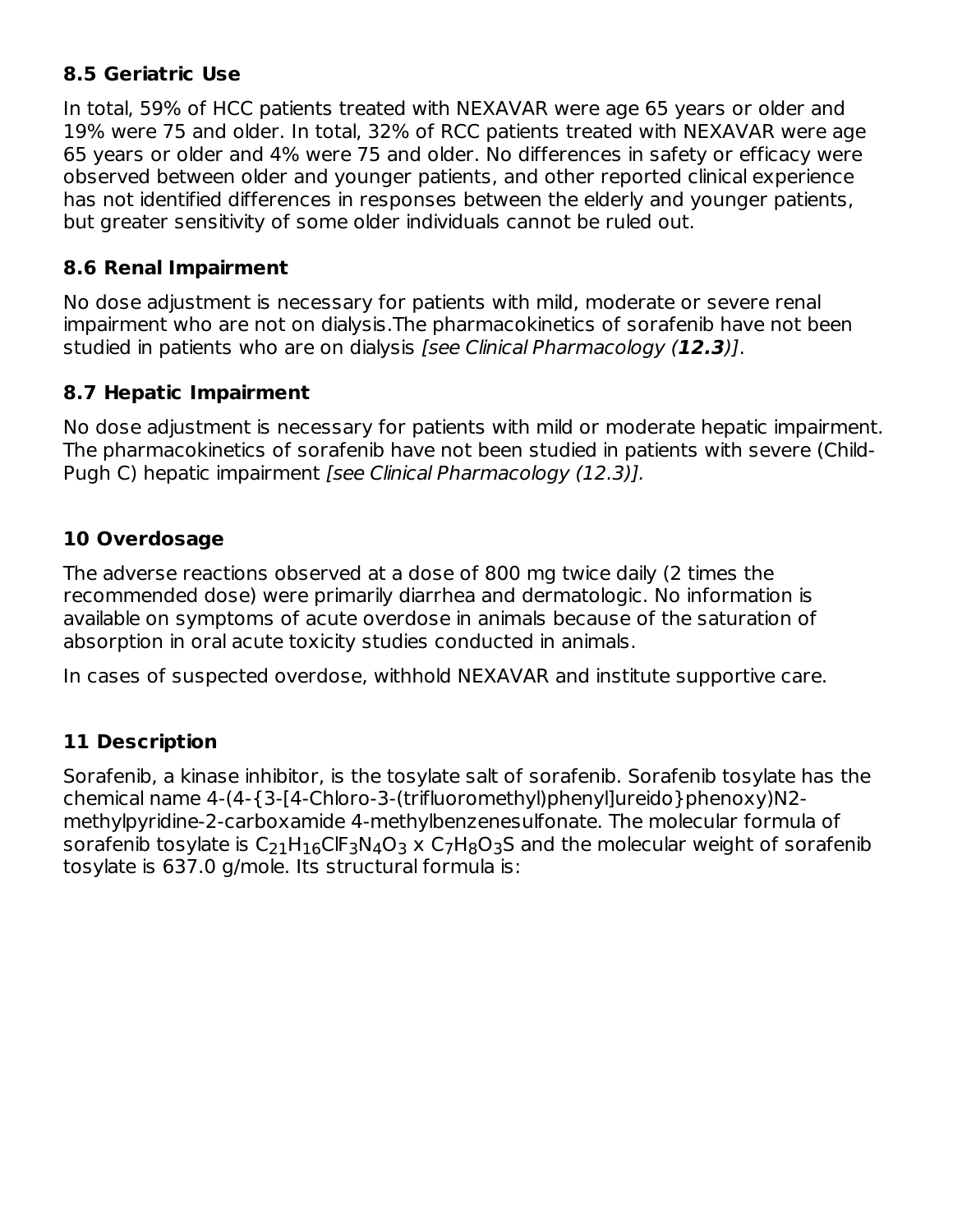

Sorafenib tosylate is a white to yellowish or brownish solid. Sorafenib tosylate is practically insoluble in aqueous media, slightly soluble in ethanol and soluble in PEG 400.

NEXAVAR (sorafenib), for oral use is supplied as film-coated tablets containing 200 mg sorafenib equivalent to 274 mg sorafenib tosylate and the following inactive ingredients: croscarmellose sodium, ferric oxide red, hypromellose, magnesium stearate, microcrystalline cellulose, polyethylene glycol sodium lauryl sulphate, and titanium dioxide.

# **12 Clinical Pharmacology**

## **12.1 Mechanism of Action**

Sorafenib is a kinase inhibitor that decreases tumor cell proliferation in vitro. Sorafenib was shown to inhibit multiple intracellular (c-CRAF, BRAF and mutant BRAF) and cell surface kinases (KIT, FLT- 3, RET, RET/PTC, VEGFR-1, VEGFR- 2, VEGFR- 3, and PDGFRß). Several of these kinases are thought to be involved in tumor cell signaling, angiogenesis and apoptosis. Sorafenib inhibited tumor growth of HCC, RCC, and DTC human tumor xenografts in immunocompromised mice. Reductions in tumor angiogenesis were seen in models of HCC and RCC upon sorafenib treatment, and increases in tumor apoptosis were observed in models of HCC, RCC, and DTC.

## **12.2 Pharmacodynamics**

### Cardiac Electrophysiology

The effect of NEXAVAR 400 mg twice daily on the QTc interval was evaluated in a multicenter, open-label, non-randomized trial in 53 patients with advanced cancer. No large changes in the mean QTc intervals (that is, >20 ms) from baseline were detected in the trial. After one 28-day treatment cycle, the largest mean QTc interval change of 8.5 ms (upper bound of two-sided 90% confidence interval, 13.3 ms) was observed at 6 hours post-dose on day 1 of cycle 2 [see Warnings and Precautions (5.9), Drug Interactions  $(7.3)$ ].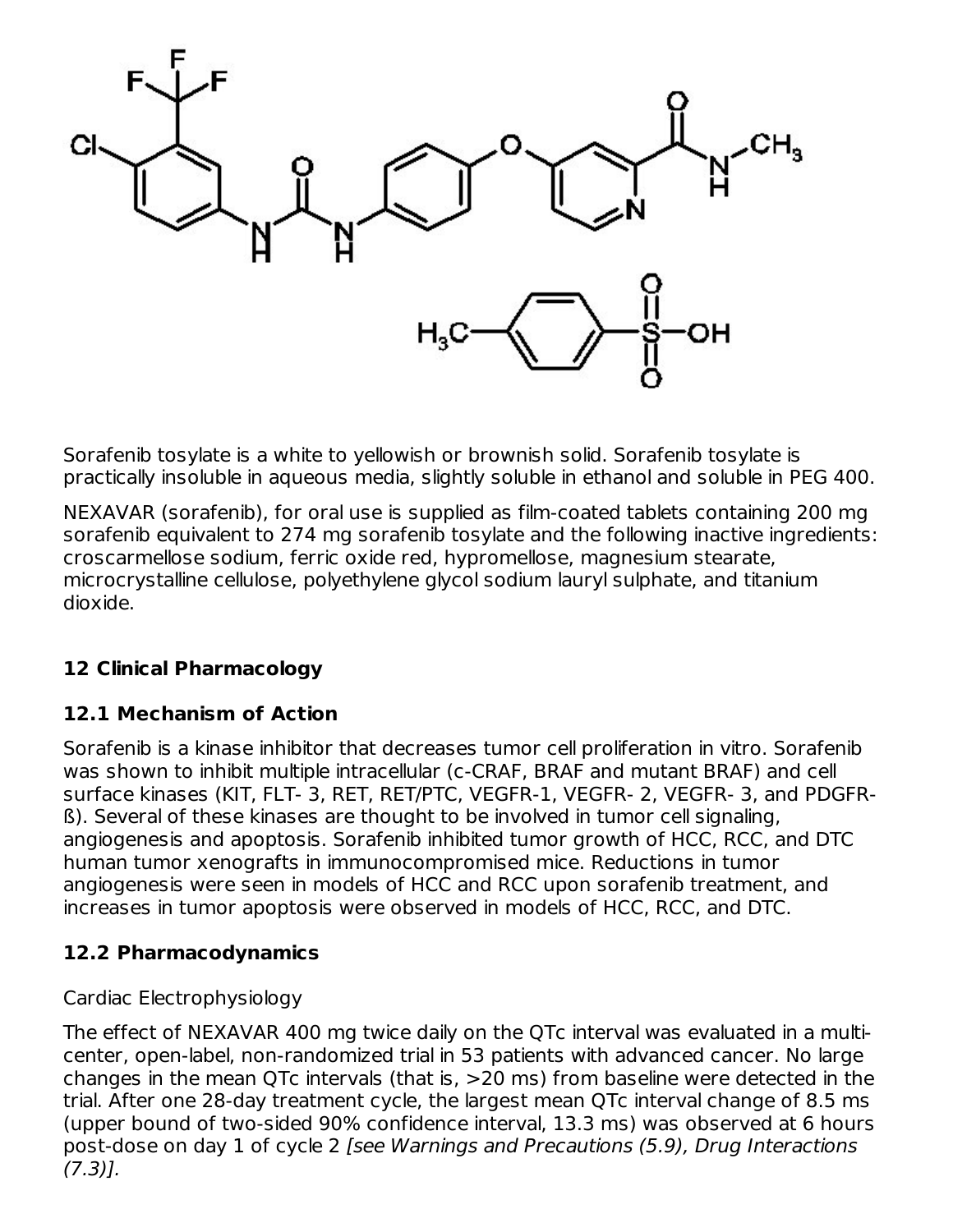## **12.3 Pharmacokinetics**

Multiple doses of NEXAVAR for 7 days resulted in a 2.5- to 7-fold accumulation compared to a single dose. Steady-state plasma sorafenib concentrations were achieved within 7 days, with a peak-to-trough ratio of mean concentrations of less than 2.

The steady-state concentrations of sorafenib following administration of NEXAVAR 400 mg twice daily were evaluated in DTC, RCC and HCC patients. Patients with DTC have mean steady-state concentrations that are 1.8-fold higher than patients with HCC and 2.3-fold higher than those with RCC. The reason for increased sorafenib concentrations in DTC patients is unknown.

Mean C $_{\sf max}$  and AUC increased less than proportionally beyond oral doses of 400 mg administered twice daily.

#### Absorption

After administration of NEXAVAR tablets, the mean relative bioavailability was 38–49% when compared to an oral solution. Following oral administration, sorafenib reached peak plasma levels in approximately 3 hours.

#### Effects of Food

With a moderate-fat meal (30% fat; 700 calories), bioavailability was similar to that in the fasted state. With a high-fat meal (50% fat; 900 calories), bioavailability was reduced by 29% compared to that in the fasted state.

#### **Distribution**

In vitrobinding of sorafenib to human plasma proteins was 99.5%.

#### **Elimination**

The mean elimination half-life of sorafenib was approximately 25 to 48 hours.

#### Metabolism

Sorafenib undergoes oxidative metabolism by hepatic CYP3A4, as well as glucuronidation by UGT1A9.

#### Excretion

Sorafenib accounted for approximately 70–85% of the circulating analytes in plasma at steady-state. Eight metabolites of sorafenib have been identified, of which 5 have been detected in plasma. The main circulating metabolite of sorafenib, the pyridine N-oxide that comprises approximately 9–16% of circulating analytes at steady-state, showed in vitro potency similar to that of sorafenib.

Following oral administration of a 100 mg dose of a solution formulation of sorafenib, 96% of the dose was recovered within 14 days, with 77% of the dose excreted in feces and 19% of the dose excreted in urine as glucuronidated metabolites. Unchanged sorafenib, accounting for 51% of the dose, was found in feces but not in urine.

### Specific Populations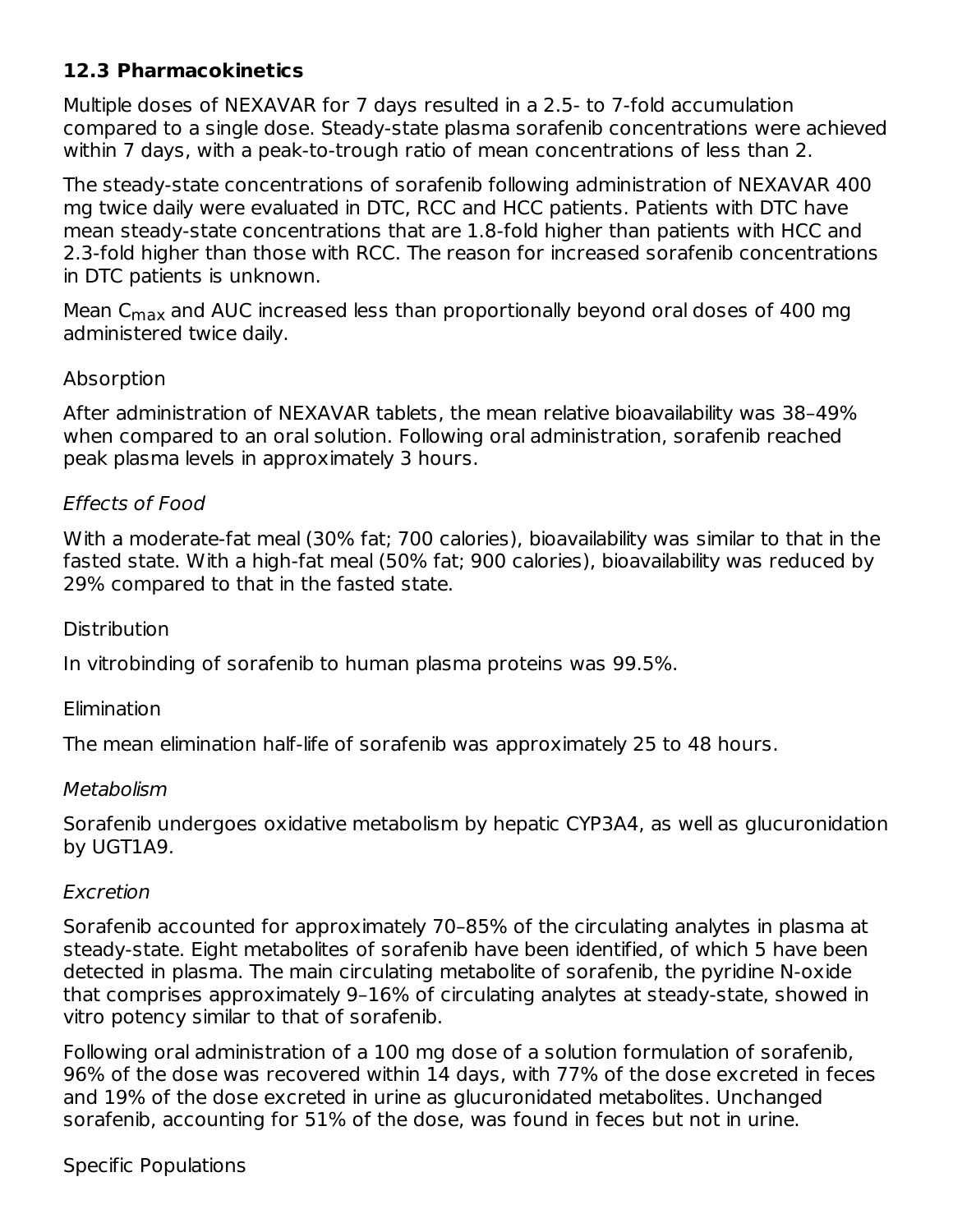A study of the pharmacokinetics of sorafenib indicated that the mean AUC of sorafenib in Asians (N=78) was 30% lower than in Whites (N=40). Sex and age do not have a clinically meaningful effect on the pharmacokinetics of sorafenib.

### Patients with Renal Impairment

Mild (CLcr 50-80 mL/min), moderate (CLcr 30 - <50 mL/min), and severe (CLcr <30 mL/min) renal impairment do not affect the pharmacokinetics of sorafenib *[seeUse in* Specific Populations (8.6)].

## Patients with Hepatic Impairment

Mild (Child-Pugh A) and moderate (Child-Pugh B) hepatic impairment do not affect the pharmacokinetics of sorafenib [see Use in Specific Populations (8.7)].

## Drug Interactions Studies

Effect of Strong CYP3A4 Inhibitors on Sorafenib**:**Ketoconazole, a strong inhibitor of CYP3A4 and P-glycoprotein, administered at a dose of 400 mg once daily for 7 days did not alter the mean AUC of a single oral dose of NEXAVAR 50 mg in healthy subjects.

Effect of Strong CYP3A4 Inducers on Sorafenib: Concomitant use of NEXAVAR with rifampin administered at a dose of 600 mg once daily for 5 days with a single oral dose of NEXAVAR 400 mg in healthy volunteers resulted in a 37% decrease in the mean AUC of sorafenib.

Effect of Neomycin on Sorafenib: Neomycin administered as an oral dose of 1 g three times daily for 5 days decreased the mean AUC of sorafenib by 54% in healthy subjects administered a single oral dose of NEXAVAR 400 mg.

Effect of Sorafenib on Other Drugs: NEXAVAR 400 mg twice daily for 28 days did not increase the systemic exposure of concomitantly administered midazolam (CYP3A4 substrate), dextromethorphan (CYP2D6 substrate), and omeprazole (CYP2C19 substrate) [see Clinical Pharmacology (12.3)].

Drugs that Increase Gastric pH: The aqueous solubility of sorafenib is pH dependent, with higher pH resulting in lower solubility. However, omeprazole, a proton pump inhibitor, administered at a dose of 40 mg once daily for 5 days, did not result in a clinically meaningful change in sorafenib single dose exposure.

### In Vitro Studies

Sorafenib competitively inhibited CYP2B6, CYP2C8, CYP2C9, CYP2C19, CYP2D6, and CYP3A4 in vitro. However, NEXAVAR 400 mg twice daily for 28 days with substrates of CYP3A4, CYP2D6 and CYP2C19 did not increase the systemic exposure of these substrates [see Drug Interactions (7.3)].

Sorafenib did not increase CYP1A2 and CYP3A4 activities, suggesting that sorafenib is unlikely to induce CYP1A2 or CYP3A4 in humans.

Sorafenib inhibits glucuronidation by UGT1A1 and UGT1A9 in vitro. NEXAVAR could increase the systemic exposure of concomitantly administered drugs that are UGT1A1 or UGT1A9 substrates.

Sorafenib inhibited P-glycoprotein in vitro. NEXAVAR could increase the concentrations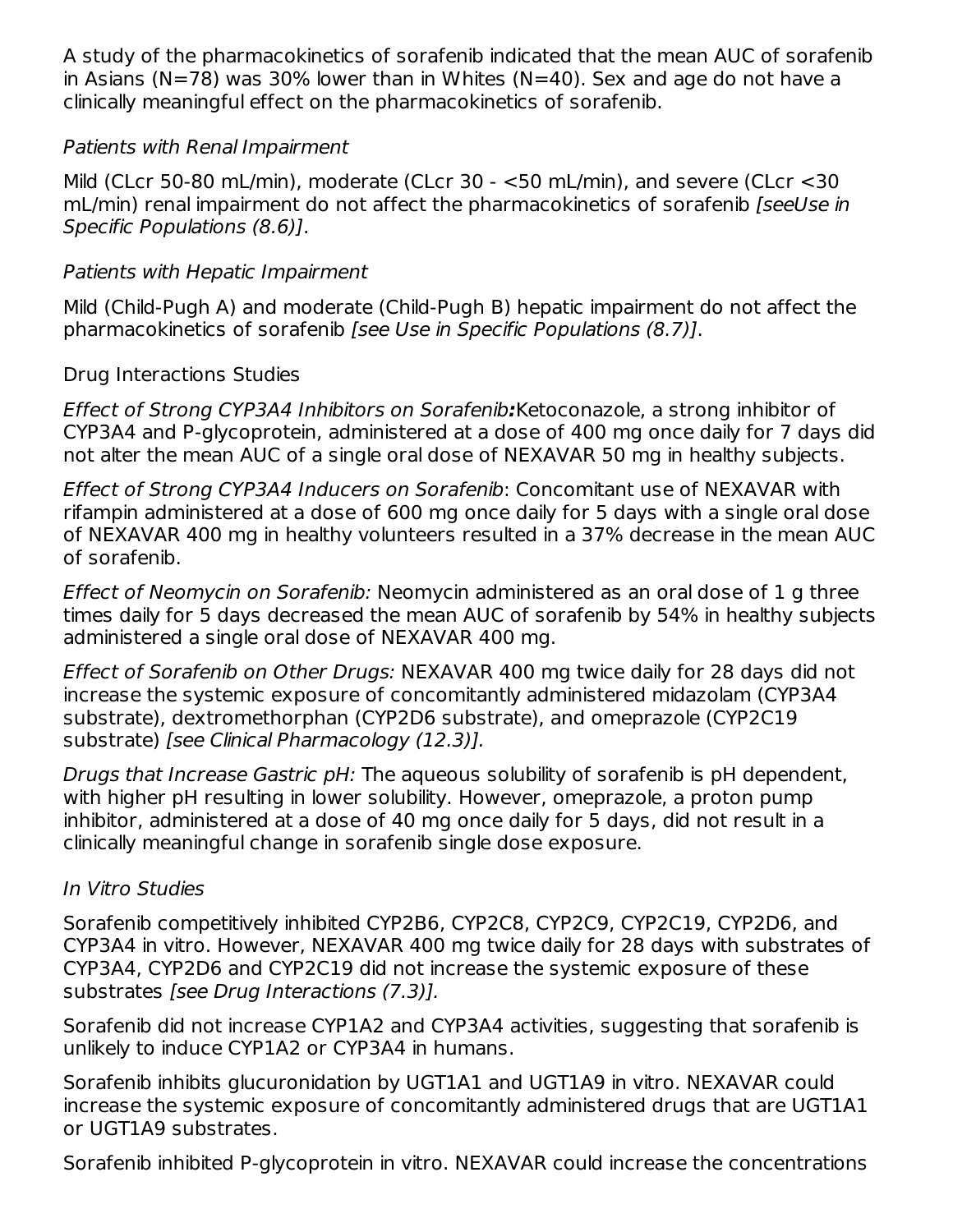of concomitantly administered drugs that are P-glycoprotein substrates.

# **13 Nonclinical Toxicology**

## **13.1 Carcinogenesis, Mutagenesis, Impairment of Fertility**

Carcinogenicity studies have not been performed with sorafenib. Sorafenib was clastogenic when tested in an in vitro mammalian cell assay (Chinese hamster ovary) in the presence of metabolic activation. Sorafenib was not mutagenic in the in vitro Ames bacterial cell assay or clastogenic in an in vivo mouse micronucleus assay. One intermediate in the manufacturing process, which is also present in the final drug substance (<0.15%), was positive for mutagenesis in an *in vitro* bacterial cell assay (Ames test) when tested independently.

No specific studies with sorafenib have been conducted in animals to evaluate the effect on fertility. However, results from the repeat-dose toxicity studies suggest there is a potential for sorafenib to impair reproductive function and fertility. Multiple adverse effects were observed in male and female reproductive organs, with the rat being more susceptible than mice or dogs. Typical changes in rats consisted of testicular atrophy or degeneration, degeneration of epididymis, prostate, and seminal vesicles, central necrosis of the corpora lutea and arrested follicular development. Sorafenib-related effects on the reproductive organs of rats were manifested at daily oral doses  $\geq 5$ mg/kg (30 mg/m<sup>2</sup>). This dose results in an exposure (AUC) that is approximately 0.5 times the AUC in patients at the recommended human dose. Dogs showed tubular degeneration in the testes at 30 mg/kg/day (600 mg/m<sup>2</sup>/day). This dose results in an exposure that is approximately 0.3 times the AUC at the recommended human dose. Oligospermia was observed in dogs at 60 mg/kg/day (1200 mg/m<sup>2</sup>/day) of sorafenib.

# **14 Clinical Studies**

## **14.1 Hepatocellular Carcinoma**

The SHARP (HCC) study (NCT00105443) was an international, multicenter, randomized, double blind, placebo-controlled trial in patients with unresectable hepatocellular carcinoma. Overall survival was the primary endpoint. A total of 602 patients were randomized; 299 to NEXAVAR 400 mg twice daily and 303 to matching placebo. All 602 randomized subjects were included in the ITT population for the efficacy analyses.

Demographics and baseline disease characteristics were similar between the NEXAVAR and placebo arms with regard to age, gender, race, performance status, etiology (including hepatitis B, hepatitis C and alcoholic liver disease), TNM stage (stage I: <1% vs. <1%; stage II: 10.4% vs. 8.3%; stage III: 37.8% vs. 43.6%; stage IV: 50.8% vs. 46.9%), absence of both macroscopic vascular invasion and extrahepatic tumor spread (30.1% vs. 30.0%), and Barcelona Clinic Liver Cancer stage (stage B: 18.1% vs. 16.8%; stage C: 81.6% vs. 83.2%; stage D: <1% vs. 0%). Liver impairment by Child-Pugh score was comparable between the NEXAVAR and placebo arms (Class A: 95% vs. 98%; B: 5% vs. 2%). Only one patient with Child-Pugh class C was entered. Prior treatments included surgical resection procedures (19.1% vs. 20.5%), locoregional therapies (including radiofrequency ablation, percutaneous ethanol injection and transarterial chemoembolization; 38.8% vs. 40.6%), radiotherapy (4.3% vs. 5.0%) and systemic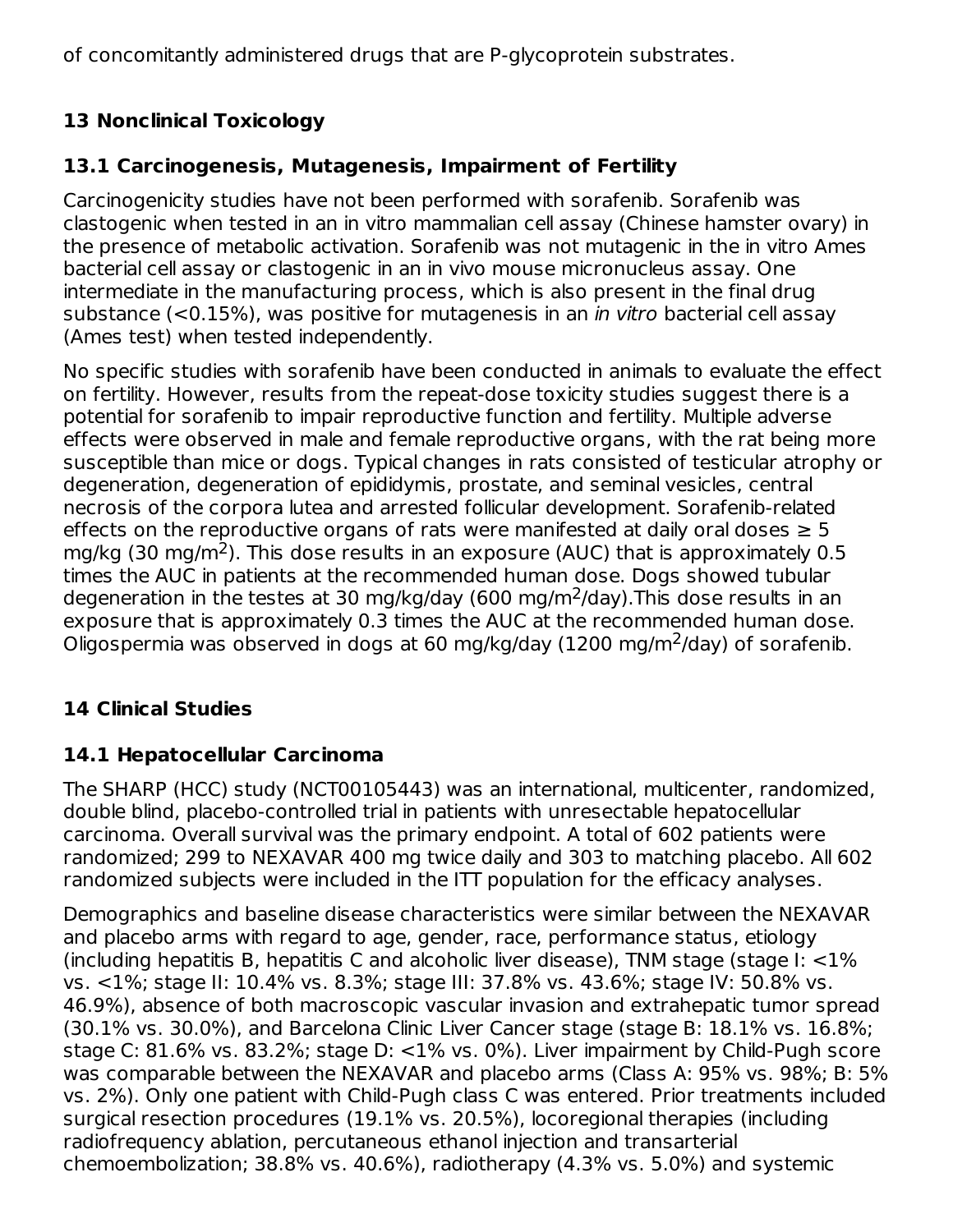therapy (3.0% vs. 5.0%).

The trial was stopped for efficacy following a pre-specified second interim analysis for survival showing a statistically significant advantage for NEXAVAR over placebo for overall survival (HR:  $0.69$ ,  $p= 0.00058$ ) (see Table 10 and Figure 1). This advantage was consistent across all subsets analyzed.

Final analysis of time to tumor progression (TTP) based on data from an earlier time point (by independent radiologic review) also was significantly longer in the NEXAVAR arm (HR: 0.58, p=0.000007) (see Table 10).

| <b>Efficacy</b>                  | <b>NEXAVAR</b>           | <b>Placebo</b> |  |
|----------------------------------|--------------------------|----------------|--|
| <b>Parameter</b>                 | $(N=299)$                | (N=303)        |  |
| <b>Overall Survival</b>          |                          |                |  |
| Number of                        | 143                      | 178            |  |
| Events                           |                          |                |  |
| Median,                          | 10.7                     | 7.9            |  |
| months                           |                          |                |  |
| (95% CI)                         | $(9.4, 13.3)$ (6.8, 9.1) |                |  |
| Hazard Ratio <sup>1</sup>        | 0.69(0.55, 0.87)         |                |  |
| (95% CI)                         |                          |                |  |
| P-value (log-                    | 0.00058                  |                |  |
| rank test <sup>2</sup> )         |                          |                |  |
| Time to Progression <sup>3</sup> |                          |                |  |
| Number of                        | 107                      | 156            |  |
| Events                           |                          |                |  |
| Median,                          | 5.5                      | 2.8            |  |
| months                           |                          |                |  |
| (95% CI)                         | (4.1, 6.9)               | (2.7, 3.9)     |  |
| Hazard Ratio <sup>1</sup>        | 0.58                     |                |  |
| $(95% \text{ Cl})$               | (0.45, 0.74)             |                |  |
| P-value (log-                    | 0.000007                 |                |  |
| rank test <sup>2</sup> )         |                          |                |  |

#### **Table 10: Efficacy Results from SHARP (HCC)**

CI=Confidence interval

- 1 Hazard ratio, sorafenib/placebo, stratified Cox model
- 2 Stratified log rank (for the interim analysis of survival, the stopping boundary onesided alpha  $= 0.0077$ )
- 3 The time-to-progression (TTP) analysis, based on independent radiologic review, was based on data from an earlier time point than the survival analysis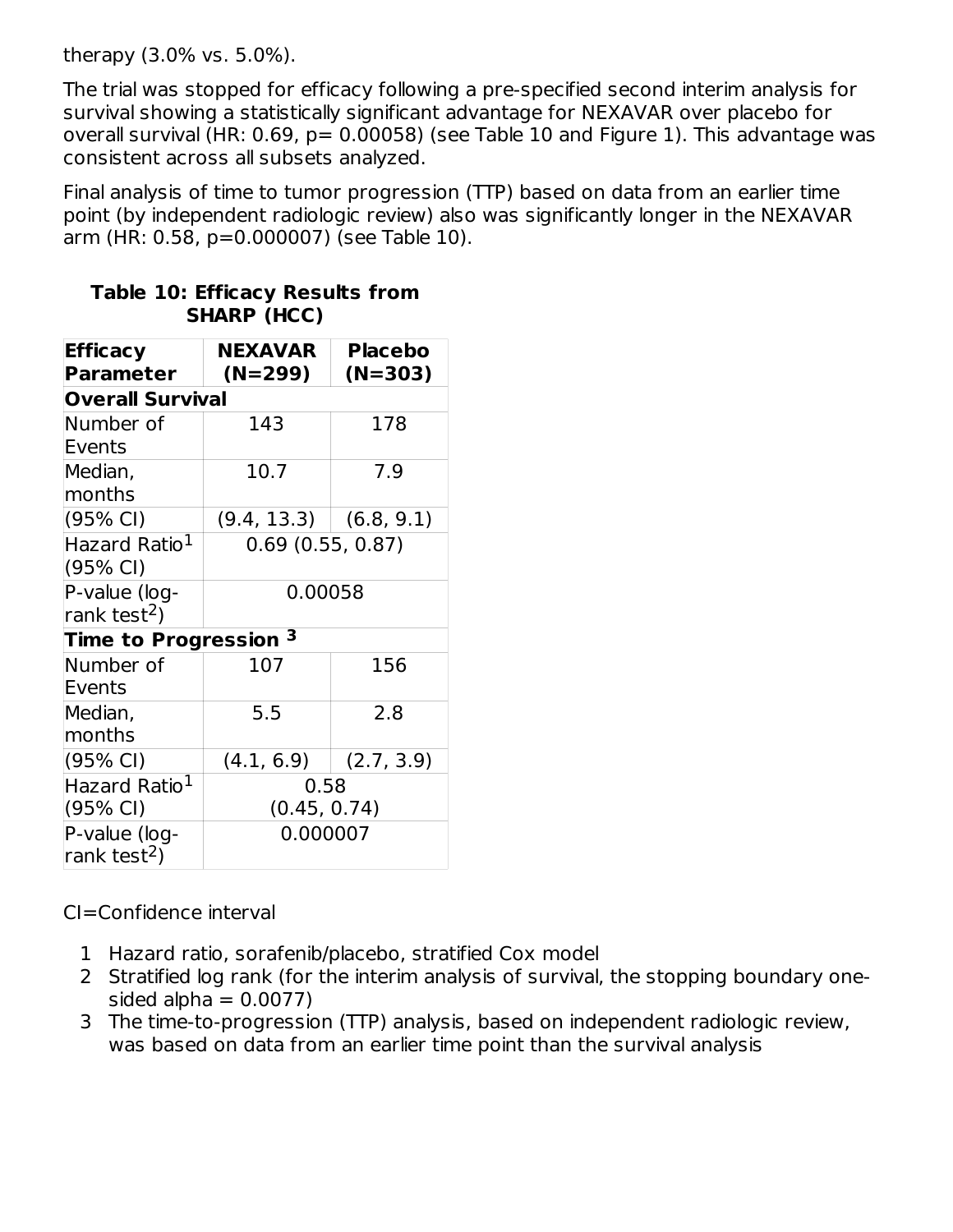

**Figure 1: Kaplan-Meier Curve of Overall Survival in SHARP (HCC) (Intent-to-Treat Population)**

# **14.2 Renal Cell Carcinoma**

The safety and efficacy of NEXAVAR in the treatment of advanced renal cell carcinoma (RCC) were studied in the following two randomized controlled clinical trials.

## TARGET

TARGET (NCT00073307)was an international, multicenter, randomized, double blind, placebo-controlled trial in patients with advanced renal cell carcinoma who had received one prior systemic therapy. Primary study endpoints included overall survival and progression-free survival (PFS). Tumor response rate was a secondary endpoint. The PFS analysis included 769 patients, per protocol, stratified by MSKCC (Memorial Sloan Kettering Cancer Center) prognostic risk category (low or intermediate) and country and randomized to NEXAVAR 400 mg twice daily (N=384) or to placebo (N=385).

Table 11 summarizes the demographic and disease characteristics of the study population analyzed. Baseline demographics and disease characteristics were well balanced for both treatment groups. The median time from initial diagnosis of RCC to randomization was 1.6 and 1.9 years for the NEXAVAR and placebo arms, respectively.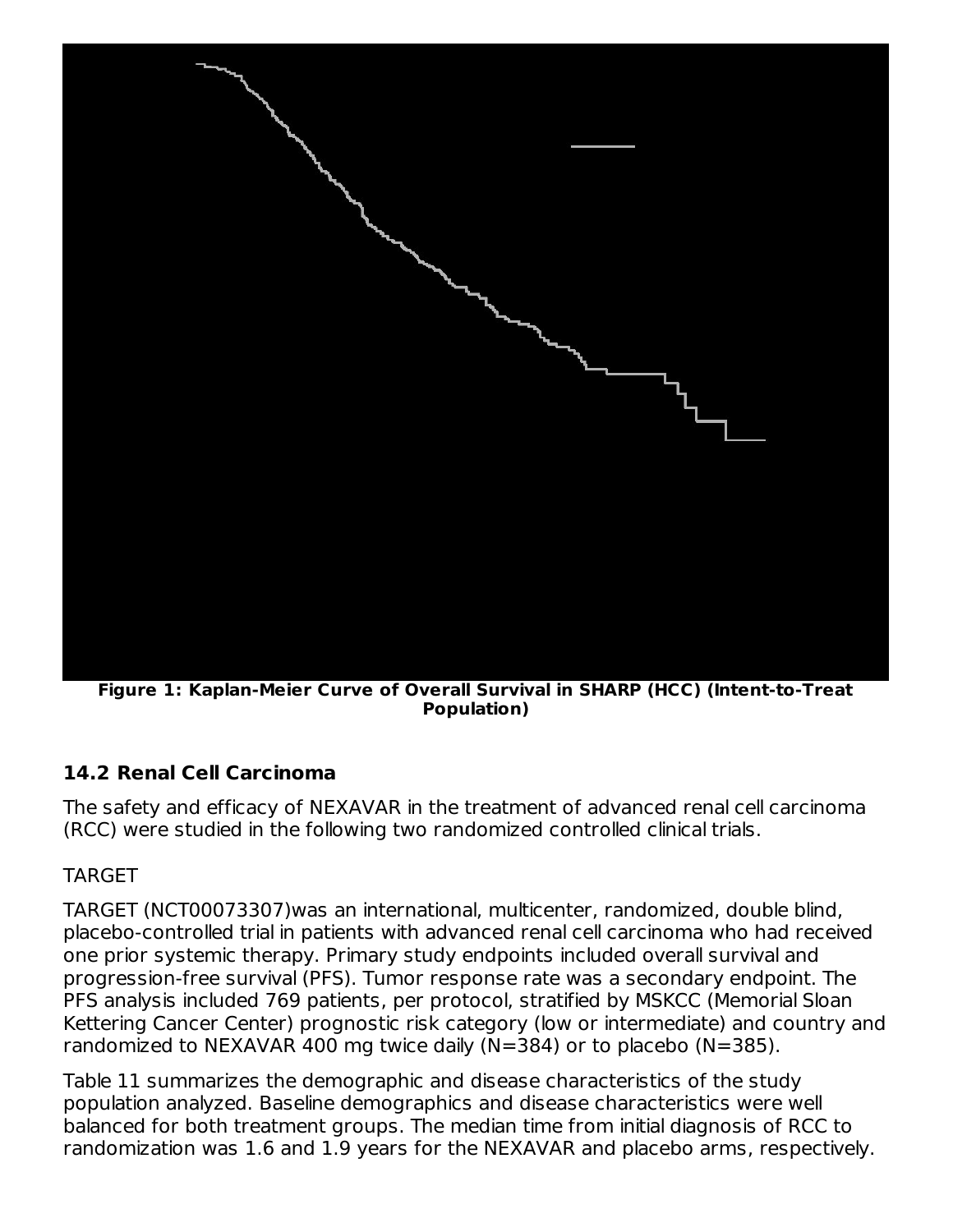#### **Table 11: Demographic and Disease Characteristics – TARGET (RCC)**

| <b>Characteristics</b>                                     | <b>NEXAVAR</b><br>$N = 384$ |        | <b>Placebo</b><br>$N = 385$ |        |
|------------------------------------------------------------|-----------------------------|--------|-----------------------------|--------|
|                                                            | N                           | (%)    | N                           | $(\%)$ |
| Gender                                                     |                             |        |                             |        |
| Male                                                       | 267                         | (70)   | 287                         | (75)   |
| Female                                                     | 116                         | (30)   | 98                          | (25)   |
| Race                                                       |                             |        |                             |        |
| White                                                      | 276                         | (72)   | 278                         | (73)   |
| Black/Asian/<br>Hispanic/Other                             | 11                          | (3)    | 10                          | (2)    |
| Not reported 1                                             | 97                          | (25)   | 97                          | (25)   |
| <b>Age group</b>                                           |                             |        |                             |        |
| $<$ 65 years                                               | 255                         | (67)   | 280                         | (73)   |
| $\geq 65$ years                                            | 127                         | (33)   | 103                         | (27)   |
| <b>ECOG</b><br>performance<br>status at<br><b>baseline</b> |                             |        |                             |        |
| $\mathbf 0$                                                | 184                         | (48)   | 180                         | (47)   |
| $\mathbf{1}$                                               | 191                         | (50)   | 201                         | (52)   |
| $\overline{2}$                                             | 6                           | (2)    | $\mathbf 1$                 | $(-1)$ |
| Not reported                                               | 3                           | $(-1)$ | 3                           | (1)    |
| <b>MSKCC</b><br>prognostic risk<br>category                |                             |        |                             |        |
| Low                                                        | 200                         | (52)   | 194                         | (50)   |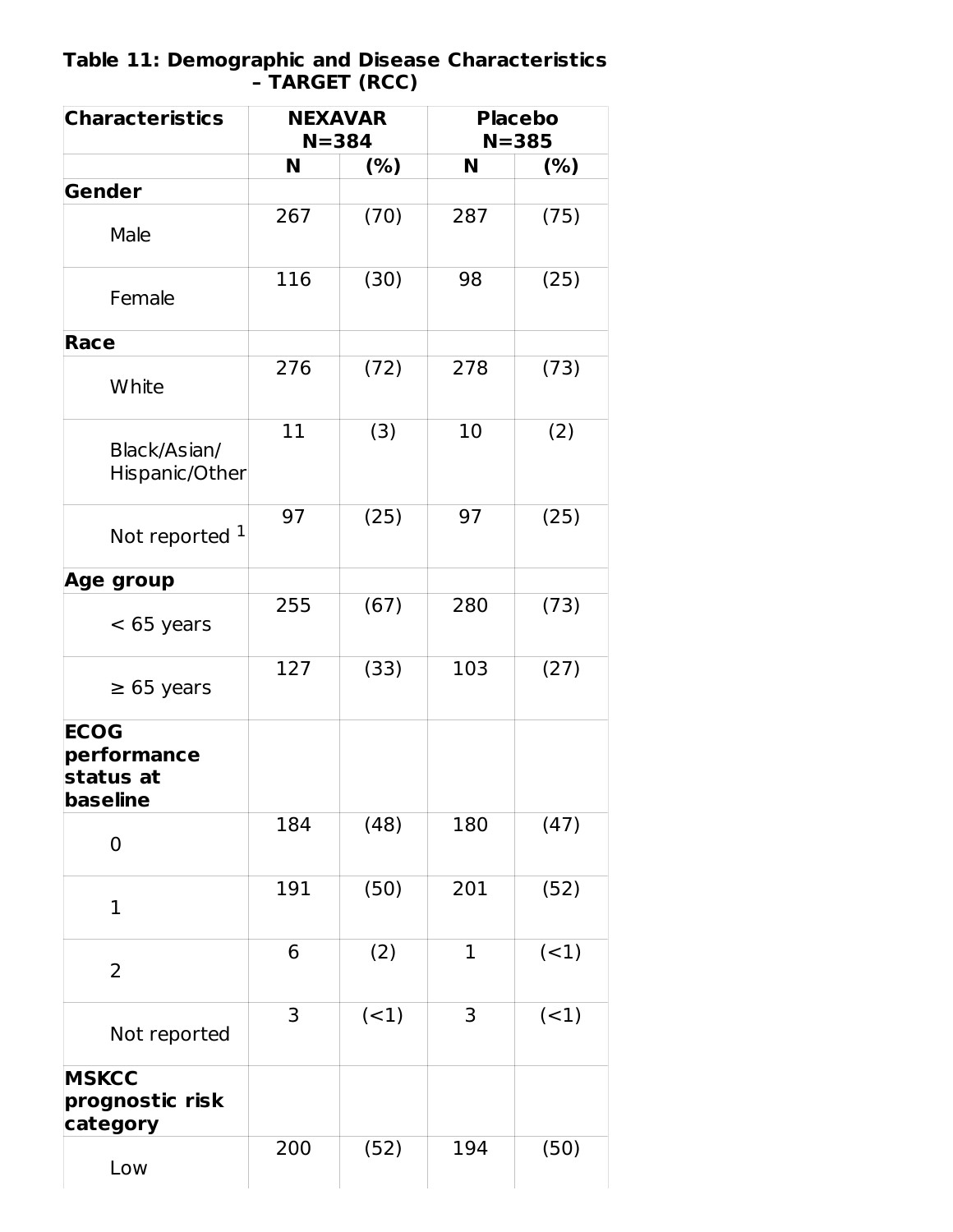| Intermediate                           | 184 | (48) | 191 | (50) |
|----------------------------------------|-----|------|-----|------|
| <b>Prior IL-2 and/or</b><br>interferon |     |      |     |      |
| Yes                                    | 319 | (83) | 313 | (81) |
| No                                     | 65  | (17) | 72  | (19) |

1 Race was not collected from the 186 patients enrolled in France due to local regulations. In 8 other patients, race was not available at the time of analysis.

Progression-free survival, defined as the time from randomization to progression or death from any cause, whichever occurred earlier, was evaluated by blinded independent radiological review using RECIST criteria. Figure 2 depicts Kaplan-Meier curves for PFS. The PFS analysis was based on a two-sided Log-Rank test stratified by MSKCC prognostic risk category and country.



**Figure 2: Kaplan-Meier Curves for Progression-free Survival – TARGET (RCC)**

NOTE: HR is from Cox regression model with the following covariates: MSKCC prognostic risk category and country. P-value is from two-sided Log-Rank test stratified by MSKCC prognostic risk category and country.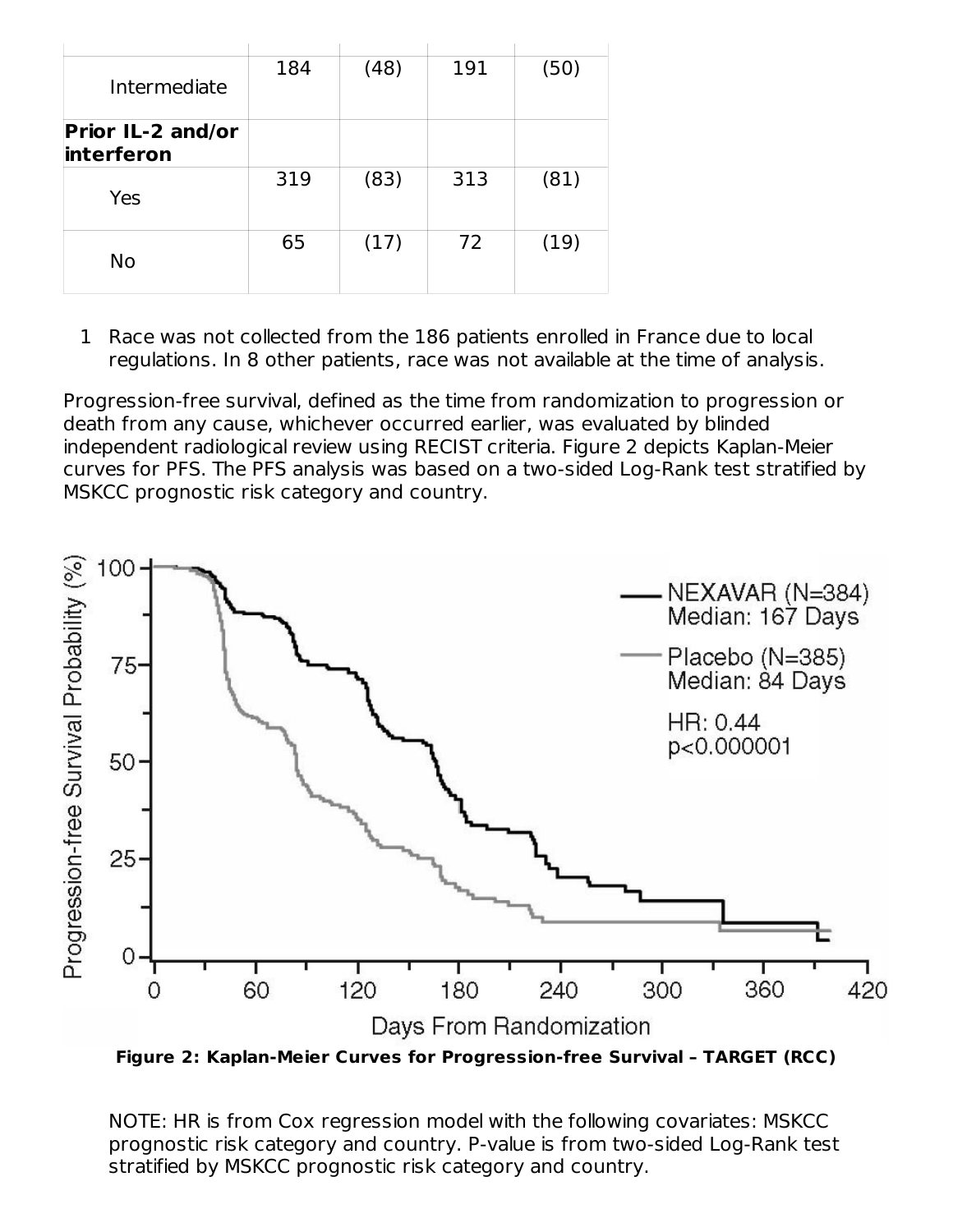The median PFS for patients randomized to NEXAVAR was 167 days compared to 84 days for patients randomized to placebo. The estimated hazard ratio (immediate risk of progression or death with NEXAVAR compared to placebo) was 0.44 (95% CI: 0.35, 0.55).

A series of patient subsets were examined in exploratory univariate analyses of PFS. The subsets included age above or below 65 years, ECOG PS 0 or 1, MSKCC prognostic risk category, whether the prior therapy was for progressive metastatic disease or for an earlier disease setting and time from diagnosis of less than or greater than 1.5 years. The effect of NEXAVAR on PFS was consistent across these subsets, including patients with no prior IL-2 or interferon therapy (N=137; 65 patients receiving NEXAVAR and 72 placebo), for whom the median PFS was 172 days in the NEXAVAR arm compared to 85 days in the placebo arm.

Tumor response was determined by independent radiologic review according to RECIST criteria. Overall, of 672 patients who were evaluable for response, 7 (2%) patients in the NEXAVAR and no (0%) patients in the placebo arms had a confirmed partial response. Thus the gain in PFS primarily reflects the stable disease population.

At the time of a planned interim survival analysis, based on 220 deaths, overall survival was longer for those randomized to NEXAVAR compared with placebo with a hazard ratio of 0.72. This analysis did not meet the prespecified criteria for statistical significance. Additional analyses are planned as the survival data mature.

## BAY43-9006

BAY43-9006 (NCT00101413) was a randomized discontinuation trial in patients with metastatic malignancies, including RCC. The primary endpoint was the percentage of randomized patients remaining progression-free at 24 weeks. All patients received NEXAVAR for the first 12 weeks. Radiologic assessment was repeated at week 12. Patients with <25% change in bi-dimensional tumor measurements from baseline were randomized to NEXAVAR or placebo for a further 12 weeks. Patients who were randomized to placebo were permitted to cross over to open-label NEXAVAR upon progression. Patients with tumor shrinkage ≥25% continued NEXAVAR, whereas patients with tumor growth ≥25% discontinued treatment.

A total of 202 patients with advanced RCC were enrolled into BAY43-9006, including patients who had received no prior therapy and patients with tumor histology other than clear cell carcinoma. After the initial 12 weeks of NEXAVAR, 79 patients with RCC continued on open-label NEXAVAR, and 65 patients were randomized to NEXAVAR or placebo. After an additional 12 weeks, at week 24, for the 65 randomized patients, the progression-free rate was significantly higher in patients randomized to NEXAVAR (16/32, 50%) than in patients randomized to placebo (6/33, 18%) (p=0.0077). Progression-free survival was significantly longer in the NEXAVAR arm (163 days) than in the those randomized to placebo  $(41 \text{ days})$   $(p=0.0001, HR=0.29)$ .

# **14.3 Differentiated Thyroid Carcinoma**

The safety and effectiveness of NEXAVARwas evaluated in a multicenter, randomized (1:1), double-blind, placebo-controlled trial (DECISION; NCT00984282) conducted in 417 patients with locally recurrent or metastatic, progressive differentiated thyroid carcinoma (DTC) refractory to radioactive iodine (RAI) treatment. Randomization was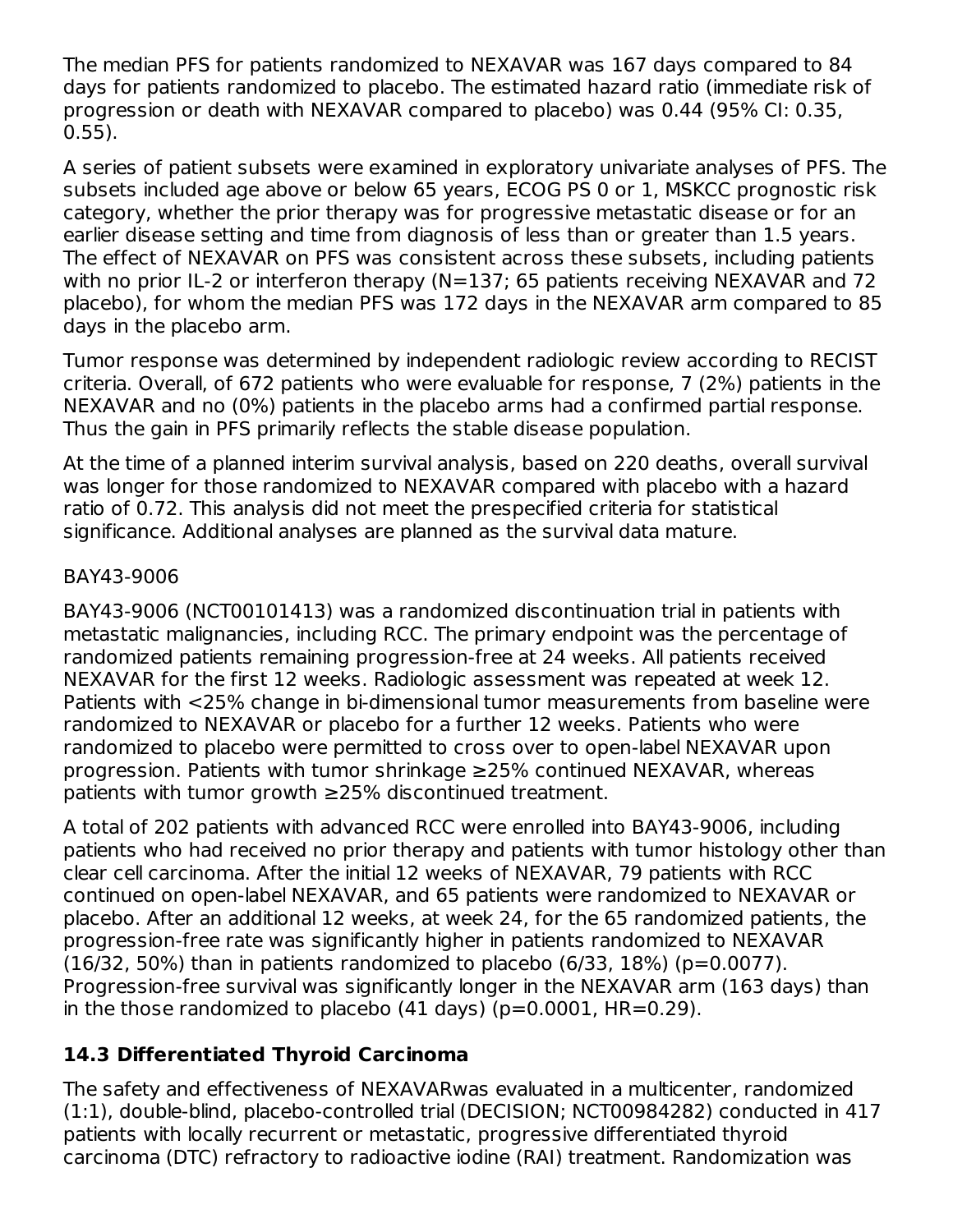stratified by age ( $< 60$  years versus  $\geq 60$  years) and geographical region (North America, Europe, and Asia). All 417 subjects were included in the ITT population for the efficacy analyses

All patients were required to have actively progressing disease defined as progression within 14 months of enrollment. RAI-refractory disease was defined based on four criteria that were not mutually exclusive. All RAI treatments and diagnostic scans were to be performed under conditions of a low iodine diet and adequate TSH stimulation. Following are the RAI-refractory criteria and the proportion of patients in the study that met each one: a target lesion with no iodine uptake on RAI scan (68%); tumors with iodine uptake and progression after RAI treatment within 16 months of enrollment (12%); tumors with iodine uptake and multiple RAI treatments with the last treatment greater than 16 months prior to enrollment, and disease progression after each of two RAI treatments administered within 16 months of each other (7%); cumulative RAI dose ≥ 600 mCi administered (34%). The major efficacy outcome measure was progressionfree survival (PFS) as determined by a blinded, independent radiological review using a modified Response Evaluation Criteria in Solid Tumors v. 1.0 (RECIST). RECIST was modified by inclusion of clinical progression of bone lesions based on the need for external beam radiation (4.4% of progression events). Additional efficacy outcomes measures included overall survival (OS), tumor response rate, and duration of response.

Patients were randomized to receive NEXAVAR 400 mg twice daily (n=207) or placebo (n=210). Of the 417 patients randomized, 48% were male, the median age was 63 years, 61% were 60 years or older, 60% were white, 62% had an ECOG performance status of 0, and 99% had undergone thyroidectomy. The histological diagnoses were papillary carcinoma in 57%, follicular carcinoma (including Hürthle cell) in 25%, and poorly differentiated carcinoma in 10%, and other in 8% of the study population. Metastases were present in 96% of the patients: lungs in 86%, lymph nodes in 51%, and bone in 27%. The median cumulative RAI activity administered prior to study entry was 400 mCi.

A statistically significant prolongation of PFS was demonstrated for NEXAVAR-treated patients compared to those receiving placebo (Figure 3); no statistically significant difference was seen in the final overall survival (OS) analysis (Table 121). Crossover to open label NEXAVAR occurred in 161 (77%) patients randomized to placebo after investigator-determined disease progression

|                                    | <b>NEXAVAR</b><br>$N = 207$ | <b>Placebo</b><br>$N = 210$ |  |
|------------------------------------|-----------------------------|-----------------------------|--|
| <b>Progression-free Survival1</b>  |                             |                             |  |
| Number of Deaths or<br>Progression | 113 (55%)                   | 136 (65%)                   |  |
| Median PFS in Months (95% CI)      | 10.8 (9.1, 12.9)            | 5.8(5.3, 7.8)               |  |
| Hazard Ratio (95% CI)              | 0.59(0.46, 0.76)            |                             |  |
| $P-value2$                         | < 0.001                     |                             |  |
| <b>Overall Survival</b> $3$        |                             |                             |  |
| Number of Deaths                   | 103 (49.8%)                 | 109 (51.9%)                 |  |
| Median OS in Months (95% CI)       | 42.8 (34.6, 52.6)           | 39.4 (32.7, 51.4)           |  |
| Hazard Ratio (95% CI)              | 0.92(0.71, 1.21)            |                             |  |

**Table 12: Efficacy Results from DECISION in Differentiated Thyroid Carcinoma**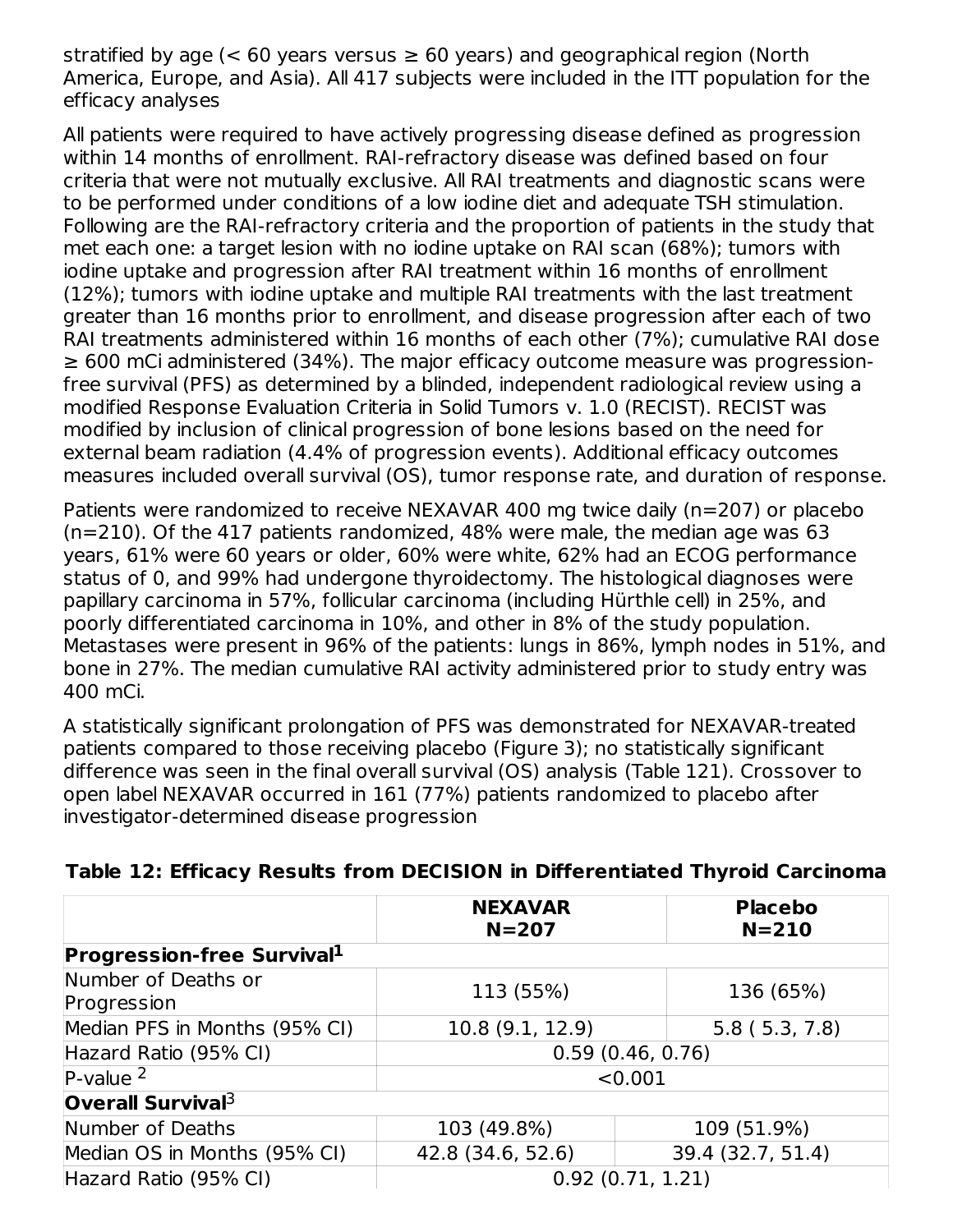| $P-value2$                                        | 0.570             |                   |  |  |  |
|---------------------------------------------------|-------------------|-------------------|--|--|--|
| <b>Objective Response</b>                         |                   |                   |  |  |  |
| Number of Objective Responders                    | 24 (12%)          | $1(0.5\%)$        |  |  |  |
| $(95% \text{ Cl})$                                | $(7.6\%, 16.8\%)$ | $(0.01\%, 2.7\%)$ |  |  |  |
| Median Duration of Response in<br>Months (95% CI) | 10.2(7.4, 16.6)   | <b>NE</b>         |  |  |  |

- 1 Independent radiological review
- 2 Two-sided log-rank test stratified by age (< 60 years, ≥ 60 years) and geographic region (North America, Europe, Asia)
- 3 Conducted after 212 events, which occurred 36 months after the primary PFS analysis.
- 4 All objective responses were partial responses  $NR = Not Reached, CI = Confidence interval, NE = Not Estimable$

Figure 3: Kaplan-Meier Curve of Progression-Free Survival in DECISION (DTC)



**Figure 3: Kaplan-Meier Curve of Progression-Free Survival in DECISION (DTC)**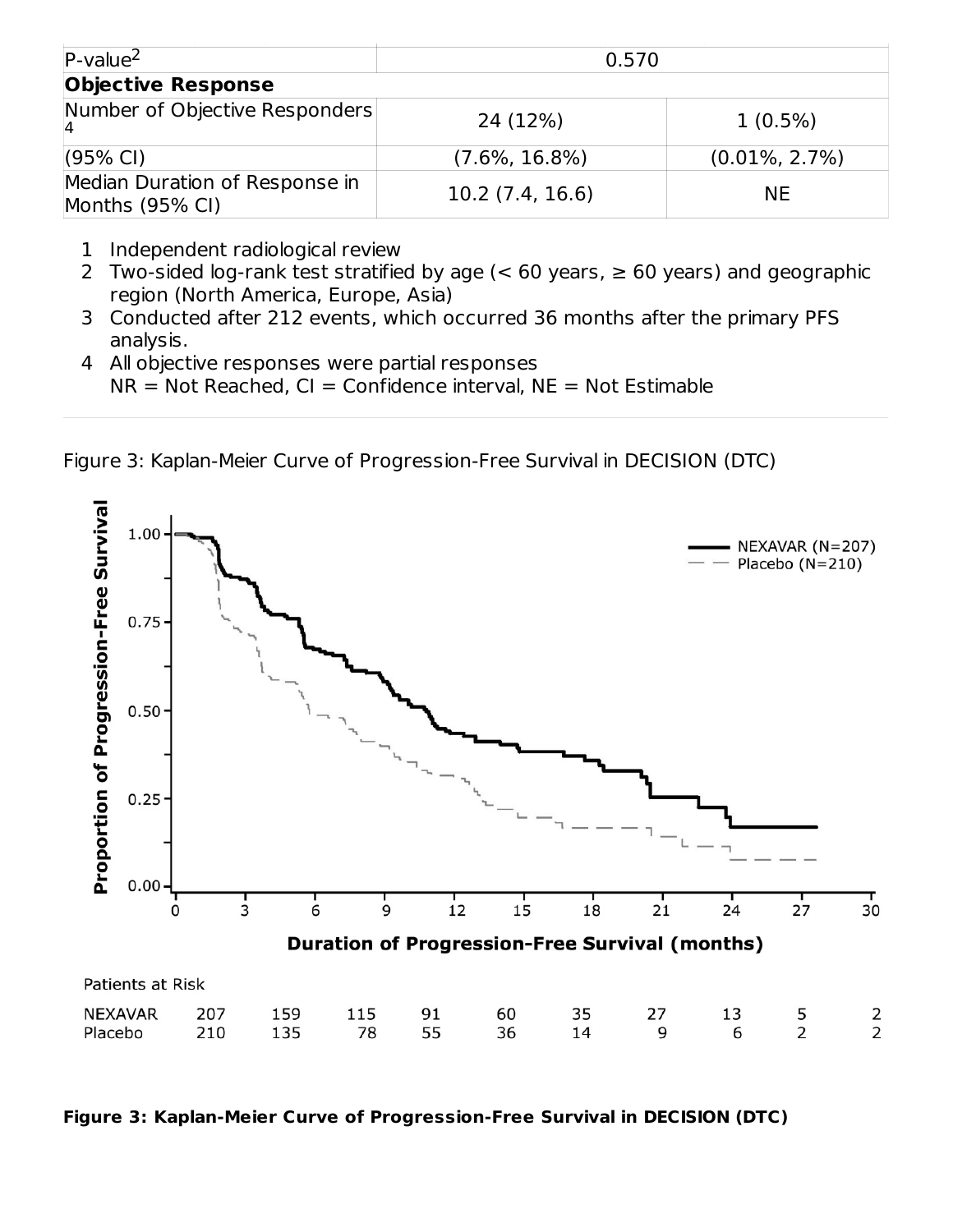## **16 How Supplied/Storage and Handling**

NEXAVAR is supplied as 200 mg, round, biconvex, red film-coated tablets, debossed with the "Bayer cross" on one side and "200" on the other side.

Bottles of 120 tablets NDC 50419-488-58

Store at 20°C to 25° C (68°F to 77° F); excursions permitted to 15°C to 30° C (59°F to 86° F) [see USP controlled room temperature]. Store in a dry place.

## **17 Patient Counseling Information**

Advise the patient to read FDA-approved patient labeling (Patient Information).

### Cardiovascular Events

Discuss with patients that cardiac ischemia and/or infarction and congestive heart failure, have been reported during NEXAVAR treatment, and that they should immediately report any episodes of chest pain or other symptoms of cardiac ischemia or congestive heart failure [see Warnings and Precautions (5.1)].

### **Bleeding**

Inform patients that NEXAVAR can increase the risk of bleeding and that they should promptly report any episodes of bleeding [see Warnings and Precautions (5.2)].

Inform patients that bleeding or elevations in the International Normalized Ratio (INR) have been reported in some patients taking warfarin while on NEXAVAR and that their INR should be monitored regularly [see Warnings and Precautions (5.6)].

### Hypertension

Inform patients that hypertension can develop during NEXAVAR treatment, especially during the first six weeks of therapy, and that blood pressure should be monitored regularly during treatment [see Warnings and Precautions (5.3)].

### Skin Reactions

Advise patients of the possible occurrence of hand-foot skin reaction and rash during NEXAVAR treatment and appropriate countermeasures [see Warnings and Precautions  $(5.4)$ .

### Gastrointestinal Perforation

Advise patients that cases of gastrointestinal perforation have been reported in patients taking NEXAVAR [see Warnings and Precautions (5.5)].

### Risk of Impaired Wound Healing

Advise patients that NEXAVAR may impair wound healing. Advise patients to inform their healthcare provider of any planned surgical procedure [see Warnings and Precautions  $(5.7)$ ].

### QT Interval Prolongation

Inform patients with a history of prolonged QT interval that NEXAVAR can worsen the condition [see Warnings and Precautions (5.9) and Clinical Pharmacology (12.2)].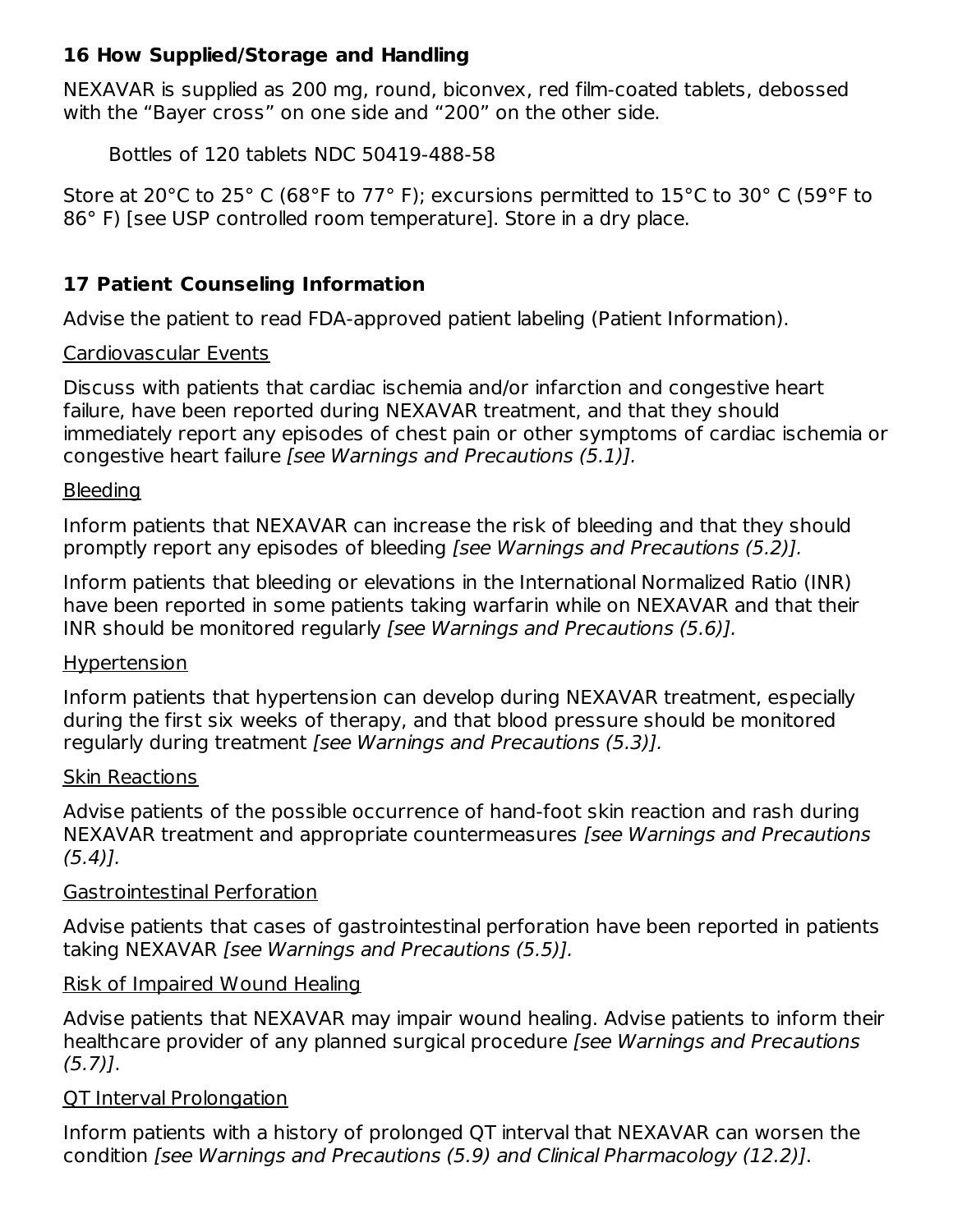### Drug-Induced Liver Injury

Inform patients that NEXAVAR can cause hepatitis which may result in hepatic failure and death. Advise patients that liver function tests should be monitored regularly during treatment and to report signs and symptoms of hepatitis [see Warnings and Precautions (5.10)].

## Embryo-Fetal Toxicity

Advise females to inform their healthcare provider if they are pregnant or become pregnant. Inform female patients of the risk to a fetus and potential loss of pregnancy [see Use in Specific Populations (8.1)]. Advise females of reproductive potential to use effective contraception during treatment with NEXAVAR and for 6 months after the last dose. Advise male patients with female partners of reproductive potential or who are pregnant to use effective contraception during treatment with NEXAVAR and for 3 months after receiving the last dose of NEXAVAR [see Warnings and Precautions (5.11), Use in Specific Populations (8.1, 8.3)].

### Lactation

Advise patients not to breastfeed while taking NEXAVAR and for 2 weeks after receiving the last dose of NEXAVAR [see Use in Specific Populations (8.2)].

### Missed Doses

Instruct patients that if a dose of NEXAVAR is missed, the next dose should be taken at the regularly scheduled time, and not double the dose.Instruct patients to contact their healthcare provider immediately if they take too much NEXAVAR.

## **Patient Package Insert**

#### **Patient Information NEXAVAR (NEX-A-VAR) ® (sorafenib) tablets, oral**

### **What is NEXAVAR?**

NEXAVAR is a prescription medicine used to treat:

- $\bullet$ a type of liver cancer called hepatocellular carcinoma (HCC) that cannot be removed by surgery
- a type of kidney cancer called renal cell carcinoma (RCC)
- a type of thyroid cancer called differentiated thyroid carcinoma (DTC) that can no longer be treated with radioactive iodine and is progressing

It is not known if NEXAVAR is safe and effective in children.

## **Do not take NEXAVAR if you:**

- are allergic to sorafenib or any of the other ingredients in NEXAVAR.See the end of this leaflet for a complete list of ingredients in NEXAVAR.
- have squamous cell lung cancer and receive carboplatin and paclitaxel.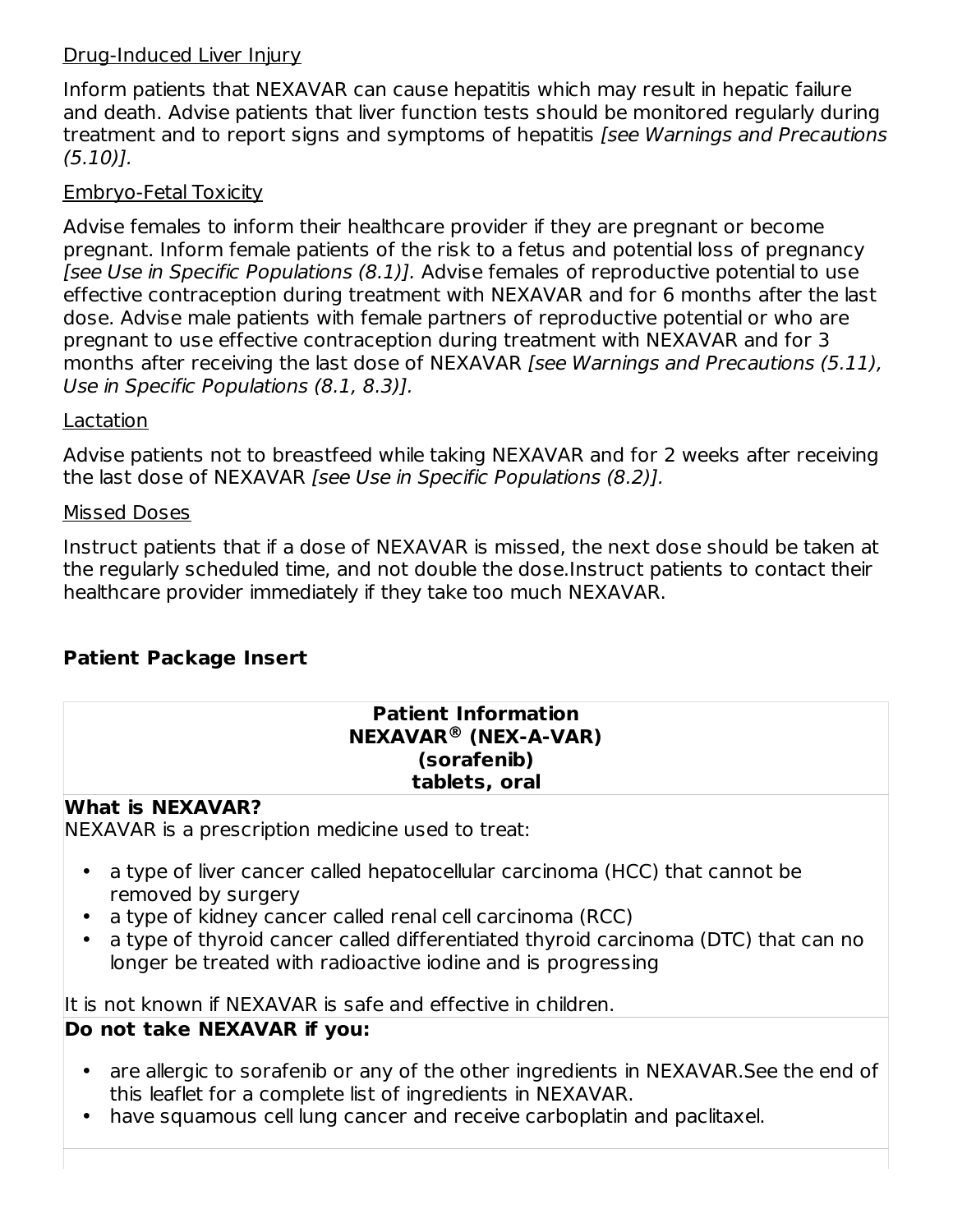## **Before taking NEXAVAR, tell your healthcare provider about all of your medical conditions including if you:**

- have heart problems including a condition called "congenital long QT syndrome"
- have chest pain
- have abnormal magnesium, potassium, or calcium blood levels
- have bleeding problems
- have high blood pressure
- plan to have surgery or have had a recent surgery. You should stop taking NEXAVAR at least 2 weeks before planned surgery. See **"What are the possible side effects of NEXAVAR?"**
- are pregnant or plan to become pregnant. NEXAVAR may harm your unborn baby. Tell your healthcare provider right away if you become pregnant during treatment with NEXAVAR.

**For females** who are able to become pregnant:

- o Your healthcare should do a pregnancy test before you start treatment with NEXAVAR.
- o Use effective birth control (contraception) during your treatment with NEXAVAR and for 6 months after the last dose of NEXAVAR. **For males** with female partners who are able to become pregnant:
- o Use effective birth control (contraception) during your treatment with NEXAVAR and for 3 months after the last dose of NEXAVAR.
- are breastfeedingorplan to breastfeed. It is not known if NEXAVAR passes into your breast milk. Do not breastfeed during treatment with NEXAVAR and for 2 weeks after receiving the last dose of NEXAVAR.

**Tell your healthcare provider about all the medicines you take,** including prescription and over-the-counter medicines, vitamins, and herbal supplements. Especially tell your healthcare provider if you take the medicine warfarin.

How should I take NEXAVAR?

- Take NEXAVAR exactly as your healthcare provider tells you to take it.
- Take NEXAVAR 2 times a day. Your healthcare provider may change your dose, temporarily stop treatment or completely stop treatment with NEXAVAR if you have side effects.
- Take NEXAVAR without food (at least 1 hour before or 2 hours after a meal).
- If you miss a dose of NEXAVAR, skip the missed dose, and take your next dose at your regular time. Do not double your dose of NEXAVAR.
- If you take too much NEXAVAR call your doctor or go to the nearest hospital emergency room right away.

### **What are the possible side effects of NEXAVAR? NEXAVAR may cause serious side effects, including:**

- **decreased blood flow to the heart, heart attack and heart failure.** Get emergency help right away if you get symptoms such as chest pain, shortness of breath, racing heartbeat, swelling in lower legs, feet and abdomen, feel lightheaded or faint, tiredness, nausea, vomiting, or sweat a lot.
- **increased risk of bleeding. Bleeding is a common side effect of** NEXAVAR that can be serious and can lead to death. Tell your healthcare provider right away if you have any signs of bleeding during treatment with NEXAVAR: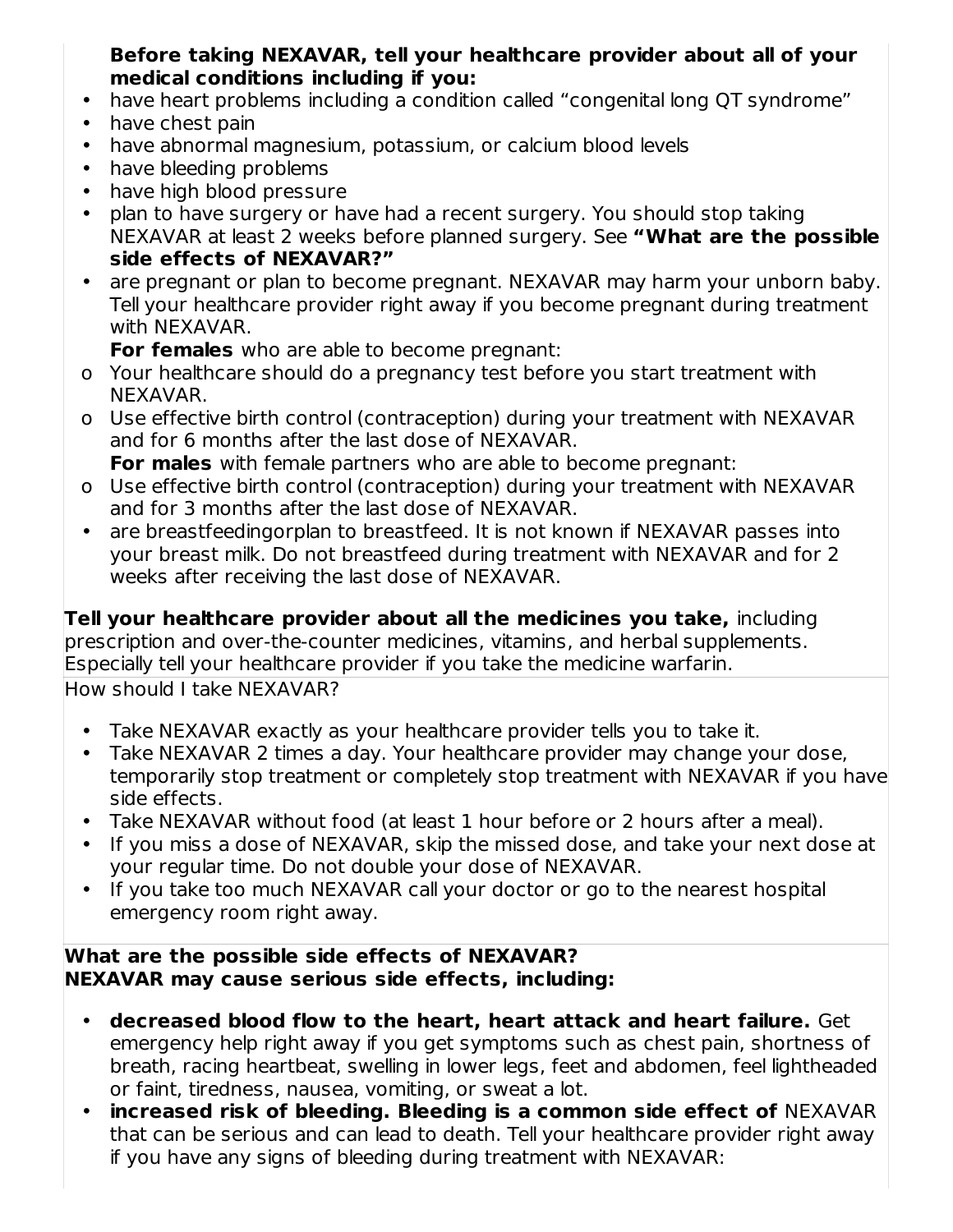- **high blood pressure.** High blood pressure is a common side effect of NEXAVAR and can be serious.Your blood pressure should be checked every week during the first 6 weeks of starting NEXAVAR. Your blood pressure should be checked regularly and any high blood pressure should be treated during treatment with NEXAVAR.
- **skin problems.** A condition called hand-foot skin reactions and skin rash are common with NEXAVAR treatment and can be severe.NEXAVAR may also cause severe skin and mouth reactions that can be life-threatening. Tell your healthcare provider if you have any of the following symptoms:
- o skin rash
- o skin redness
- o pain or swelling
- o blistering and peeling of your skin
- o blistering and peeling on the inside of your mouth
- o blisters on the palms of your hand or soles of your feet
- **an opening in the wall of your stomach or intestines (gastrointestinal perforation).** Tell your healthcare provider right away if you get fever, nausea, vomiting or severe stomach (abdominal) pain.
- **risk of wound healing problems.** Wounds may not heal properly during NEXAVAR treatment. Tell your healthcare provider if you plan to have any surgery before starting or during treatment with NEXAVAR.
- o You should stop taking NEXAVAR at least 10 days before planned surgery.
- o Your healthcare provider should tell you when you may start taking NEXAVAR again after surgery.
- **changes in the electrical activity of your heart called QT prolongation.** QT prolongation can cause irregular heartbeats that can be life-threatening. Your healthcare provider may do tests during your treatment with NEXAVAR to check the levels of potassium, magnesium, and calcium in your blood, and check the electrical activity of your heart with an electrocardiogram (ECG). Tell your healthcare provider right away if you feel faint, lightheaded, dizzy or feel your heart beating irregularly or fast during your treatment with NEXAVAR.
- **liver problems (drug-induced hepatitis).** NEXAVAR may cause liver problems that may lead to liver failure and death. Your healthcare provider will do blood tests to check your liver function regularly during your treatment with NEXAVAR. Tell your healthcare provider right away if you develop any of the following symptoms:
- **change in thyroid hormone levels.** If you have differentiated thyroid cancer, you can have changes in your thyroid hormone levels during treatment with NEXAVAR. Your healthcare provider may need to change your dose of thyroid medicine during treatment with NEXAVAR. Your healthcare provider should check your thyroid hormone levels every month during treatment with NEXAVAR.

# **The most common side effects of NEXAVAR include:**

NEXAVAR may cause fertility problems in males. This may affect your ability to father a child. Talk to your healthcare provider if this is a concern for you. These are not all of the possible side effects of NEXAVAR. Call your doctor for medical advice about side effects.You may report side effects to FDA at 1-800-FDA-1088.

# How **should I store NEXAVAR?**

• Store NEXAVAR tablets at room temperature between 68° F to 77° F (20° C to 25°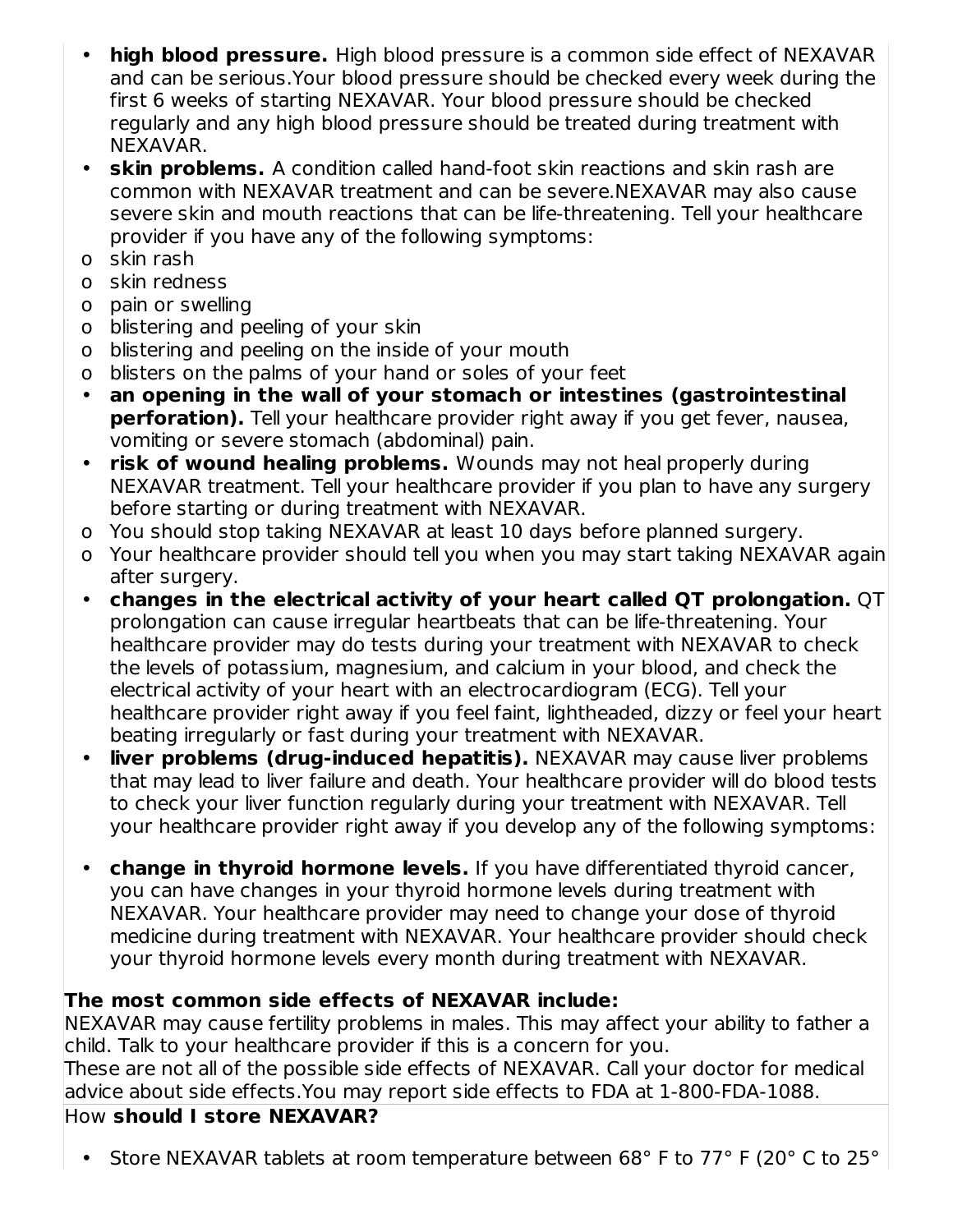C).

• Store NEXAVAR tablets in a dry place. **Keep NEXAVAR and all medicines out of the reach of children.**

## **General information about the safe and effective use of NEXAVAR**

Medicines are sometimes prescribed for purposes other than those listed in a Patient Information leaflet. Do not use NEXAVAR for a condition for which it is not prescribed. Do not give NEXAVAR to other people even if they have the same symptoms you have. It may harm them. You can ask your healthcare provider or pharmacist for information about NEXAVAR that is written for health professionals.

## **What are the ingredients in NEXAVAR?**

**Active Ingredient:** sorafenib tosylate

**Inactive Ingredients**: croscarmellose sodium, ferric oxide red, hypromellose, magnesium stearate, microcrystalline cellulose, sodium lauryl sulphate, polyethylene glycol, and titanium dioxide.

Manufactured for:



Bayer HealthCare Pharmaceuticals Inc. Whippany, NJ 07981 Manufactured in Germany

© 2015 Bayer HealthCare Pharmaceuticals Inc. For more information, go to www.NEXAVAR.com, or call 1-866-639-2827.

This Patient Information has been approved by the U.S. Food and Drug Administration. Revised 6/2020

### **PACKAGE/LABEL PRINCIPAL DISPLAY PANEL**

### **Nexavar 200 mg Bottle Label**

**Rx Only**

**NDC** 50419-488-58

**Nexavar®** (sorafenib) tablets

Each tablet contains **200 mg** sorafenib

120 Tablets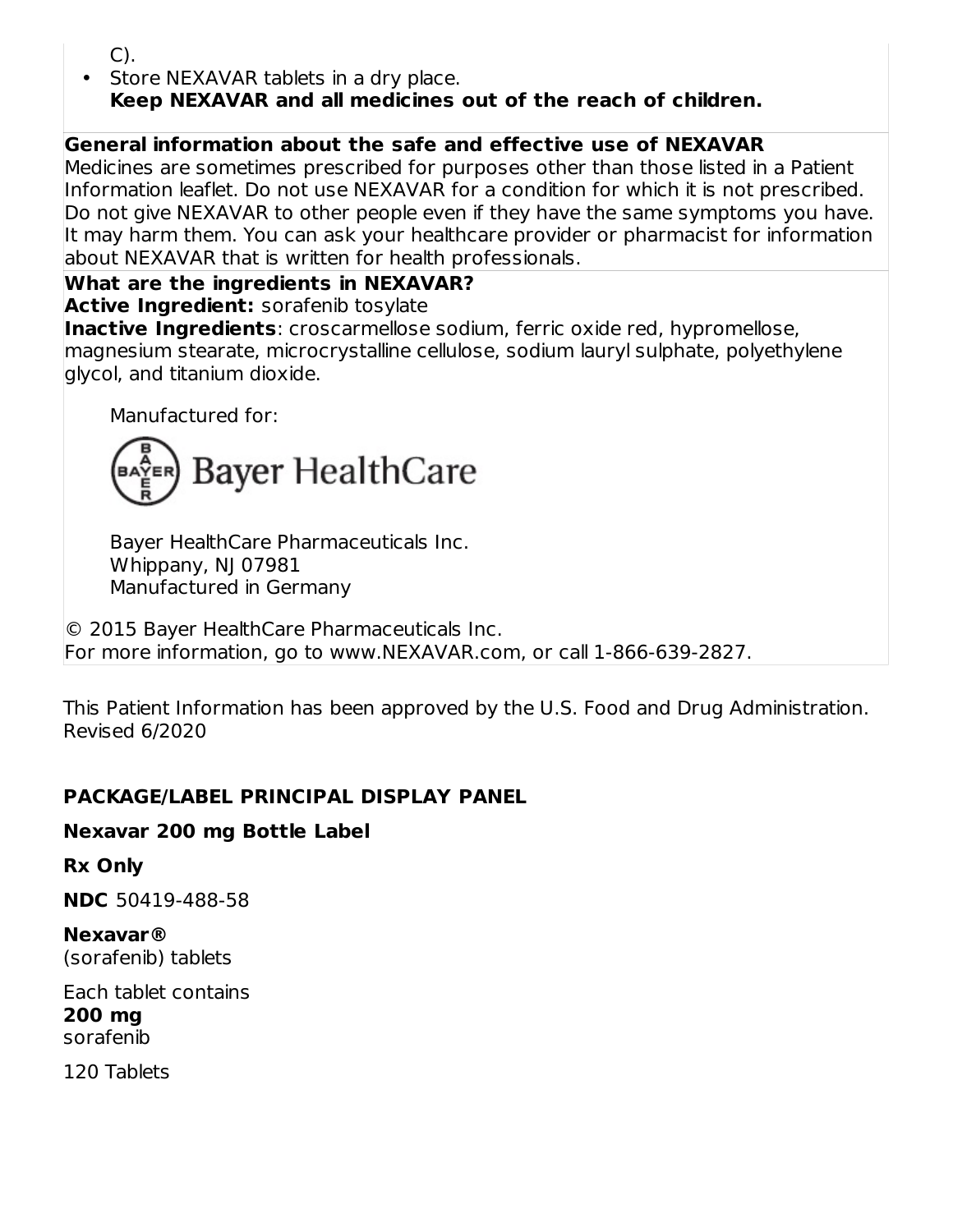

# **NEXAVAR**

sorafenib tablet, film coated

| <b>Product Information</b>     |                         |                           |               |
|--------------------------------|-------------------------|---------------------------|---------------|
| <b>Product Type</b>            | HUMAN PRESCRIPTION DRUG | <b>Item Code (Source)</b> | NDC:50419-488 |
| <b>Route of Administration</b> | ORAL                    |                           |               |
|                                |                         |                           |               |

| <b>Active Ingredient/Active Moiety</b>                            |                          |          |  |  |  |
|-------------------------------------------------------------------|--------------------------|----------|--|--|--|
| Ingredient Name                                                   | <b>Basis of Strength</b> | Strenath |  |  |  |
| <b>SORAFENIB</b> (UNII: 9ZOQ3TZI87) (SORAFENIB - UNII:9ZOQ3TZI87) | SORAFENIB                | 200 mg   |  |  |  |

| <b>Inactive Ingredients</b>                          |                 |
|------------------------------------------------------|-----------------|
| <b>Ingredient Name</b>                               | <b>Strength</b> |
| <b>CROSCARMELLOSE SODIUM (UNII: M280L1HH48)</b>      |                 |
| <b>MICROCRYSTALLINE CELLULOSE (UNII: OP1R32D61U)</b> |                 |
| HYPROMELLOSE, UNSPECIFIED (UNII: 3NXW29V3WO)         |                 |
| <b>SODIUM LAURYL SULFATE (UNII: 368GB5141I)</b>      |                 |
| <b>MAGNESIUM STEARATE (UNII: 70097M6I30)</b>         |                 |
| POLYETHYLENE GLYCOL, UNSPECIFIED (UNII: 3WO0SDWIA)   |                 |
| <b>TITANIUM DIOXIDE</b> (UNII: 15FIX9V2JP)           |                 |
| <b>FERRIC OXIDE RED (UNII: 1K09F3G675)</b>           |                 |

#### **Product Characteristics**

| Color           | <b>RED</b>    | <b>Score</b>        | no score         |
|-----------------|---------------|---------------------|------------------|
| <b>Shape</b>    | ROUND (ROUND) | <b>Size</b>         | 10 <sub>mm</sub> |
| <b>Flavor</b>   |               | <b>Imprint Code</b> | 200              |
| <b>Contains</b> |               |                     |                  |

| Packaging |                           |                                         |                                |                                     |
|-----------|---------------------------|-----------------------------------------|--------------------------------|-------------------------------------|
| #         | <b>Item Code</b>          | <b>Package Description</b>              | <b>Marketing Start</b><br>Date | <b>Marketing End</b><br><b>Date</b> |
|           | $\blacksquare$ NDC:50419- | 120 in 1 BOTTLE, PLASTIC; Type 0: Not a | 12/20/2005                     |                                     |